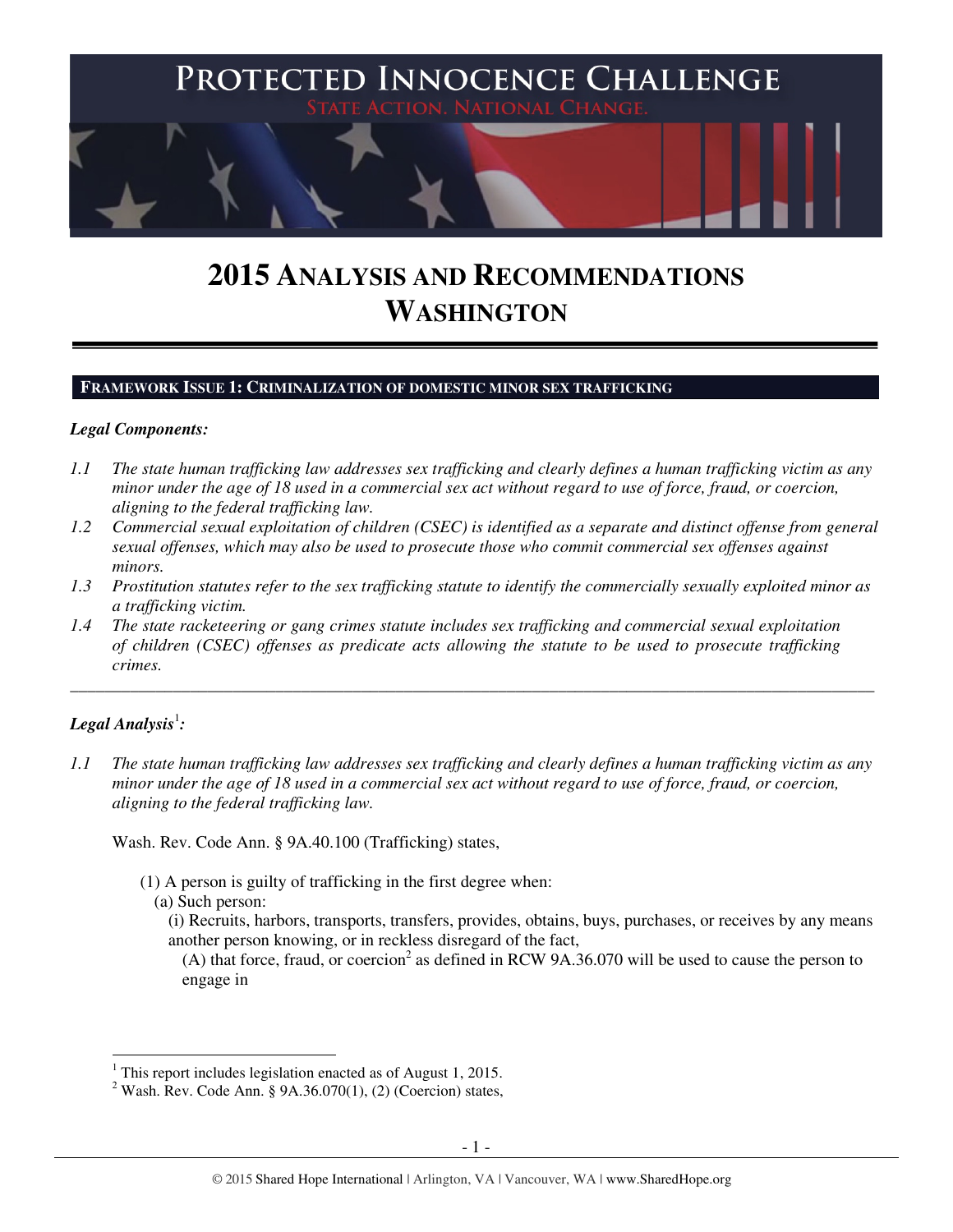(I) forced labor;

(II) involuntary servitude;

(III) a sexually explicit act<sup>3</sup>; or

 $(IV)$  a commercial sex act<sup>4</sup>, or

(B) that the person has not attained the age of eighteen years and is caused to engage in a sexually explicit act or a commercial sex act; or

(ii) Benefits financially or by receiving anything of value from participation in a venture that has engaged in acts set forth in (a)(i) of this subsection; and

(b) The acts or venture set forth in (a) of this subsection:

(i) Involve committing or attempting to commit kidnapping;

(ii) Involve a finding of sexual motivation under RCW 9.94A.835 [Special allegation—sexual

motivation—procedures];<sup>5</sup>

(iii) Involve the illegal harvesting or sale of human organs; or

(iv) Result in a death.

(2) Trafficking in the first degree is a class A felony.

While trafficking in the first degree under Wash. Rev. Code Ann. § 9A.40.100(1) requires that "the acts or venture" are sexually motivated or involve kidnapping, the illegal sale of organs, or death, this requirement does not apply to human trafficking in the second degree under Wash. Rev. Code Ann. § 9A.40.100(3)(a), which states,

(3) (a) A person is guilty of trafficking in the second degree when such person:

(i) Recruits, harbors, transports, transfers, provides, obtains, buys, purchases, or receives by any means another person knowing, or in reckless disregard of the fact, that force, fraud, or coercion as defined in RCW 9A.36.070 will be used to cause the person to engage in forced labor, involuntary servitude, a

(1) A person is guilty of coercion if by use of a threat he or she compels or induces a person to engage in conduct which the latter has a legal right to abstain from, or to abstain from conduct which he or she has a legal right to engage in.

(2) "Threat" as used in this section means:

 $\overline{a}$ 

(a) To communicate, directly or indirectly, the intent immediately to use force against any person who is present at the time; or

(b) Threats as defined in RCW 9A.04.110(27) (a), (b), or (c) [Definitions].

. . . . <sup>3</sup> Wash. Rev. Code Ann. § 9A.40.100(65)(b) defines a "sexually explicit act" as "a public, private, or live photographed, recorded, or videotaped act or show intended to arouse or satisfy the sexual desires or appeal to the prurient interests of patrons for which something of value is given or received."

<sup>4</sup> Wash. Rev. Code Ann. § 9A.40.100(6)(a) defines "Commercial sex act" as "any act of sexual contact or sexual intercourse, both as defined in chapter 9A.44 RCW, for which something of value is given or received by any person . . . ."

<sup>5</sup> Wash. Rev. Code Ann. § 9.94A.835 (Special allegation—sexual motivation—procedures) states,

(1) The prosecuting attorney shall file a special allegation of sexual motivation in every criminal case, felony, gross misdemeanor, or misdemeanor, other than sex offenses as defined in RCW 9.94A.030 when sufficient admissible evidence exists, which, when considered with the most plausible, reasonably foreseeable defense that could be raised under the evidence, would justify a finding of sexual motivation by a reasonable and objective fact finder. (2) In a criminal case wherein there has been a special allegation the state shall prove beyond a reasonable doubt that the accused committed the crime with a sexual motivation. The court shall make a finding of fact of whether or not a sexual motivation was present at the time of the commission of the crime, or if a jury trial is had, the jury shall, if it finds the defendant guilty, also find a special verdict as to whether or not the defendant committed the crime with a sexual motivation. This finding shall not be applied to sex offenses as defined in RCW 9.94A.030. (3) The prosecuting attorney shall not withdraw the special allegation of sexual motivation without approval of the court through an order of dismissal of the special allegation. The court shall not dismiss this special allegation unless it finds that such an order is necessary to correct an error in the initial charging decision or unless there are evidentiary problems which make proving the special allegation doubtful.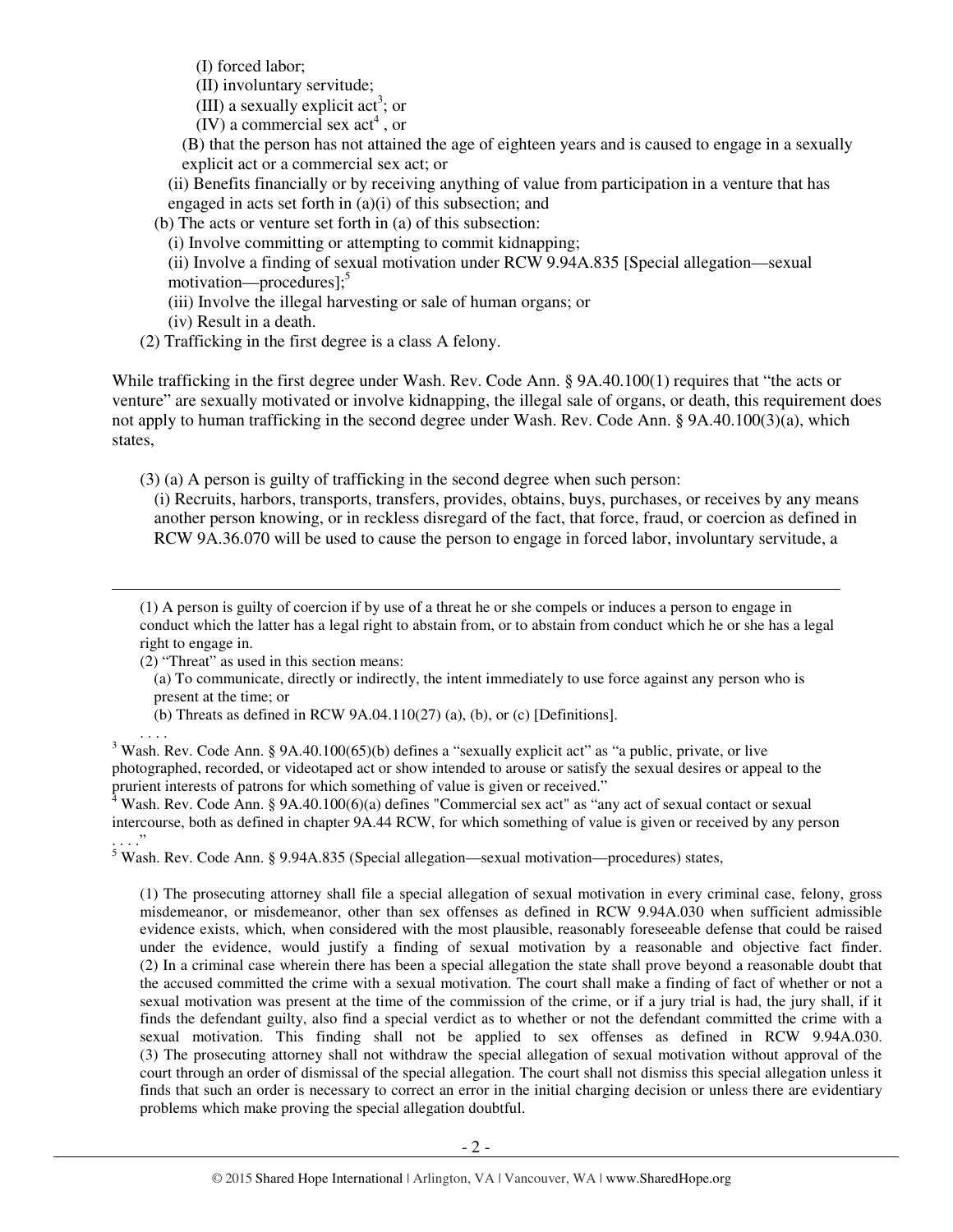sexually explicit act,<sup>6</sup> or a commercial sex act, or that the person has not attained the age of eighteen years and is caused to engage in a sexually explicit act or a commercial sex act; or

(ii) Benefits financially or by receiving anything of value from participation in a venture that has engaged in acts set forth in (a)(i) of this subsection.

(b) Trafficking in the second degree is a class A felony.

In regards to both trafficking offenses, if the victim is a minor, "force, fraud, or coercion are not necessary elements of an offense . . . ." Wash. Rev. Code Ann. § 9A.40.100(5).

A conviction under Wash. Rev. Code Ann. § 9A.40.100(1) (Trafficking, first degree) is punishable as a Class A felony, seriousness level XIV, by imprisonment for  $123-397^7$  months and a possible fine up to \$50,000, while a conviction under Wash. Rev. Code Ann. § 9A.40.100(3) (Trafficking, second degree) is punishable as a Class A felony, seriousness level XII, by imprisonment for 93–318 months, a possible fine up to \$50,000, or both imprisonment and a fine. Wash. Rev. Code Ann. §§ 9A.40.100(2), (3)(b), 9.94A.515,  $9.94A.510$ , 9.94A.550,  $9.94A.550$  $9A.20.021.<sup>10</sup>$ 

Wash. Rev. Code Ann. § 9A.40.100(4)(a) (Trafficking) also provides that "A person who is either convicted or given a deferred sentence or a deferred prosecution or who has entered into a statutory or nonstatutory diversion agreement as a result of an arrest for a violation of a trafficking crime shall be assessed a ten thousand dollar fee."

*1.2 Commercial sexual exploitation of children (CSEC) is identified as a separate and distinct offense from general sexual offenses, which may also be used to prosecute those who commit commercial sex offenses against minors.* 

The following laws make CSEC a distinct crime in Washington:

1. Wash. Rev. Code Ann. § 9.68A.100(1) (Commercial sexual abuse of a minor) states,

A person is guilty of commercial sexual abuse of a minor if:

(a) He or she pays a fee to a minor or a third person as compensation for a minor having engaged in sexual conduct<sup>11</sup> with him or her;

 6 *See supra* note 3.

<sup>&</sup>lt;sup>7</sup> Wash. Rev. Code Ann. § 9.94A.510 lists a range of imprisonment terms. Each prison term is dependent on a specific offender score rated from 0–9. Several factors, including prior convictions, are considered in determining each defendant's offender score. Wash. Rev. Code Ann. § 9.94A.525. The sentencing range used throughout this report encompasses the entire offender score range of 0–9.

 $8$  The text of Wash. Rev. Code Ann. § 9.94A.515 included here and elsewhere in this report applies penalties only to adult offenders and includes amendments made by the enactment of Senate Bill 5154 during the regular session of the 64th Washington Legislature. .. S.B. 5154, 64th Leg., Reg.Sess (Wash. 2015) (effective July 24, 2015).

<sup>&</sup>lt;sup>9</sup> The text of Wash. Rev. Code Ann. § 9.94A.550 included here and elsewhere in this report applies penalties only to adult offenders and includes amendments made by the enactment of Senate Bill 5564 during the regular session of the 64th Washington Legislature. S.B. 5564, 64th Leg., Reg. Sess. (Wash. 2015) (effective July 24, 2015).

<sup>&</sup>lt;sup>10</sup> Wash. Rev. Code Ann. § 10.64.025(1) states, "A defendant who has been found guilty of a felony and is awaiting sentencing shall be detained unless the court finds by clear and convincing evidence that the defendant is not likely to flee or to pose a danger to the safety of any other person or the community if released." The offenses of human trafficking in the first or second degree are two of the felonies for which a defendant "shall be detailed pending sentencing." Wash. Rev. Code Ann. § 10.64.025(2).

The text of Wash. Rev. Code Ann. § 9A.20.021 included here and elsewhere in this report applies penalties only to adult offenders and includes amendments made by the enactment of Senate Bill 5564 during the regular session of the 64th Washington Legislature. S.B. 5564, 64th Leg., Reg. Sess. (Wash. 2015) (effective July 24, 2015).

<sup>&</sup>lt;sup>11</sup> Wash. Rev. Code Ann. § 9.68A.100(5) defines "sexual conduct" as "sexual intercourse or sexual contact, both as defined in chapter 9A.44 RCW [Sex offenses]." Wash. Rev. Code Ann. § 9A.44.010(1) (Definitions) explains that "sexual intercourse"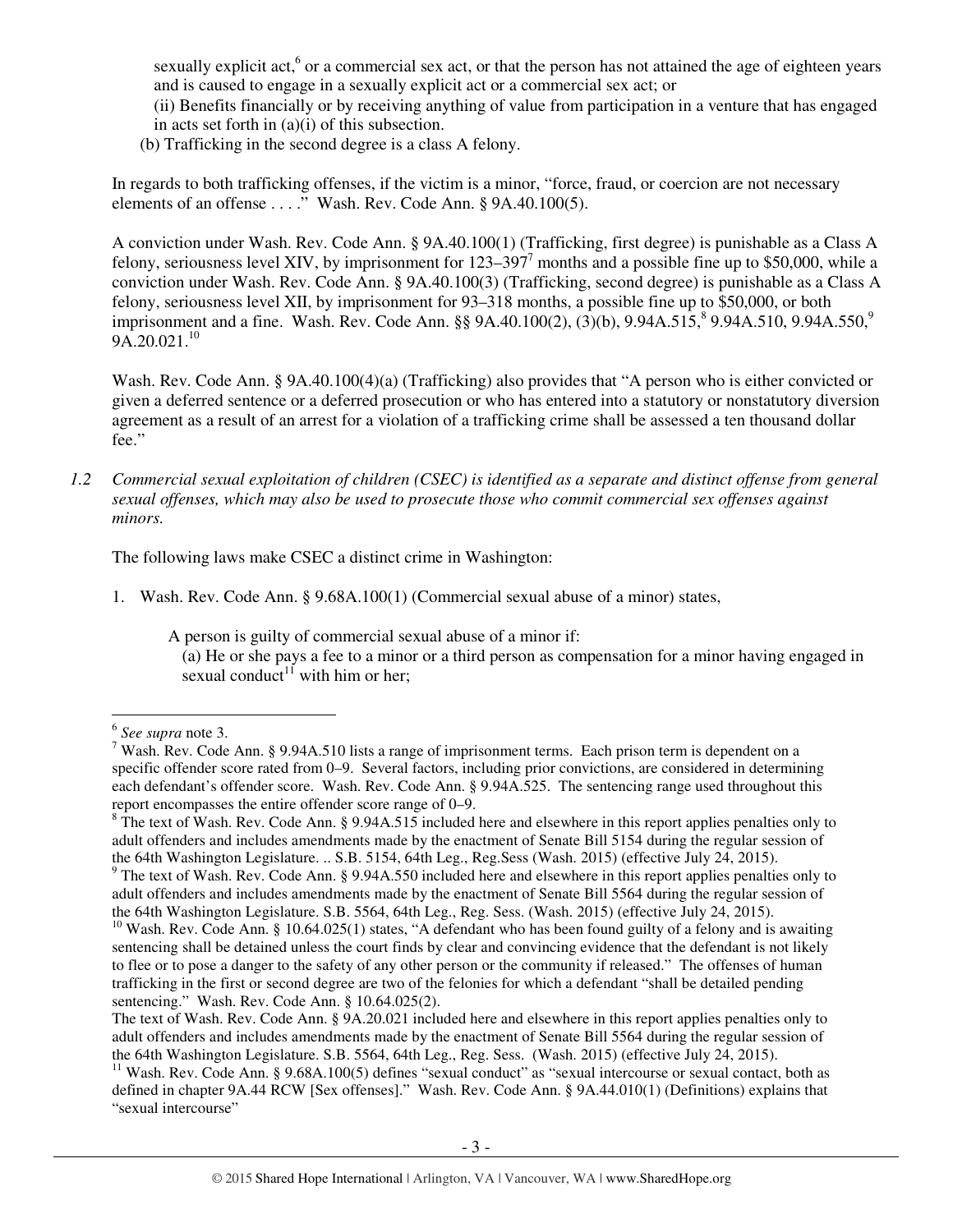(b) He or she pays or agrees to pay a fee to a minor or a third person pursuant to an understanding that in return therefore such minor will engage in sexual conduct with him or her; or (c) He or she solicits, offers, or requests to engage in sexual conduct with a minor in return for a fee.

A conviction under Wash. Rev. Code Ann. § 9.68A.100(1) is punishable as a Class B felony, seriousness level VIII, by imprisonment for 21 months to 10 years, a possible fine up to \$20,000, or both imprisonment and a fine.<sup>12</sup> Wash. Rev. Code Ann. §§ 9.68A.100(2), 9.94A.515,<sup>13</sup> 9.94A.510, 9A.20.021.<sup>14</sup>

(a) has its ordinary meaning and occurs upon any penetration, however slight, and

(b) Also means any penetration of the vagina or anus however slight, by an object, when committed on one person by another, whether such persons are of the same or opposite sex, except when such penetration is accomplished for medically recognized treatment or diagnostic purposes, and

(c) Also means any act of sexual contact between persons involving the sex organs of one person and the mouth or anus of another whether such persons are of the same or opposite sex.

Wash. Rev. Code Ann. § 9A.44.010(2) defines "sexual contact" as "any touching of the sexual or other intimate parts of a person done for the purpose of gratifying sexual desire of either party or a third party."  $12$  Wash. Rev. Code Ann. § 9A.88.130 (Additional requirements) states,

(1) When sentencing or imposing conditions on a person convicted of, or receiving a deferred sentence or deferred prosecution for, violating RCW 9A.88.110 [Patronizing a prostitute] or 9.68A.100, the court must impose a requirement that the offender:

(a) Not be subsequently arrested for patronizing a prostitute or commercial sexual abuse of a minor; (b) Remain outside the geographical area, prescribed by the court, in which the person was arrested for violating RCW 9A.88.110 or 9.68A.100, unless such a requirement would interfere with the person's legitimate employment or residence or otherwise be infeasible; and

(c) Fulfill the terms of the program, if a first-time offender, designated by the sentencing court, designed to educate offenders about the negative costs of prostitution.

(2) This requirement is in addition to the penalties set forth in RCW 9A.88.110, 9A.88.120 [Additional fee assessment], and 9.68A.100.

Additionally, Wash. Rev. Code Ann. § 9A.88.140 (Vehicle impoundment—fees and fine) states,

(1)(a) Upon an arrest for a suspected violation of patronizing a prostitute, promoting prostitution in the first degree, promoting prostitution in the second degree, promoting travel for prostitution, the arresting law enforcement officer may impound the person's vehicle if (i) the motor vehicle was used in the commission of the crime; (ii) the person arrested is the owner of the vehicle or the vehicle is a rental car as defined in RCW 46.04.465; and (iii) either (A) the person arrested has previously been convicted of one of the offenses listed in this subsection or (B) the offense was committed within an area designated under (b) of this subsection.

. . . . (2) Upon an arrest for a suspected violation of commercial sexual abuse of a minor, promoting commercial sexual abuse of a minor, or promoting travel for commercial sexual abuse of a minor, the arresting law enforcement officer shall impound the person's vehicle if (a) the motor vehicle was used in the commission of the crime; and (b) the person arrested is the owner of the vehicle or the vehicle is a rental car as defined in RCW 46.04.465.

. . . . The text of Wash. Rev. Code Ann. § § 9A.88.140 included here and elsewhere in this report includes amendments made by the enactment of Senate Bill 5564. S.B. 5564, 64th Leg., Reg. 64th Sess. (Wash. 2015) (effective July 24, 2015).

<sup>13</sup> *See supra* note 8.

 $\overline{a}$ 

<sup>14</sup> Sexual offenses and human trafficking under Wash. Rev. Code Ann. ch. 9A.44 (Sex offenses) and ch. 9.68A (Sexual exploitation of children) are punishable under Wash. Rev. Code Ann. ch. 9A.20 (Classification of crimes), which lays out the maximum penalties for these crimes. The sentencing guidelines outlined in Wash. Rev. Code Ann. § 9.94A.510 (Table 1—sentencing grid), as informed by seriousness levels outlined in Wash. Rev. Code Ann..§ 9.94A.515 (Table 2—crimes included within each seriousness level), provide the minimum sentence and the range depending on the offender score.

*See supra* note 10.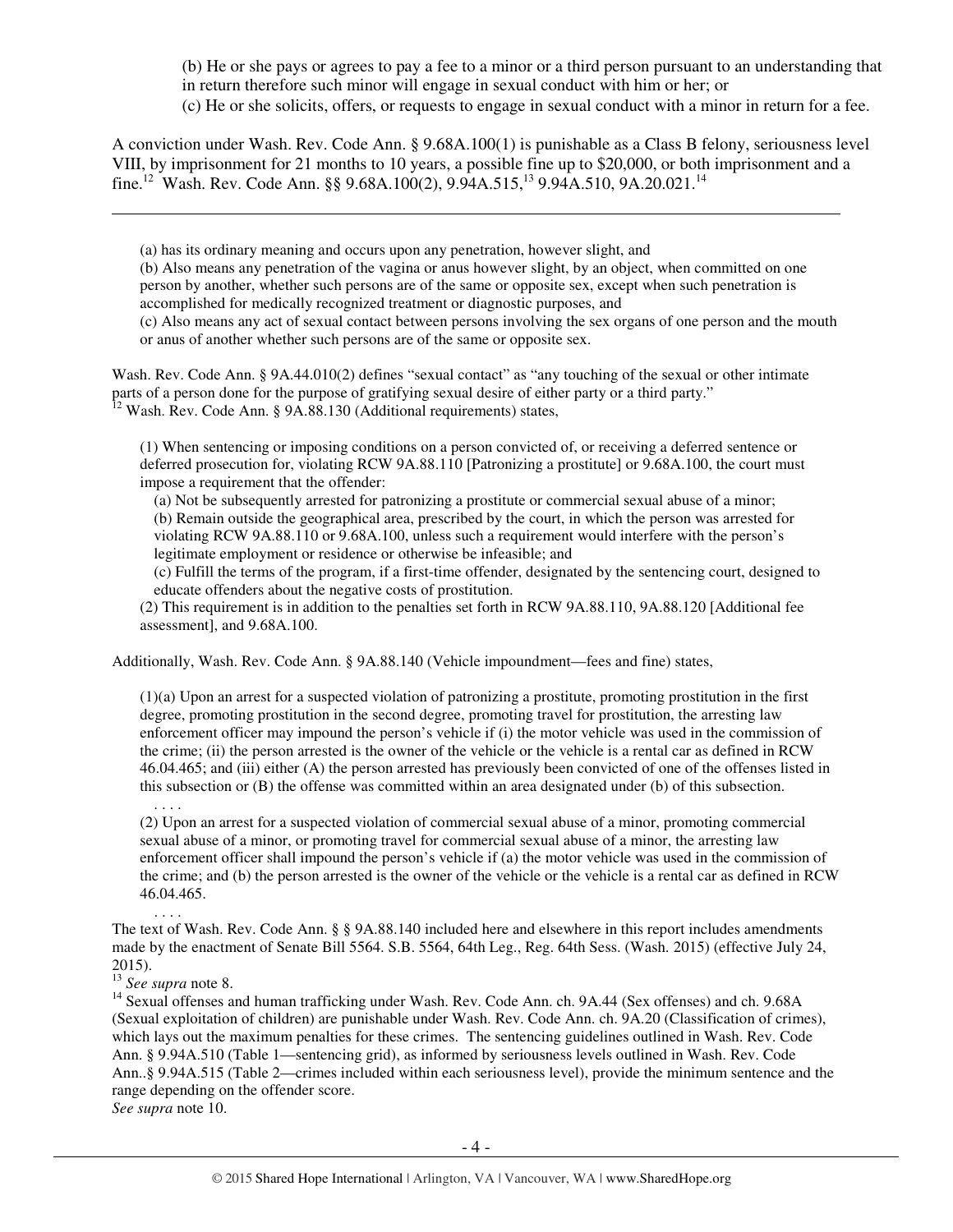2. Wash. Rev. Code Ann. § 9.68A.101(1) (Promoting commercial sexual abuse of a minor) makes it a crime when a person "knowingly advances commercial sexual abuse or a sexually explicit act of a minor or profits from a minor engaged in sexual conduct or a sexually explicit act."<sup>15</sup> Wash. Rev. Code Ann. § 9.68A.101(3) states,

(a) A person "advances commercial sexual abuse of a minor" if, acting other than as a minor receiving compensation for personally rendered sexual conduct or as a person engaged in commercial sexual abuse of a minor, he or she causes or aids a person to commit or engage in commercial sexual abuse of a minor, procures or solicits customers for commercial sexual abuse of a minor, provides persons or premises for the purposes of engaging in commercial sexual abuse of a minor, operates or assists in the operation of a house or enterprise for the purposes of engaging in commercial sexual abuse of a minor, or engages in any other conduct designed to institute, aid, cause, assist, or facilitate an act or enterprise of commercial sexual abuse of a minor.

(b) A person "profits from commercial sexual abuse of a minor" if, acting other than as a minor receiving compensation for personally rendered sexual conduct, he or she accepts or receives money or other property pursuant to an agreement or understanding with any person whereby he or she participates or will participate in the proceeds of commercial sexual abuse of a minor.

(c) A person "advances a sexually explicit act of a minor" if he or she causes or aids a sexually explicit act of a minor, procures or solicits customers for a sexually explicit act of a minor, provides persons or premises for the purposes of a sexually explicit act of a minor, or engages in any other conduct designed to institute, aid, cause, assist, or facilitate a sexually explicit act of a minor.

(d) A "sexually explicit act" is a public, private, or live photographed, recorded, or videotapes act or show intended to arose or satisfy the sexual desires or appeal to the prurient interests of patrons and for which something of value is given or received.

(e) A "patron" is a person who pays or agrees to pay a fee to another person as compensation for a sexually explicit act of a minor of who solicits or requests a sexually explicit act of a minor in return for a fee.

A conviction under Wash. Rev. Code Ann. § 9.68A.101(1) is punishable as a Class A felony, seriousness level XII, by imprisonment for 93–318 months, a possible fine up to \$50,000, or both imprisonment and a fine. Wash. Rev. Code Ann. §§ 9.68A.101(2), 9.94A.515, 9.94A.510, 9.94A.550.<sup>16</sup>

3. Wash. Rev. Code Ann. § 9.68A.102(1) (Promoting travel for commercial sexual abuse of a minor) states,

A person commits the offense of promoting travel for commercial sexual abuse of a minor if he or she knowingly sells or offers to sell travel services<sup>17</sup> that include or facilitate travel for the purpose of engaging in what would be commercial sexual abuse of a minor or promoting commercial sexual abuse of a minor, if occurring in this state.

 $\overline{a}$ <sup>15</sup> Wash. Rev. Code Ann. § 9.68A.101(5) defines "sexual conduct" as "sexual intercourse or sexual contact, both as defined in chapter 9A.44 RCW." *See supra* note 11 for the definition of "sexual contact" and "sexual intercourse." <sup>16</sup> *See supra* note 9.

Wash. Rev. Code Ann. § 10.64.025(1) states, "A defendant who has been found guilty of a felony and is awaiting sentencing shall be detained unless the court finds by clear and convincing evidence that the defendant is not likely to flee or to pose a danger to the safety of any other person or the community if released." The offense of promoting commercial sexual abuse of a minor is one of the felonies covered by this statute. Wash. Rev. Code Ann. § 10.64.025(2).

<sup>&</sup>lt;sup>17</sup> Wash. Rev. Code Ann. § 9.68A.102(4) states, "travel services' has "the same meaning as defined in RCW 19.138.021 [Definitions]." Wash. Rev. Code Ann. § 19.138.021(7) defines "travel services" as "transportation by air, sea, or ground, hotel or any lodging accommodations, package tours, or vouchers or coupons to be redeemed for future travel or accommodations for a fee, commission, or other valuable consideration."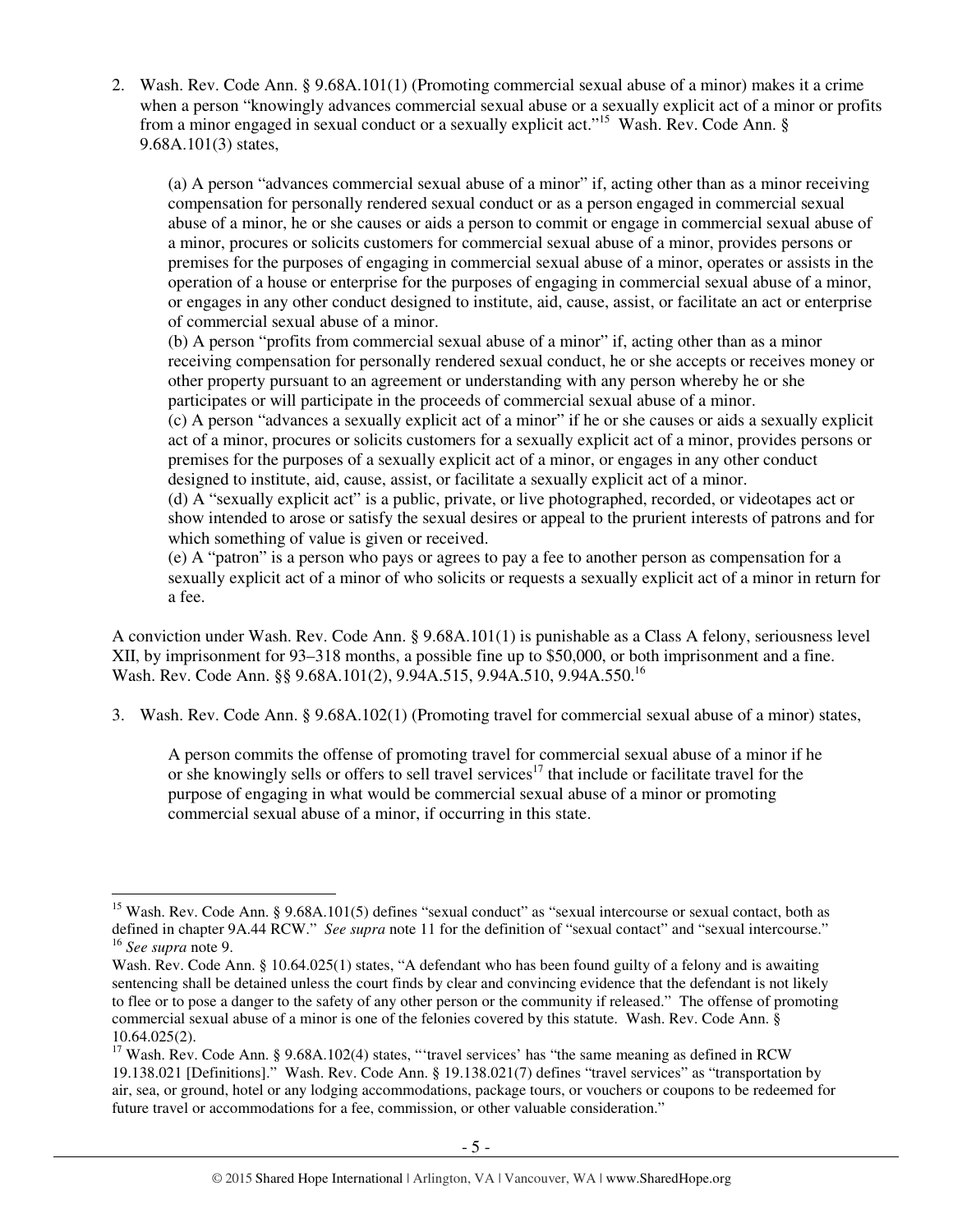A conviction under Wash. Rev. Code Ann. § 9.68A.102(1) is punishable as a Class C felony by imprisonment for up to 12 months, a possible fine up to \$10,000, or both imprisonment and a fine.<sup>18</sup> Wash. Rev. Code Ann. §§ 9.68A.102(2), 9.94A.505(2)(b), 9.94A.550.

4. Wash. Rev. Code Ann. § 9.68A.103(1)(Permitting commercial sexual abuse of a minor) states,

A person is guilty of permitting commercial sexual abuse of a minor if, having possession or control of premises which he or she knows are being used for the purpose of commercial sexual abuse of a minor, he or she fails without lawful excuse to make reasonable effort to halt or abate such use and to make a reasonable effort to notify law enforcement of such use.

A conviction under Wash. Rev. Code Ann. § 9.68A.103(1) is punishable as a gross misdemeanor by imprisonment for up to 364 days, a possible fine up to \$5,000, or both imprisonment and a fine. Wash. Rev. Code Ann. §§ 9.68A.103(2), 9.92.020.

5. Wash. Rev. Code Ann. § 9.68A.040(1) (Sexual exploitation of a minor) states,

A person is guilty of sexual exploitation of a minor if the person:

(a) Compels a minor by threat or force to engage in sexually explicit conduct, knowing that such conduct will be photographed or part of a live performance;

(b) Aids, invites, employs, authorizes, or causes a minor to engage in sexually explicit conduct, knowing that such conduct will be photographed or part of a live performance; or

(c) Being a parent, legal guardian, or person having custody or control of a minor, permits the minor to engage in sexually explicit conduct, knowing that the conduct will be photographed or part of a live performance.<sup>19</sup>

A conviction under Wash. Rev. Code Ann. § 9.68A.040(1) is punishable as a Class B felony, seriousness level IX, by imprisonment of 31 months to 10 years, a fine up to \$20,000, or both imprisonment and a fine. Wash. Rev. Code Ann. §§ 9.68A.040(2), 9A.20.021(1)(b)<sup>20</sup>, 9.94A.515, 9.94A.510.

6. Wash. Rev. Code Ann. § 9.68A.090(2) (Communication with minor for immoral purposes) states,

A person who communicates with a minor for immoral purposes is guilty of a class C felony punishable according to chapter 9A.20 RCW if the person has previously been convicted under this section or of a felony sexual offense under chapter 9.68A [Sexual exploitation of children], 9A.44 [Sex offenses], or 9A.64 [Family offenses] RCW or of any other felony sexual offense in this or any other state or if the person communicates with a minor or with someone the person believes to be a minor for immoral purposes, including the purchase or sale of commercial sex acts and sex trafficking, through the sending of an electronic communication.<sup>21</sup>

<sup>&</sup>lt;sup>18</sup> Wash. Rev. Code Ann. § 9.94A.505(2)(b) (Sentences) explains,

If a standard sentence range has not been established for the offender's crime, the court shall impose a determinate sentence which may include not more than one year of confinement; community restitution work; a term of community custody under RCW 9.94A.702 [Community custody—offenders sentenced for one year or less] not to exceed one year; and/or other legal financial obligations. The court may impose a sentence which provides more than one year of confinement and a community custody term under RCW 9.94A.701 [Community custody—offenders sentenced to the custody of the department] if the court finds reasons justifying an exceptional sentence as provided in RCW 9.94A.535.

<sup>&</sup>lt;sup>19</sup> Wash. Rev. Code Ann. § 9.68A.011(6) defines a "live performance" as "any play, show, skit, dance, or other exhibition performed or presented to or before an audience of one or more, with or without consideration." <sup>20</sup> *See supra* note 10.

<sup>&</sup>lt;sup>21</sup> Wash. Rev. Code Ann. § 9.68A.090(3) further provides, "For the purposes of this section, 'electronic communication' has the same meaning as defined in RCW 9.61.260." Pursuant to Wash. Rev. Code Ann. §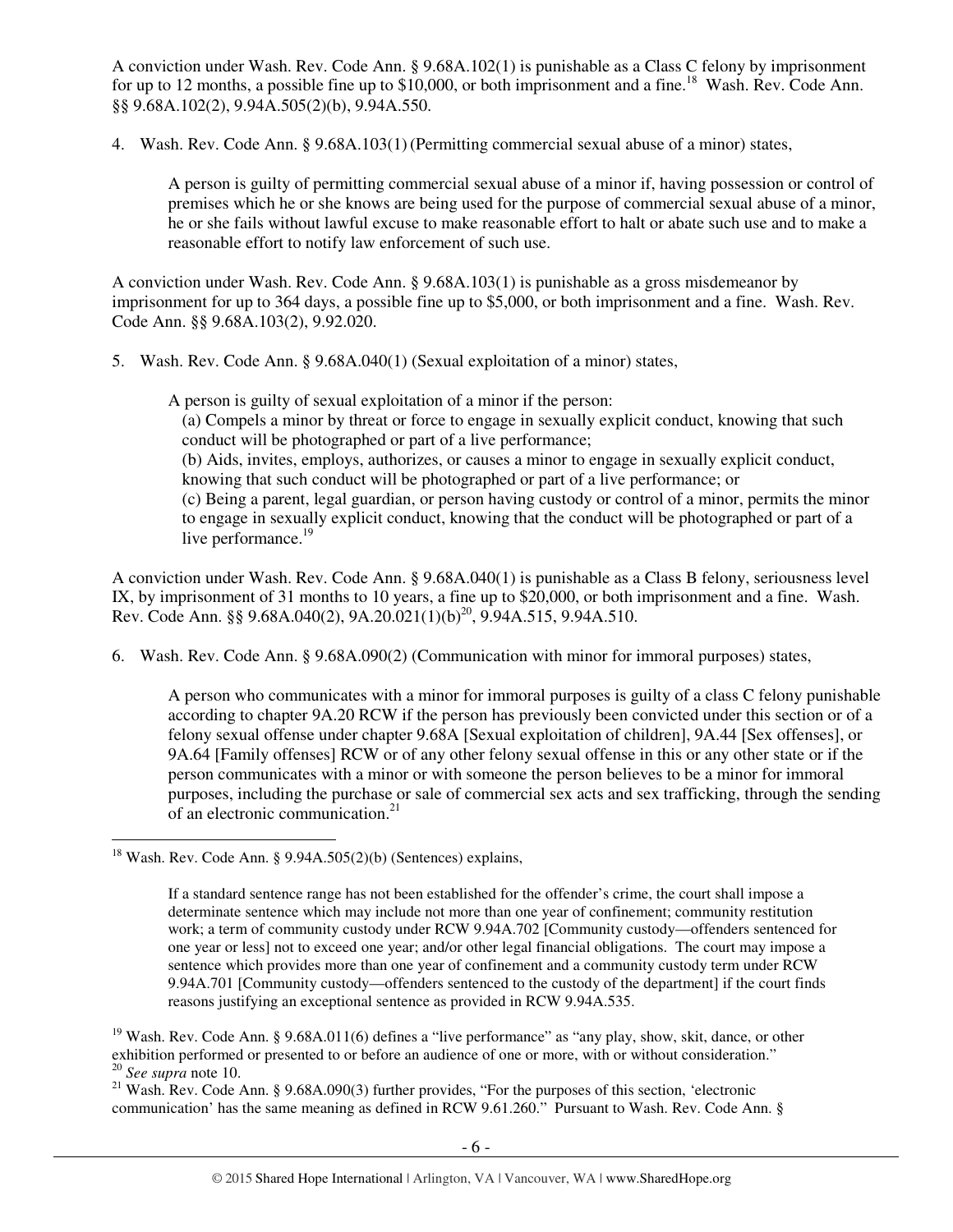A Class C felony is punishable by up to 5 years imprisonment and possible fine up to \$10,000. Wash. Rev. Code Ann. §§ 9.68A.090(2), 9A.20.021(1)(c).

Other crimes against children that are not specifically commercial in nature but may be used in a case of domestic minor sex trafficking include the following:

1. Wash. Rev. Stat. Ann. § 9A.44.073 (Rape of a child in the first degree) states,

(1) A person is guilty of rape of a child in the first degree when the person has sexual intercourse with another who is less than twelve years old and not married to the perpetrator and the perpetrator is at least twenty-four months older than the victim.

(2) Rape of a child in the first degree is a class A felony.

Wash. Rev. Stat. Ann. § 9A.44.073 is a Class A felony offense, seriousness level XII, punishable by imprisonment for 93–123 months, a possible fine up to \$50,000, or both. Wash. Rev. Code Ann. §§ 9A.44.073(2), 9.94A.510, 9.94A.515, 9.94A.550.

2. Wash. Rev. Stat. Ann. § 9A.44.076 (Rape of a child in the second degree) states,

(1) A person is guilty of rape of a child in the second degree when the person has sexual intercourse with another who is at least twelve years old but less than fourteen years old and not married to the perpetrator and the perpetrator is at least thirty-six months older than the victim. (2) Rape of a child in the second degree is a class A felony.

Wash. Rev. Stat. Ann. § 9A.44.076 is a Class A felony offense, seriousness level XI, punishable by imprisonment for 78–102 months, a possible fine up to \$50,000, or both. Wash. Rev. Code Ann. §§ 9A.44.076(2), 9.94A.510, 9.94A.515, 9.94A.550.

3. Wash. Rev. Stat. Ann. § 9A.44.079 (Rape of a child in the third degree) states,

(1) A person is guilty of rape of a child in the third degree when the person has sexual intercourse with another who is at least fourteen years old but less than sixteen years old and not married to the perpetrator and the perpetrator is at least forty-eight months older than the victim. (2) Rape of a child in the third degree is a class C felony.

Wash. Rev. Stat. Ann. § 9A.44.079 is a Class C felony offense, seriousness level VI, punishable by imprisonment for 12–14 months, a possible fine up to \$10,000, or both. Wash. Rev. Code Ann. §§ 9A.44.079(2), 9.94A.510, 9.94A.515, 9.94A.550.

4. Wash. Rev. Stat. Ann. § 9A.44.083 (Child molestation in the first degree) states,

(1) A person is guilty of child molestation in the first degree when the person has, or knowingly causes another person under the age of eighteen to have, sexual contact with another who is less than twelve years old and not married to the perpetrator and the perpetrator is at least thirty-six months older than the victim.

(2) Child molestation in the first degree is a class A felony.

<sup>9.61.260(5) (</sup>Cyberstalking), "'electronic communication' means the transmission of information by wire, radio, optical cable, electromagnetic, or other similar means. 'Electronic communication' includes, but is not limited to, electronic mail, internet-based communications, pager service, and electronic text messaging."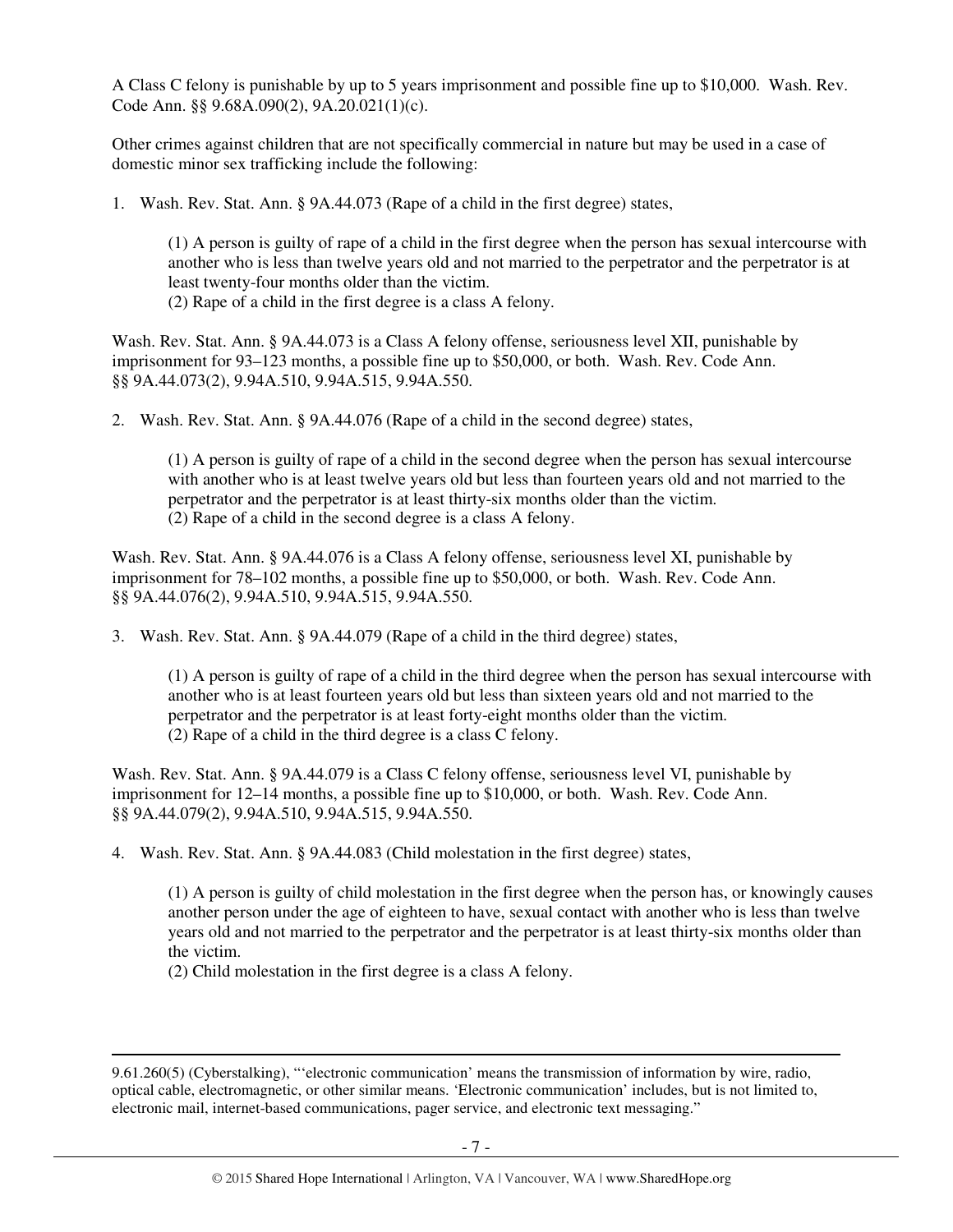Wash. Rev. Stat. Ann. § 9A.44.083 is a Class A felony offense, seriousness level X, punishable by imprisonment for 51–68 months, a possible fine up to \$50,000, or both. Wash. Rev. Code Ann. §§ 9A.44.083(2), 9.94A.510, 9.94A.515, 9.94A.550.

5. Wash. Rev. Stat. Ann. § 9A.44.086 (Child molestation in the second degree) states,

(1) A person is guilty of child molestation in the second degree when the person has, or knowingly causes another person under the age of eighteen to have, sexual contact with another who is at least twelve years old but less than fourteen years old and not married to the perpetrator and the perpetrator is at least thirty-six months older than the victim.

(2) Child molestation in the second degree is a class B felony.

Wash. Rev. Stat. Ann. § 9A.44.086 is a Class B felony offense, seriousness level VII, punishable by imprisonment for 15–20 months, a possible fine up to \$20,000, or both. Wash. Rev. Code Ann. §§ 9A.44.086(2), 9.94A.510, 9.94A.515, 9.94A.550.

6. Wash. Rev. Stat. Ann. § 9A.44.089 (Child molestation in the third degree) states,

(1) A person is guilty of child molestation in the third degree when the person has, or knowingly causes another person under the age of eighteen to have, sexual contact with another who is at least fourteen years old but less than sixteen years old and not married to the perpetrator and the perpetrator is at least forty-eight months older than the victim.

(2) Child molestation in the third degree is a class C felony.

Wash. Rev. Stat. Ann. § 9A.44.089 is a Class C felony offense, seriousness level V, punishable by imprisonment for 6–12 months, a possible fine up to \$10,000, or both. Wash. Rev. Code Ann. §§ 9A.44.089(2), 9.94A.510, 9.94A.515, 9.94A.550.

*1.3 Prostitution statutes refer to the sex trafficking statute to identify the commercially sexually exploited minor as a trafficking victim.* 

Wash. Rev. Code Ann. § 9A.88.030 (Prostitution) does not refer to Wash. Rev. Code Ann. § 9A.40.100 (Trafficking) to clarify that prostituted minors are sex trafficking victims. However, pursuant to Wash. Rev. Code Ann. § 9A.88.040 (Prosecution for prostitution under RCW 9A.88.030 — Affirmative defense),

In any prosecution for prostitution under RCW 9A.88.030, it is an affirmative defense that the actor committed the offense as a result of being a victim of trafficking, RCW 9A.40.100, promoting prostitution in the first degree, RCW 9A.88.070, or trafficking in persons under the trafficking victims protection act of 2000, 22 U.S.C. Sec. 7101 et seq. Documentation that the actor is named as a current victim in an information or the investigative records upon which a conviction is obtained for trafficking, promoting prostitution in the first degree, or trafficking in persons shall create a presumption that the person's participation in prostitution was a result of having been a victim of trafficking, promoting prostitution in the first degree or trafficking in persons.

Additionally, Wash. Rev. Code Ann. § 13.40.219 (Arrest for prostitution or prostitution loitering), within the Juvenile Justice Act of 1977, states,

In any proceeding under this chapter related to an arrest for prostitution or prostitution loitering, there is a presumption that the alleged offender meets the criteria for a certification as a victim of a severe form of trafficking in persons as defined in section 7105 of Title 22 of the United States code [the federal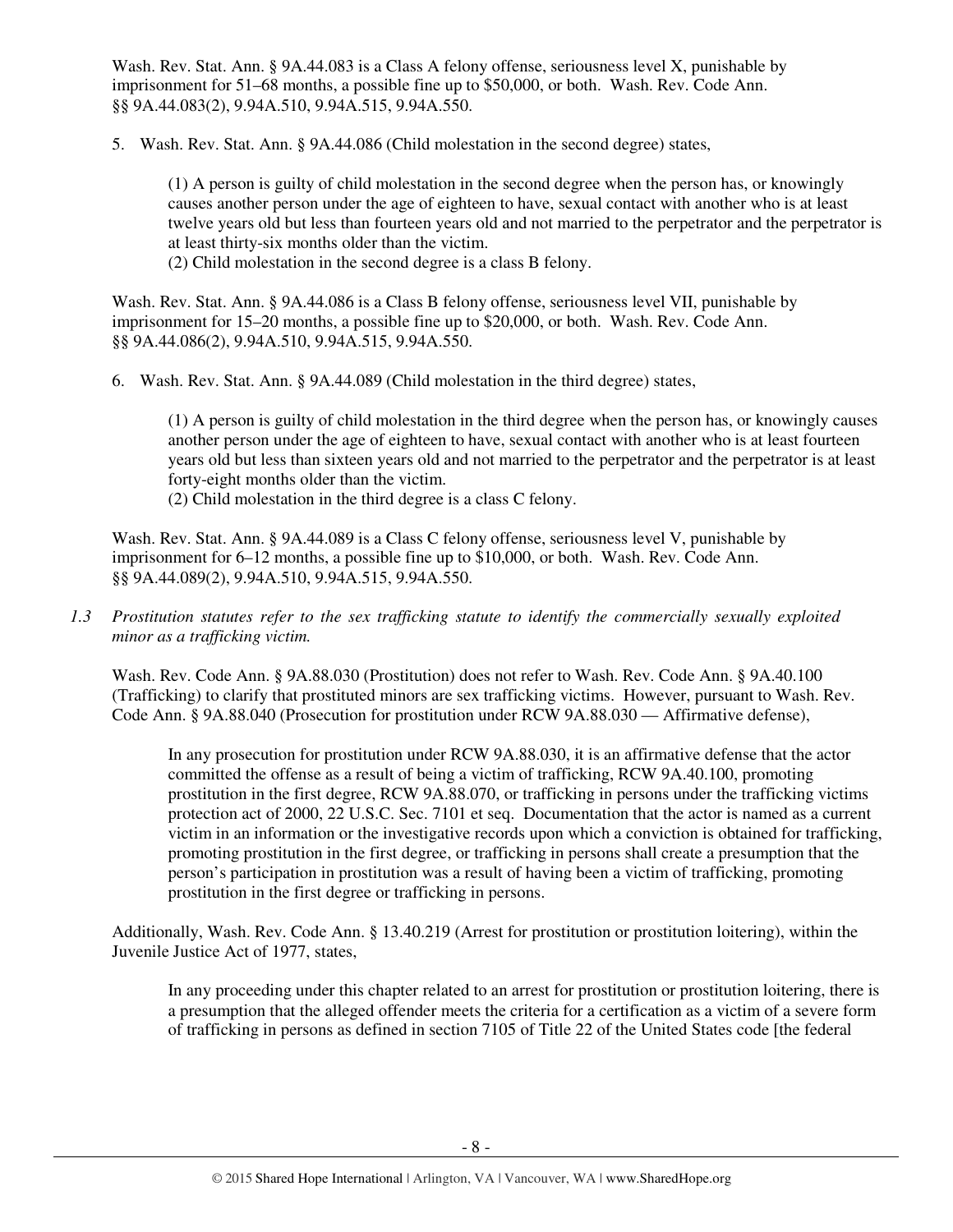Trafficking Victims Protection Act of 2000 (TVPA), as amended], and that the alleged offender is also a victim of commercial sex abuse of a minor. $^{22}$ 

Also, Wash. Rev. Code Ann. § 9.68A.001 (Legislative findings, intent) expresses the legislative finding that the prevention of child sexual exploitation and abuse is a key concern of the government.<sup>23</sup>

1.3.1 Recommendation: Specifically refer to Wash. Rev. Code Ann. § 9A.40.100 (Trafficking) in the juvenile prostitution arrest statutes to identify prostituted minors as victims of sex trafficking.

#### *1.4 The state racketeering or gang crimes statute includes sex trafficking and commercial sexual exploitation of children (CSEC) offenses as predicate acts allowing the statute to be used to prosecute trafficking crimes.*

The racketeering statute, Wash. Rev. Code Ann. § 9A.82.080 (Use of proceeds of criminal profiteering), states,

(1) (a) It is unlawful for a person who has knowingly received any of the proceeds derived, directly or indirectly, from a pattern of criminal profiteering activity<sup>24</sup> to use or invest, whether directly or indirectly, any part of the proceeds, or the proceeds derived from the investment or use thereof, in the acquisition of any title to, or any right, interest, or equity in, real property or in the establishment or operation of any enterprise.

(b) A violation of this subsection is a class B felony.

(2) (a) It is unlawful for a person knowingly to acquire or maintain, directly or indirectly, any interest in or control of any enterprise or real property through a pattern of criminal profiteering activity.

(b) A violation of this subsection is a class B felony.

The law specifically includes sex trafficking and commercial sexual exploitation of children (CSEC) offenses as predicate acts to the crime. Wash. Rev. Code Ann. § 9A.82.010(4) states,

"Criminal profiteering" means any act, including any anticipatory or completed offense, committed for financial gain, that is chargeable or indictable under the laws of the state in which the act occurred and, if the act occurred in a state other than this state, would be chargeable or indictable under the

<sup>23</sup> Wash. Rev. Code Ann. § 9.68A.001 (Legislative findings, intent) states in part that

The care of children is a sacred trust and should not be abused by those who seek commercial gain or personal gratification based on the exploitation of children. . . .

. . . .

<sup>&</sup>lt;sup>22</sup> However, reference to the federal definition of "severe forms of trafficking" in 22 U.S.C. § 7105, combined with the term "certification" in Wash. Rev. Code Ann. § 13.40.219, could prove problematic in application of this presumption. 22 U.S.C § 7105(b)(1)(C), which applies to victims in the United States, provides a definition of "victim of a severe form of trafficking in persons" to include a person "subjected to an act or practice" defined in 22 U.S.C. § 7102(8) who is a minor under 18 or subject to certification under subsection (E). Subsection (E) requires the person to be willing to assist in the investigation and prosecution of the trafficker and to have made an application for a T visa that has not been denied or be "a person whose continued presence in the United States the Attorney General the Secretary of Homeland Security is ensuring in order to effectuate prosecution of traffickers in persons." Clarification is needed that the use of the word "certification" in Wash. Rev. Code Ann. § 13.40.219 does not mean that the victim must have the certification in 22 U.S.C. § 7105(b)(1)(E).

<sup>. . .</sup> It is the intent of the legislature to encourage these children to engage in prevention and intervention services and to hold those who pay to engage in the sexual abuse of children accountable for the trauma they inflict on children.

 $24$  Wash. Rev. Code Ann. § 9A.82.010(12) states, "Pattern of criminal profiteering activity' means engaging in at least three acts of criminal profiteering, one of which occurred after July 1, 1985, and the last of which occurred within five years, excluding any period of imprisonment, after the commission of the earliest act of criminal profiteering. In order to constitute a pattern, the three acts must have the same or similar intent, results, accomplices, principals, victims, or methods of commission, or be otherwise interrelated by distinguishing characteristics including a nexus to the same enterprise, and must not be isolated events."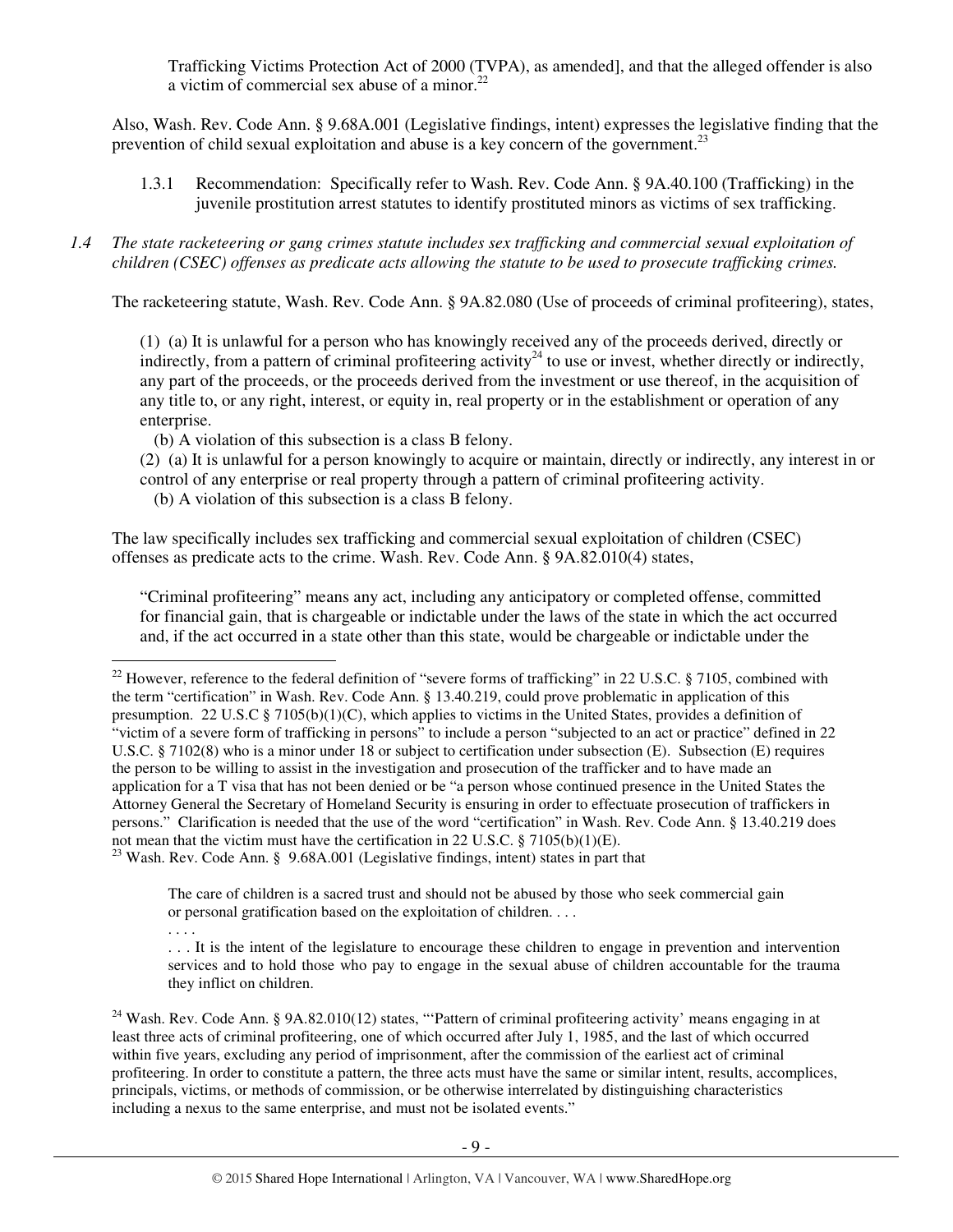laws of this state had the act occurred in this state and punishable as a felony and by imprisonment for more than one year, regardless of whether the act is charged or indicted, as any of the following:

(s) Leading organized crime, as defined in RCW 9A.82.060;

(t) Money laundering, as defined in RCW 9A.83.020;

. . . .

. . .

(x) Sexual exploitation of children, as defined in RCW 9.68A.040, 9.68A.050, and 9.68A.060;

(y) Promoting prostitution, as defined in RCW 9A.88.070 and 9A.88.080;

. . . .

(rr) Commercial sexual abuse of a minor, as defined in RCW 9.68A.100;

(ss) Promoting commercial sex abuse of a minor, as defined in RCW 9.68A.101; or

(tt) Trafficking, as defined in RCW 9A.40.100, promoting travel for commercial sexual abuse of a minor, as defined in RCW 9.68A.102, and permitting commercial sexual abuse of a minor, as defined in RCW 13 9.68A.103.

Based on this definition of racketeering, acts of commercial sexual exploitation of children constitute predicate crimes under the racketeering law, making it available for combatting criminal enterprises that engage in domestic minor sex trafficking. A conviction for use of profiteering proceeds is punishable as a Class B felony, seriousness level IV, by imprisonment for 3-9 months, a fine of \$20,000, or both. Wash. Rev. Code Ann. §§ 9A.82.080(1), (2),  $9.94A.515^{25}$  9.94A.510, 9.94A.550.<sup>26</sup>

An offender may also face penalties under Wash. Rev. Code Ann. § 9A.82.060 (Leading organized crime) which includes "[i]ntentionally organizing, managing, directing, supervising, or financing any three or more persons with the intent to engage in a pattern of criminal profiteering activity." This is punishable as a Class A felony, seriousness level X, by imprisonment for 51-68 months, a fine of \$50,000, or both. Wash. Rev. Code Ann. §§ 9A.82.060(1)(a), (2)(a), 9.94A.515, 9.94A.510, 9.94A.550. An offender could also be guilty of "[i]ntentionally inciting or inducing others to engage in violence or intimidation with the intent to further or promote the accomplishment of a pattern of criminal profiteering activity," which is punishable as a Class B felony by imprisonment up to 10 years, a fine of \$20,000, or both. Wash. Rev. Code Ann. §§ 9A.82.060(1)(b),  $(2)(b)$ , 9A.20.021(1)(b).<sup>27</sup>

Asset forfeiture is available for these offenses. Pursuant to Wash. Rev. Code Ann. § 9A.82.100(4)(f) (Remedies and procedures), following a determination of liability, an order may include,

[o]rdering forfeiture first as restitution to any person damaged . . . by an offense defined in RCW 9A.40.100 [Trafficking], then to the state general fund or antiprofiteering revolving fund of the county, as appropriate, to the extent not already ordered to be paid in other damages, of the following:

(i) Any property or other interest acquired or maintained in violation of RCW 9A.82.060 [Leading organized crime] or 9A.82.080 [Use of proceeds of criminal profiteering—controlling enterprise or realty—conspiracy or attempt].

(ii) Any property, contractual right, or claim against property used to influence any enterprise that a person has established, operated, controlled, conducted, or participated in the conduct of, in violation of RCW 9A.82.060 or 9A.82.080.

(iii) All proceeds traceable to or derived from . . . an offense defined in RCW 9A.40.100, 9.68A.100 [Commercial abuse of a minor—penalties], 9.68A.101 [Promoting commercial sexual abuse of a minor penalty], or 9A.88.070 [Promoting prostitution in the first degree], and all moneys, negotiable instruments, securities, and other things of value significantly used or intended to be used significantly to facilitate commission of the offense

<sup>25</sup> *See supra* note 8.

<sup>26</sup> *See supra* note 9.

<sup>27</sup> *See supra* note10.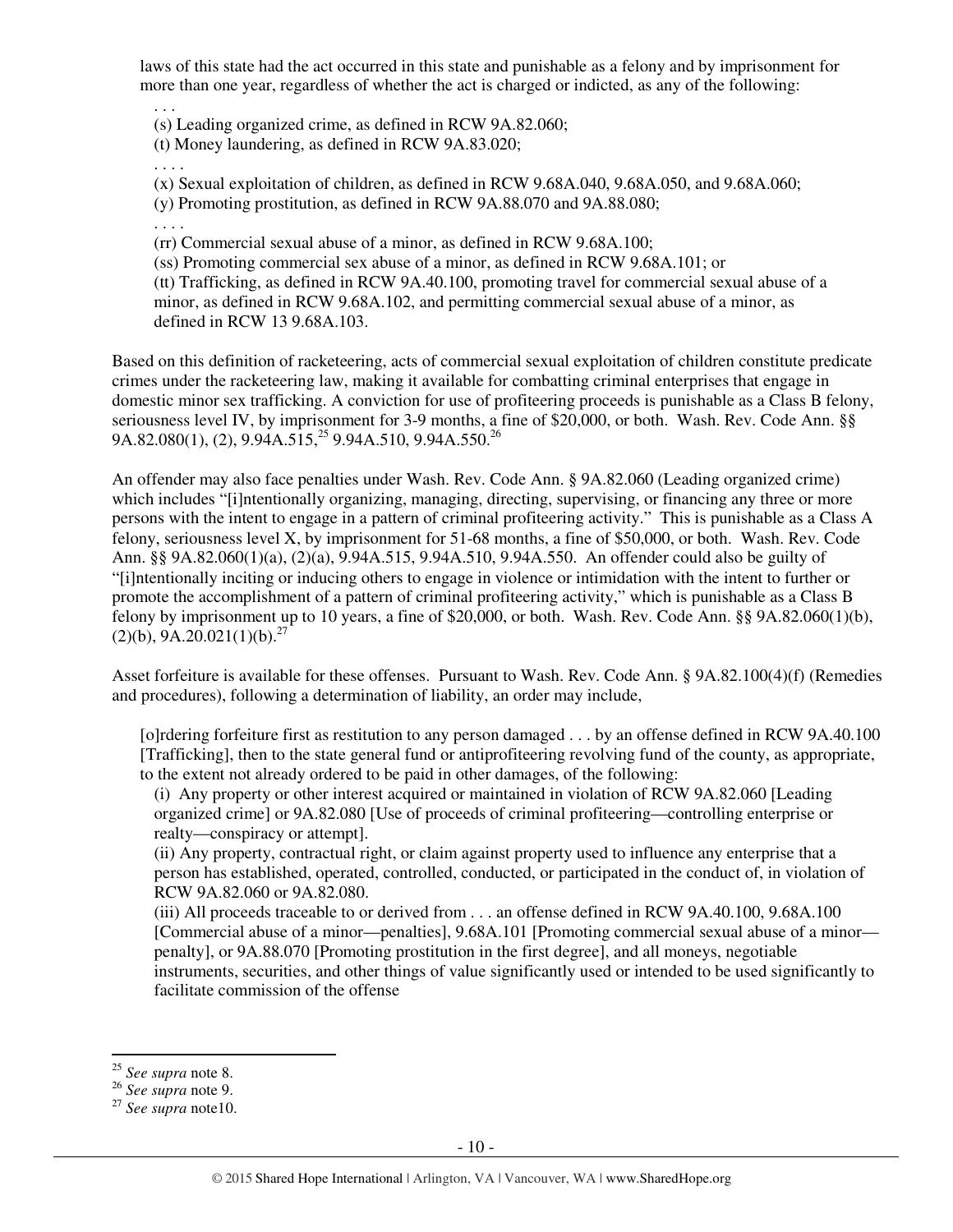Finally, where the enterprise alleged is a criminal street gang, gang enhancements may apply. Wash. Rev. Code § 9.94A.030(14), defines a "criminal street gang-related offense" as:

any felony or misdemeanor offense, whether in this state or elsewhere, that is committed for the benefit of, at the direction of, or in association with any criminal street gang, or is committed with the intent to promote, further, or assist in any criminal conduct by the gang, or is committed for one or more of the following reasons:

…. (f) To provide the gang with any advantage in, or any control or dominance over any criminal market sector, including, but not limited to... promoting prostitution (chapter 9A.88 RCW); human trafficking (RCW 9A.40.100); promoting sexual abuse of a minor (RCW 9.68A.101); or promoting pornography (chapter 9.68 RCW).

Wash. Rev. Code Ann. § 9.94A.030(12) defines a "[c]riminal street gang" as:

any ongoing organization, association, or group of three or more persons, whether formal or informal, having a common name or common identifying sign or symbol, having as one of its primary activities the commission of criminal acts, and whose members or associated individually or collectively engage in of have engaged in a pattern of criminal street gang activity. This definition does not apply to employees engaged in concerted activities for their mutual aid and protection, or to the activities of labor and bona fide nonprofit organizations or their member or agents.

Wash. Rev. Code Ann. § 9.94A.533(10),<sup>28</sup>

 $\overline{a}$ 

(a) [f]or a person age eighteen or older convicted of any criminal street gang-related felony offense for which the person compensated, threatened, or solicited a minor in order to involve the minor in the commission of the felony offense, the standard sentence range is determined by locating the sentencing grid sentence range defined by the appropriate offender score and the seriousness level of the completed crime, and multiplying the range by one hundred twenty-five percent. If the standard sentence range under this subsection exceeds the statutory maximum sentence for the offense, the statutory maximum sentence is the presumptive sentence unless the offender is a persistent offender.

(b) This subsection does not apply to any criminal street gang-related felony offense for which involving a minor in the commission of the felony offense is an element of the offense.

 $28$  The text of Wash. Rev. Code Ann. § 9.94A.533 included here and elsewhere in this report includes amendments made by the enactment of House Bill 1319 during the regular session of the 64th Washington Legislature. H.B. 1319, 64th Leg., Reg. Sess. (Wash. 2015) (effective April 29, 2015).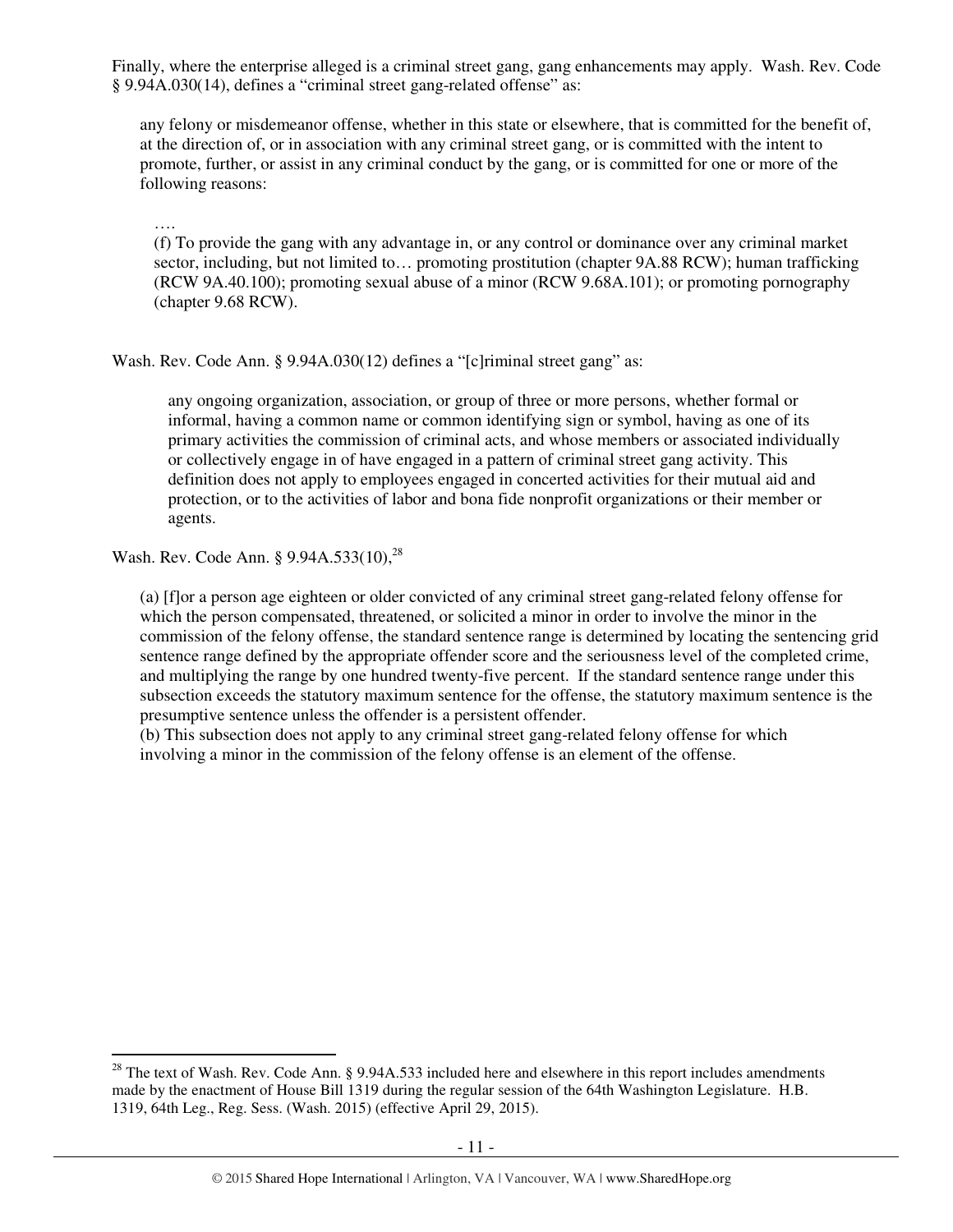## **FRAMEWORK ISSUE 2: CRIMINAL PROVISIONS FOR DEMAND**

#### *Legal Components:*

- *2.1 The state sex trafficking law can be applied to the buyers of commercial sex acts with a victim of domestic minor sex trafficking.*
- *2.2 Buyers of commercial sex acts with a minor can be prosecuted under commercial sexual exploitation of children (CSEC) laws.*
- *2.3 Solicitation laws differentiate buying sex acts with an adult and buying sex acts with a minor under 18.*
- *2.4 Penalties for buyers of commercial sex acts with minors are as high as federal penalties.*
- *2.5 Using the Internet or electronic communications to lure, entice, or purchase, or attempt to lure, entice, or purchase commercial sex acts with a minor is a separate crime or results in an enhanced penalty for buyers.*
- *2.6 No age mistake defense is permitted for a buyer of commercial sex acts with any minor under 18.*
- *2.7 Base penalties for buying sex acts with a minor under 18 are sufficiently high and not reduced for older minors.*
- *2.8 Financial penalties for buyers of commercial sex acts with minors are sufficiently high to make it difficult for buyers to hide the crime.*
- *2.9 Buying and possessing child pornography carries penalties as high as similar federal offenses.*
- *2.10 Convicted buyers of commercial sex acts with minors and child pornography are required to register as sex offenders.*

\_\_\_\_\_\_\_\_\_\_\_\_\_\_\_\_\_\_\_\_\_\_\_\_\_\_\_\_\_\_\_\_\_\_\_\_\_\_\_\_\_\_\_\_\_\_\_\_\_\_\_\_\_\_\_\_\_\_\_\_\_\_\_\_\_\_\_\_\_\_\_\_\_\_\_\_\_\_\_\_\_\_\_\_\_\_\_\_\_\_\_\_\_\_

#### *Legal Analysis:*

 $\overline{a}$ 

*2.1 The state sex trafficking law can be applied to the buyers of commercial sex acts with a victim of domestic minor sex trafficking.* 

Washington's human trafficking law, Wash. Rev. Code Ann. § 9A.40.100 (Trafficking), makes it a crime when a person "obtains, buys, purchases . . . by any means another person knowing, or in reckless disregard of the fact . . . that the person has not attained the age of eighteen years and is caused to engage in a . . . commercial sex act." The language of Washington's human trafficking law applies to buyers directly through use of the terms "buys" and "purchases," as well as through the term "obtains" based on federal precedent.<sup>29</sup>

<sup>29</sup> *See United States v. Jungers*, 702 F.3d 1066 (8th Cir. 2013). In this case, the Eighth Circuit held that the federal sex trafficking law, 18 U.S.C. § 1591 (Sex trafficking of children or by force, fraud, or coercion) applies to buyers of sex with minors. Reversing a District of South Dakota ruling that Congress did not intend the string of verbs constituting criminal conduct under 18 U.S.C. § 1591(a)(1) ("recruits, entices, harbors, transports, provides, obtains, or maintains") to reach the conduct of buyers (United States v. Jungers, 834 F. Supp. 2d 930, 931 (D.S.D. 2011)), the Eighth Circuit concluded that 18 U.S.C. § 1591 does not contain "a latent exemption for purchasers" because buyers can "engage in at least some of the prohibited conduct." Jungers, 702 F. 3d 1066, 1072. Congress codified Jungers clarifying that the federal sex trafficking law is intended to apply to buyers in the Justice for Victims of Trafficking Act (JVTA) of 2015 Pub. L. No. 114-22, 129 Stat 227), enacted on May 29, 2015. The JVTA adds the terms "patronize" and "solicit" to the list of prohibited conduct and expressly states, "section 108 of this title amends section 1591 of title 18, United States Code, to add the words 'solicits or patronizes' to the sex trafficking statute making absolutely clear for judges, juries, prosecutors, and law enforcement officials that criminals who purchase sexual acts from human trafficking victims may be arrested, prosecuted, and convicted as sex trafficking offenders when this is merited by the facts of a particular case." Id. at Sec. 109. The Eighth Circuit decision in *United States v. Jungers* and the federal sex trafficking law as amended by the Justice for Victims of Trafficking Act establish persuasive authority when state courts interpret the string of verbs constituting prohibited conduct in state sex trafficking laws (in particular the term "obtains") to the extent such interpretation does not conflict with state case law.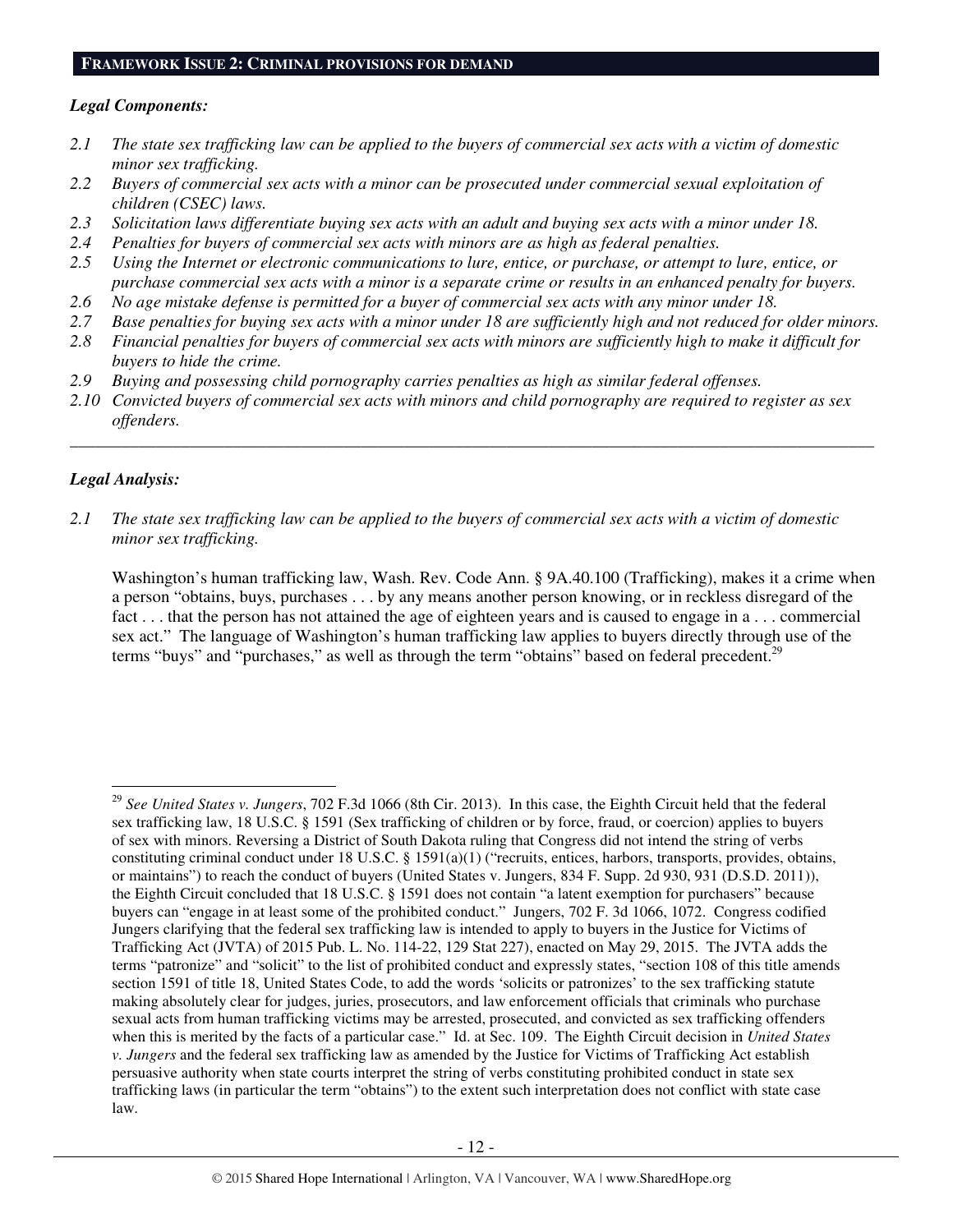*2.2 Buyers of commercial sex acts with a minor can be prosecuted under commercial sexual exploitation of children (CSEC) laws.* 

Wash. Rev. Code Ann. § 9.68A.100(1) (Commercial sexual abuse of a minor) includes the crime of buying sex with a minor.<sup>30</sup> A conviction under Wash. Rev. Code Ann. § 9.68A.100(1) is punishable as a Class B felony, seriousness level VIII, by imprisonment for 21 months to 10 years, a possible fine up to \$20,000, or both imprisonment and a fine.<sup>31</sup> Wash. Rev. Code Ann. §§ 9.68A.100(2), 9.94A.515,<sup>32</sup> 9.94A.510, 9.94A.550,<sup>33</sup>  $9A.20.021.<sup>34</sup>$ 

Several sexual offenses could be used to prosecute certain buyers of commercial sex acts with a minor but do not specifically criminalize the commercial sexual exploitation of a child and do not refer to the human trafficking statute to bring these criminal offenses within the ambit of human trafficking under Wash. Rev. Code Ann. § 9A.40.100 (Trafficking).<sup>35</sup>

#### *2.3 Solicitation laws differentiate buying sex acts with an adult and buying sex acts with a minor under 18.*

Wash. Rev. Code Ann. § 9.68A.100(1) (Commercial sexual abuse of a minor) specifically criminalizes paying for commercial sex with a minor. A conviction under Wash. Rev. Code Ann. § 9.68A.100(1) is punishable as a Class B felony, seriousness level VIII, by imprisonment for 21 months to 10 years and a possible fine up to \$20,000. Wash. Rev. Code Ann. §§ 9.68A.100(2), 9.94A.515, 9.94A.510, 9.94A.550. Washington's general solicitation law, Wash. Rev. Code Ann. § 9A.88.110 (Patronizing a prostitute), is age neutral and does not differentiate between paying for sex with adults and paying for sex with minors. The penalty is a misdemeanor.

#### *2.4 Penalties for buyers of commercial sex acts with minors are as high as federal penalties.*

Penalties for buyers of commercial sex with minors prosecuted under Wash. Rev. Code Ann. §§ 9A.40.100 (Trafficking), 9.68A.100 (Commercial sexual abuse of a minor) are not as high as federal penalties for offenders of domestic minor sex trafficking prosecuted under the federal child sex trafficking law. Under Wash. Rev. Code Ann. § 9A.40.100(1), trafficking in the first degree is punishable as a Class A felony, seriousness level XIV, by imprisonment for 123–397 months and a possible fine up to \$50,000. Wash. Rev. Code Ann. §§ 9A.40.100(2), 9.94A.515, 9.94A.510, 9.94A.550. A conviction for human trafficking in the second degree, under Wash. Rev. Code Ann. § 9A.40.100(3) is punishable as a Class A felony, with a seriousness level of XII, by imprisonment for 93–318 months and a possible fine up to \$50,000. Wash. Rev. Code Ann. §§ 9A.40.100(3)(b), 9.94A.515, 9.94A.510, 9.94A.550. A conviction under Wash. Rev. Code Ann.§ 9.68A.100(1) (Commercial sexual abuse of a minor) is punishable as a Class B felony, seriousness level VIII, by imprisonment for 21 months to 10 years, a possible fine up to up to \$20,000, or both imprisonment and a fine. Wash. Rev. Code Ann. §§ 9.68A.100(3), 9.94A.515, 9.94A.510, 9.94A.550, 9A.20.021.<sup>36</sup>

In comparison, if the victim is under the age of 14, a conviction under the TVPA for child sex trafficking is punishable by 15 years to life imprisonment and a fine not to exceed \$250,000. 18 U.S.C. §§ 1591(b)(1), 3559(a)(1), 3571(b)(3). If the victim is between the ages of 14–17, a conviction is punishable by 10 years to life imprisonment and a fine not to exceed \$250,000. 18 U.S.C. §§ 1591(b)(2), 3559(a)(1), 3571(b)(3). A conviction is punishable by mandatory life imprisonment, however, if the buyer has a prior conviction for a federal sex offense<sup>37</sup> against a minor. 18 U.S.C. § 3559(e)(1). To the

<sup>&</sup>lt;sup>30</sup> *See supra* Section 1.2 for the relevant provisions.

<sup>31</sup> *See supra* note 12.

<sup>32</sup> *See supra* note 8.

<sup>33</sup> *See supra* note 9.

<sup>34</sup> *See supra* note 10.

<sup>&</sup>lt;sup>35</sup> See supra Section 1.2 for a full description of the sexual offense laws that may be used to prosecute certain buyers.

<sup>36</sup> *See supra* note10.

 $37$  Pursuant to 18 U.S.C. § 3559(e)(2), "federal sex offense" is defined as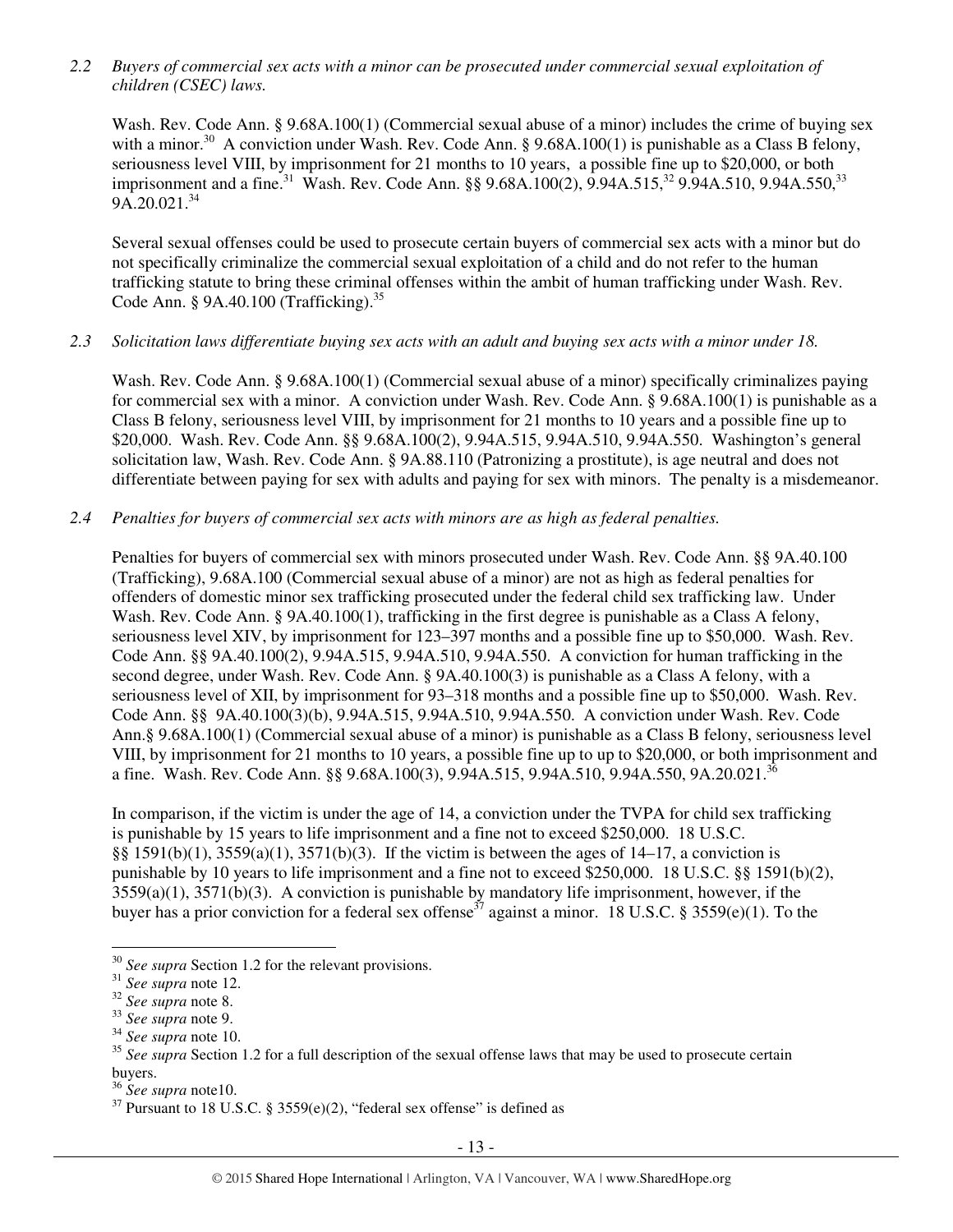extent buyers can be prosecuted under other federal CSEC laws,<sup>38</sup> a conviction is punishable by penalties ranging from a fine not to exceed \$250,000 to life imprisonment and a fine not to exceed \$250,000.<sup>39</sup>

## *2.5 Using the Internet or electronic communications to lure, entice, or purchase, or attempt to lure, entice, or purchase commercial sex acts with a minor is a separate crime or results in an enhanced penalty for buyers.*

Wash. Rev. Code Ann. § 9.68A.090(1) (Communication with minor for immoral purposes) makes it illegal when a person "communicates with a minor for immoral purposes, or . . . communicates with someone the person believes to be a minor for immoral purposes." A first conviction under Wash. Rev. Code Ann. § 9.68A.090(1) is punishable as a gross misdemeanor. Under Wash. Rev. Code Ann. § 9.68A.090(2), it is a Class C felony "if the person has previously been convicted under this section or of a felony sexual offense under chapter 9.68A [Sexual exploitation of children], 9A.44 [Sex offenses], or 9A.64 [Family offenses] RCW or of any other felony sexual offense in [Washington] or any other state . . . ." The penalty is also increased to a Class C felony, "[I]f the person communicates with a minor or with someone the person believes to be a minor for immoral purposes, including the purchase or sale of commercial sex acts and sex trafficking, through the sending of an electronic communication."<sup>40</sup>

Additionally, pursuant to Wash. Rev. Code Ann. § 9.68A.106 (Additional fee assessment—Internet advertisement), buyers convicted of an offense under Wash. Rev. Code Ann. § 9.68A.100 (Commercial sexual abuse of a minor), will receive an additional fine of \$5,000 "when the court finds that an internet advertisement in which the victim of the crime was described or depicted was instrumental in facilitating the commission of the crime." $41$ 

an offense under section 1591 [18 USCS § 1591] (relating to sex trafficking of children), 2241 [18 USCS § 2241] (relating to aggravated sexual abuse), 2242 [18 USCS § 2242] (relating to sexual abuse),  $2244(a)(1)$  [18 USCS § 2244(a)(1)] (relating to abusive sexual contact), 2245 [18 USCS § 2245] (relating to sexual abuse resulting in death), 2251 [18 USCS § 2251] (relating to sexual exploitation of children), 2251A [18 USCS § 2251A] (relating to selling or buying of children), 2422(b) [18 USCS § 2422(b)] (relating to coercion and enticement of a minor into prostitution), or 2423(a) [18 USCS § 2423(a)] (relating to transportation of minors).

 $\overline{a}$ 

<sup>38</sup> 18 U.S.C. §§ 2251A(b) (Selling or buying of children), 2251(a) (Sexual exploitation of children), 2423(a) (Transportation of a minor with intent for minor to engage in criminal sexual activity), 2422(a) (Coercion and enticement), 2252(a)(2), (a)(4) (Certain activities relating to material involving the sexual exploitation of minors). <sup>39</sup> 18 U.S.C. §§ 2251A(b) (conviction punishable by imprisonment for 30 years to life and a fine), 2251(e) (conviction punishable by imprisonment for 15–30 years and a fine), 2423(a) (conviction punishable by imprisonment for 10 years to life and a fine), 2422(a) (conviction punishable by a fine, imprisonment up to 20 years, or both),  $2252(a)(2)$ , (4) (stating that a conviction under subsection (a)(2) is punishable by imprisonment for 5–20 years and a fine, while a conviction under subsection (a)(4) is punishable by imprisonment up to 10 years, a fine, or both); *see also* 18 U.S.C. §§ 3559(a)(1) (classifying all of the above listed offenses as felonies), 3571(b)(3) (providing a fine up to \$250,000 for any felony conviction).

 $40$  Pursuant to Wash. Rev. Code Ann. § 9.68A.090(3), "For the purposes of this section, 'electronic communication' has the same meaning as defined in RCW 9.61.260." Wash. Rev. Code Ann. § 9.61.260(5) defines "electronic communication" as "the transmission of information by wire, radio, optical cable, electromagnetic, or other similar means. 'Electronic communication' includes, but is not limited to, electronic mail, internet-based communications, pager service, and electronic text messaging."

<sup>41</sup> Wash. Rev. Code Ann. § 9.68A.106 defines an "internet advertisement" as, "[A] statement in electronic media that would be understood by a reasonable person to be an implicit or explicit offer for sexual contact or sexual intercourse, both as defined in chapter 9A.44 RCW, in exchange for something of value."

Enacted Senate Bill 5215 (Wash. 2015) establishes an account to fund task forces combatting internet-facilitated crimes against children. S.B. 5215,  $64^{\text{th}}$  Leg., Reg. Sess. (Wash. 2015) (effective July 24, 2015).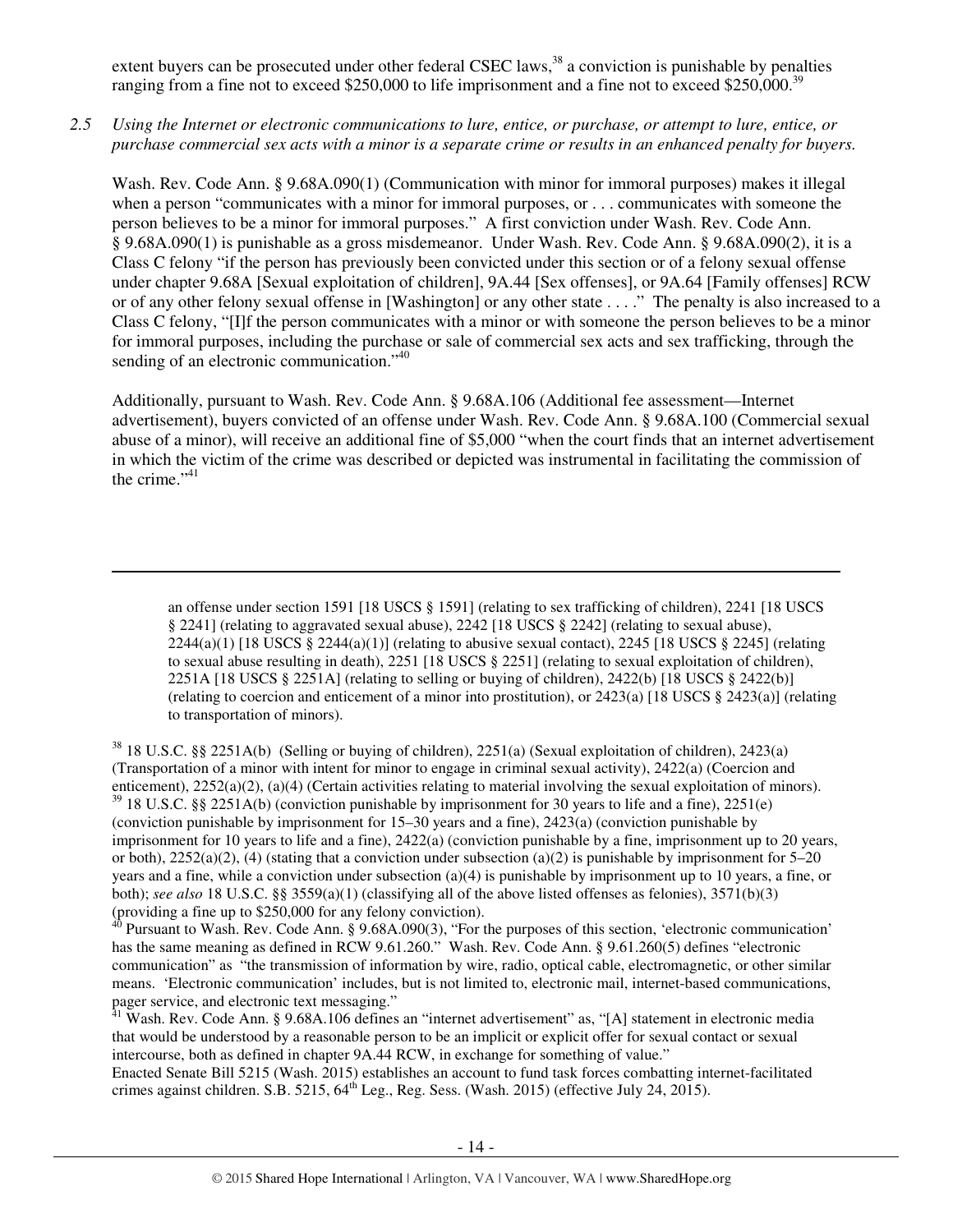# *2.6 No age mistake defense is permitted for a buyer of commercial sex acts with any minor under 18.*

There is no explicit provision that prohibits a defendant from raising the mistake of age defense in response to an allegation under Wash. Rev. Code Ann. § 9A.40.100 (Trafficking). If the victim is a minor, a conviction under the trafficking statute requires that the buyer know or be in reckless disregard of the fact that the minor was under 18 years of age. Wash. Rev. Code Ann. § 9.68A.110(3) (Certain defenses barred, permitted) states that "it is not a defense that the defendant did not know the alleged victim's age" for prosecutions under Wash. Rev. Code Ann. § 9.68A.040 (Sexual exploitation of a minor), § 9.68A.090 (Communication with minor for immoral purposes), § 9.68A.100 (Commercial sexual abuse of a minor), § 9.68A.101 (Promoting commercial sexual abuse of a minor), or § 9.68A.102 (Promoting travel for commercial sexual abuse of a minor).

However, Wash. Rev. Code Ann. § 9.68A.110(3) states,

It is a defense, which the defendant must prove by a preponderance of the evidence, that at the time of the offense, the defendant made a reasonable bona fide attempt to ascertain the true age of the minor by requiring production of a driver's license, marriage license, birth certificate, or other governmental or educational identification card or paper and did not rely solely on the oral allegations or apparent age of the minor.

Wash. Rev. Code Ann. § 9.68A.110(2) states in part that "it is not a defense that the defendant did not know the age of the child depicted in the visual or printed matter" for prosecutions involving child pornography under Wash. Rev. Code Ann. § 9.68A.050 (Dealing in depictions of minor engaged in sexually explicit conduct), § 9.68A.060 (Sending, bringing into state depictions of minor engaged in sexually explicit conduct), § 9.68A.070 (Possession of depictions of minor engaged in sexually explicit conduct), or § 9.68A.080 (Reporting of depictions of minor engaged in sexually explicit conduct—civil immunity). However, "It is a defense, which the defendant must prove by a preponderance of the evidence, that at the time of the offense the defendant was not in possession of any facts on the basis of which he or she should reasonably have known that the person depicted was a minor." Other defenses based on age exist for non-commercial sex offenses under chapter 9A.44 (Sex offenses) and are listed in Wash. Rev. Code Ann. § 9A.44.030 (Defenses to prosecution under this chapter).

- 2.6.1 Recommendation: Amend Wash. Rev. Code Ann. § 9.68A.110(3) (Certain defenses barred, permitted) or § 9A.40.100 (Trafficking) to include a provision prohibiting a defendant from raising the mistake of age defense in response to a prosecution under Wash. Rev. Code Ann. § 9A.40.100.
- *2.7 Base penalties for buying sex acts with a minor under 18 are sufficiently high and not reduced for older minors.*

Penalties for buying sex with a minor under Wash. Rev. Code Ann. §§ 9A.40.100 (Trafficking) and § 9.68A.100 (Commercial sex abuse of a minor) are not staggered according to the victim's age―all minors under 18 who are commercially sexually abused are protected equally.

*2.8 Financial penalties for buyers of commercial sex acts with minors are sufficiently high to make it difficult for buyers to hide the crime.* 

Buyers may be required to pay fines. A buyer convicted under Wash. Rev. Code Ann. § 9A.40.100 (Trafficking) is subject to a possible fine up to \$50,000, while one convicted under Wash. Rev. Code Ann. § 9.68A.100(1) (Commercial sexual abuse of a minor) may be required to pay a possible fine up to \$20,000. Wash. Rev. Code Ann. §§ 9A.40.100 (2), (3)(b), 9.68A.100(2), 9.94A.550.

Additionally , Wash. Rev. Code Ann. § 9A.40.100(4)(a) (Trafficking) imposes a \$10,000 fee on "a person who is either convicted or given a deferred prosecution or who has entered into a statutory or nonstatutory diversion agreement as a result of an arrest for a violation of a trafficking crime . . . . "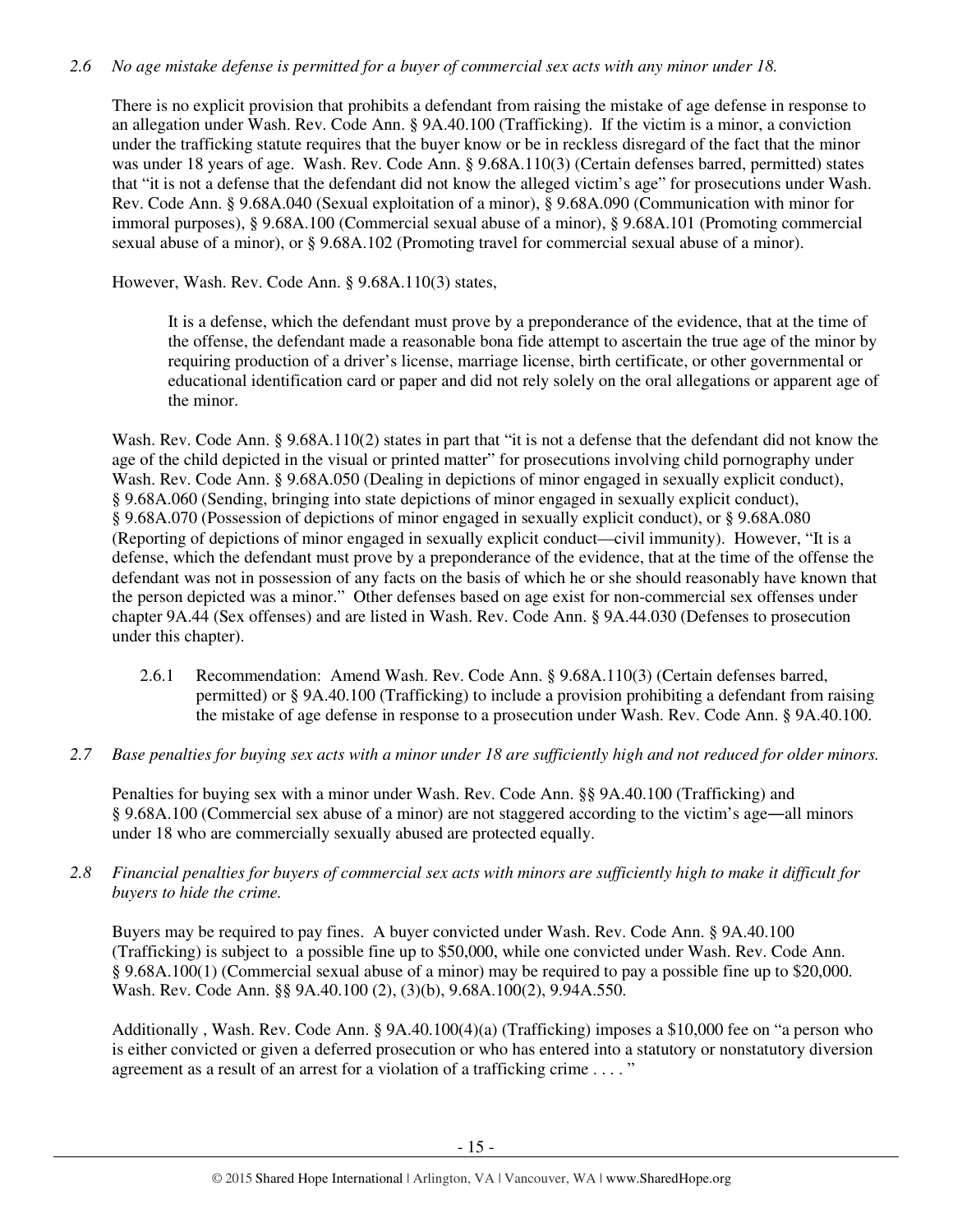Furthermore, Wash. Rev. Code Ann. §  $9.68A.105(1)(a)^{42}$  (Additional fee assessment) mandates a fine of \$5,000 for

an adult offender who is either convicted or given a deferred sentence or a deferred prosecution or who has entered into a statutory or nonstatutory diversion agreement as a result of an arrest for violating RCW 9.68A.100 [Commercial sexual abuse of a minor], 9.68A.101 [Promoting commercial sexual abuse of a minor], or 9.68A.102 [Promoting travel for commercial sexual abuse of a minor], or a comparable county or municipal ordinance . . . .

Pursuant to Wash. Rev. Code Ann. § 9.68A.106 (Additional fee assessment – Internet advertisement), buyers who are convicted of an offense under Wash. Rev. Code Ann. § 9.68A.100 (Commercial sexual abuse of a minor—Penalties), will receive an additional fine of \$5,000 "when the court finds that an internet advertisement in which the victim of the crime was described or depicted was instrumental in facilitating the commission of the crime $^{1,43}$ 

Under Wash. Rev. Code Ann. § 9.68A.070 (Possession of depictions of minor engaged in sexually explicit conduct) convicted individuals are required to pay \$1,000 for each image that constitutes a separate conviction. Enacted Substitute House Bill 1281 § 2.<sup>44</sup>

Wash. Rev. Code Ann. § 9A.88.140(2) (Vehicle impoundment—fees and fines) provides for mandatory impoundment of vehicles and states,

Upon an arrest for a suspected violation of commercial sexual abuse of a minor, promoting commercial sexual abuse of a minor, or promoting travel for commercial sexual abuse of a minor, the arresting law enforcement officer shall impound the person's vehicle if (a) the motor vehicle was used in the commission of the crime; and (b) the person arrested is the owner of the vehicle or the vehicle is a rental car as defined in RCW 46.04.465 [Rental car].

Wash. Rev. Code Ann. § 9A.88.140(4) sets a \$2,500 fine to the impounding agency to redeem the vehicle.<sup>45</sup> Buyers are also subject to a number of discretionary criminal forfeiture proceedings. Assets related to violations of Wash. Rev. Code Ann. § 9A.40.100 (Trafficking) and § 9.68A.100 (Commercial sexual abuse of a minor) are subject to criminal forfeiture. Wash. Rev. Code §§ 10.105.010(1), 10.105.900. Wash. Rev. Code Ann. § 10.105.010(1) (Seizure and forfeiture) states in part,

The following are subject to seizure and forfeiture and no property right exists in them: All personal property, including, but not limited to, any item, object, tool, substance, device, weapon, machine, vehicle of any kind, money, security, or negotiable instrument, which has been or was actually employed as an instrumentality in the commission of, or in aiding or abetting in the commission of any felony, or which was furnished or was intended to be furnished by any person in the commission of, as a result of, or as compensation for the commission of, any felony, or which was acquired in whole or in part with proceeds traceable to the commission of a felony. No property may be forfeited under this section until after there has been a superior court conviction of the owner of the property for the felony in connection with which the property was employed, furnished, or acquired.

. . . .

Wash. Rev. Code Ann. § 10.105.010(2) provides for seizure in the following manner:

<sup>&</sup>lt;sup>42</sup> The text of Wash. Rev. Code Ann. § 9.68A.105 included here and elsewhere in this report includes amendments made by the enactment of Senate Bill 5564 during the regular session of the 64th Washington Legislature. (WA 2015) (effective July 24, 2015).

<sup>43</sup> *See supra* note 41 (defining "internet advertisement.").

<sup>44</sup> *See infra* note 50.

<sup>45</sup> This fine only applies to adult owners of impounded vehicles. *See supra* note 12.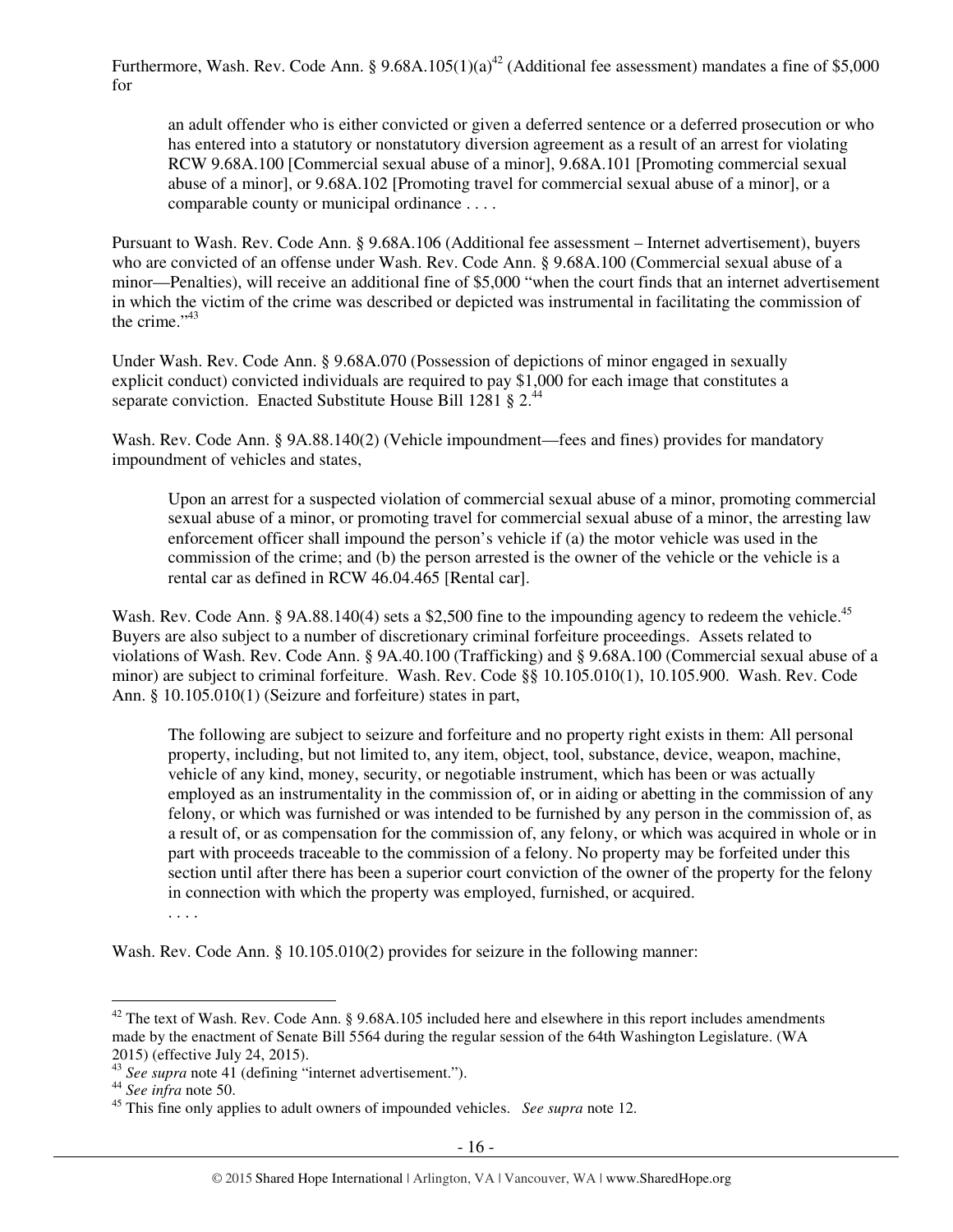Personal property subject to forfeiture under this chapter may be seized by any law enforcement officer of this state upon process issued by any superior court having jurisdiction over the property. Seizure of personal property without process may be made if:

(a) The seizure is incident to an arrest or a search under a search warrant;

(b) The property subject to seizure has been the subject of a prior judgment in favor of the state in a criminal injunction or forfeiture proceeding;

(c) A law enforcement officer has probable cause to believe that the property is directly dangerous to health or safety; or

(d) The law enforcement officer has probable cause to believe that the property was used or is intended to be used in the commission of a felony.

Disposition of the forfeited property is governed by Wash. Rev. Code Ann. § 10.105.010(6), which provides in relevant part,

When property is forfeited under this chapter, after satisfying any court-ordered victim restitution, the seizing law enforcement agency may:

(a) Retain it for official use or upon application by any law enforcement agency of this state release such property to such agency for the exclusive use of enforcing the criminal law;

(b) Sell that which is not required to be destroyed by law and which is not harmful to the public.

Buyers may face additional forfeiture penalties under Wash. Rev. Code Ann. § 9A.88.150 relating to seizure and forfeiture of property rights. Pursuant to § 9A.88.150,

(1) The following are subject to seizure and forfeiture and no property rights exist in them:

(a) Any property or other interest acquired or maintained in violation of RCW 9.68A.100 [Commercial sexual abuse of a minor] . . . to the extent of the investment of funds, and any appreciation of income attributable to the investment, from a violation of RCW 9.68A.100 . . . .

(b) All conveyances, including aircraft, vehicles, or vessels, which are used, or intended for use, in any manner to facilitate a violation of RCW 9.68A.100, 9.68A.101, or 9A.88.070, except that:

(i) No conveyance used by any person as a common carrier in the transaction of business as a common carrier is subject to forfeiture under this section unless it appears that the owner or other person in charge of the conveyance is a consenting party or privy to a violation of RCW 9.68A.100, 9.68A.101, or 9A.88.070.

. . . .

(c) Any property, contractual right, or claim against property used to influence any enterprise that a person has established, operated, controlled, conducted, or participated in the conduct of, in violation of RCW 9.68A.100, 9.68A.101, or 9A.88.070;(d) All proceeds traceable to or derived from an offense defined in RCW 9.68A.100, 9.68A.101, or 9A.88.070 and all moneys, negotiable instruments, securities, and other things of value significantly used or intended to be used significantly to facilitate commission of the offense;

(d) All proceeds traceable to or derived from an offense defined in RCW 9.68A.100, 9.68A.101, or 9A.88.070 and all moneys, negotiable instruments, securities, and other things of value significantly used or intended to be used significantly to facilitate commission of the offense;

(e) All books, record, and research products and materials, including formulas, microfilm, tapes, and data which are used, or intended for use, in violation of RCW 9.68A.100, 9.68A.101, or 9A.88.070;

(f) All moneys, negotiable instruments, securities, or other tangible or intangible property of value furnished or intended to be furnished by any person in exchange for a violation of RCW 9.68A.100, 9.68A.101, or 9A.88.070, all tangible or intangible personal property, proceeds, or assets acquired in whole or in part with proceeds traceable to an exchange or series of exchanges in violation of RCW 9.68A.100, 9.68A.101, or 9A.88.070, and all moneys, negotiable instruments, and securities used of intended to be used to facilitate any violation of RCW 9.68A.100, 9.68A.101, or 9A.88.070. A forfeiture of money, negotiable instruments, securities, or other tangible or intangible property encumbered by a bona fide security interest is subject to the interest of the secured party if, at the time the security interest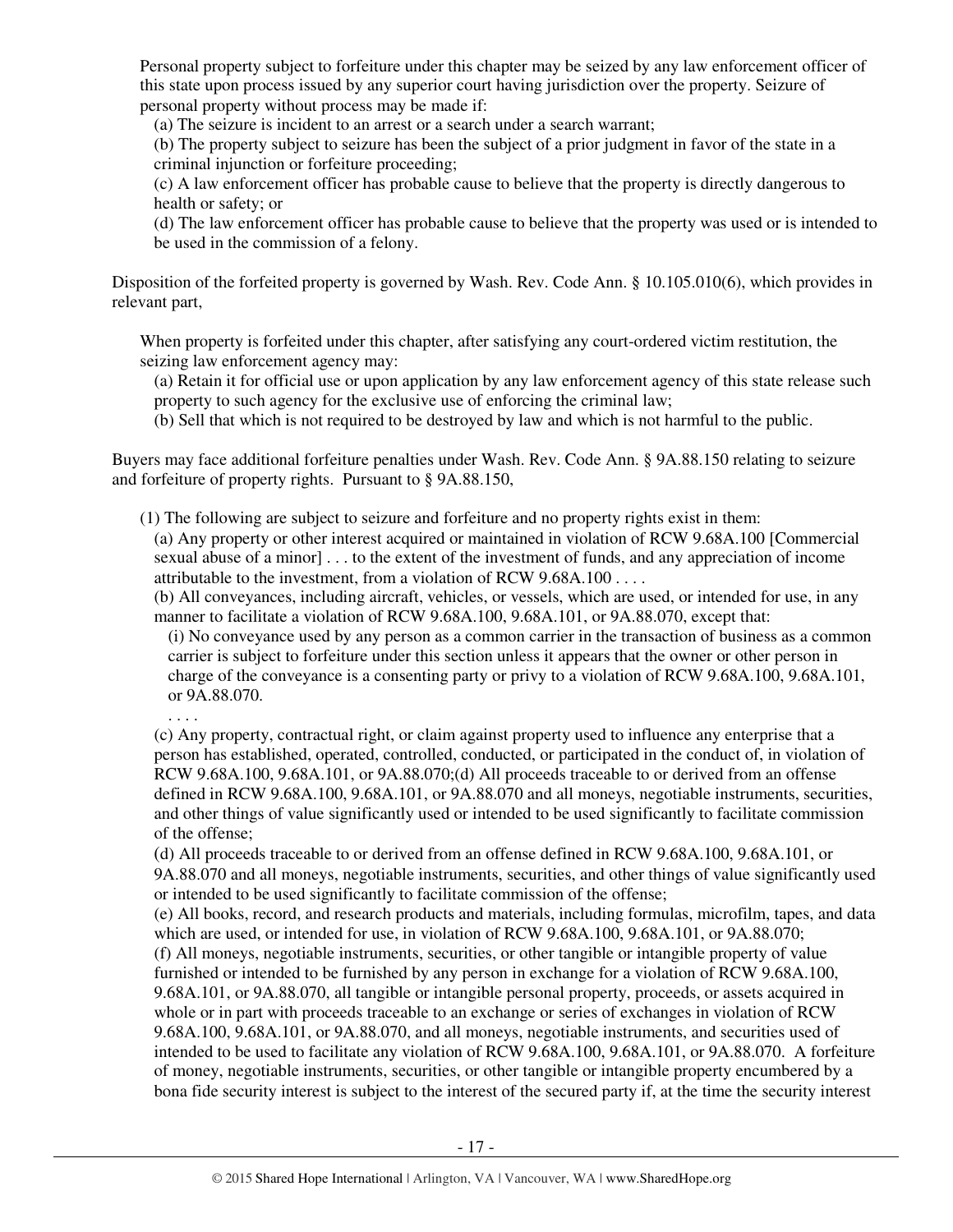was created, the secured party neither had knowledge of nor consented to the act or omission. No personal property may be forfeited under this subsection (1) (f), to the extent of the interest of an owner, by reason of any act or omission, which that owner established was committed or omitted without the owner's knowledge or consent; and

(g) All real property, including any right title, and interest in the whole of any lot or tract of land, and any appurtenances or improvements which are being used with the knowledge of the owner for a violation of RCW 9.68A.100, 9.68A.101, or 9A.88.070, or which have been acquired in whole or in part in violation of RCW 9.68A.100, 9.68A.101, or 9A.88.070, if a substantial nexus exists between the violation and the real property. However:

(i) No property may be forfeited pursuant to this subsection  $(1)$  (g), to the extent of the interest of an owner, by reason of any act or omission committed or omitted without the owner's knowledge or consent;

(ii) A forfeiture of real property encumbered by a bona fide security interest is subject to the interest of the secured party if the secured party, at the time the security interest was created neither had knowledge or consented to the act or omission.

….

Seizure of the aforementioned property is governed by subsection (2), which provides that real or personal property subject to forfeiture may be seized by any law enforcement officer upon process issued by any superior court having jurisdiction over the property. Seizure may be made without process if:

(a) The seizure is incident to an arrest or a search under a search warrant;

(b) The property subject to seizure has been the subject of a prior judgment in favor of the state in a criminal injunction or forfeiture proceeding; or

(c) The law enforcement officer has probable cause to believe that the property was used or is intended to be used in violation of RCW 9.68A.100, 9.68A.101, or 9A.88.070.

Pursuant to Wash. Rev. Code Ann. § 9A.88.150(7), "When property is forfeited under this chapter, the seizing law enforcement agency shall sell the property that is not required to be destroyed by law and that is not harmful to the public." "By January  $31<sup>st</sup>$  of each year, each seizing agency shall remit to the state treasurer the net proceeds of any property forfeited during the preceding calendar year. Money remitted shall be deposited in the prostitution prevention and intervention account under RCW 43.63A.740." Wash. Rev. Code Ann. § 9A.88.150(9).

Under Wash. Rev. Code Ann. § 9.68A.120 (Seizure and forfeiture of property) buyers involved in child pornography may also be required to forfeit the following:

(1) All visual or printed matter that depicts a minor engaged in sexually explicit conduct.

(2) All raw materials, equipment, and other tangible personal property of any kind used or intended to be used to manufacture or process any visual or printed matter that depicts a minor engaged in sexually explicit conduct, and all conveyances, including aircraft, vehicles, or vessels that are used or intended for use to transport, or in any manner to facilitate the transportation of, visual or printed matter in violation of RCW 9.68A.050 [Dealing in depictions of minor engaged in sexually explicit conduct] or 9.68A.060 [Sending, bringing into state depictions of minor engaged in sexually explicit conduct] . . .

. . . .

(3) All personal property, moneys, negotiable instruments, securities, or other tangible or intangible property furnished or intended to be furnished by any person in exchange for visual or printed matter depicting a minor engaged in sexually explicit conduct, or constituting proceeds traceable to any violation of this chapter.

. . . .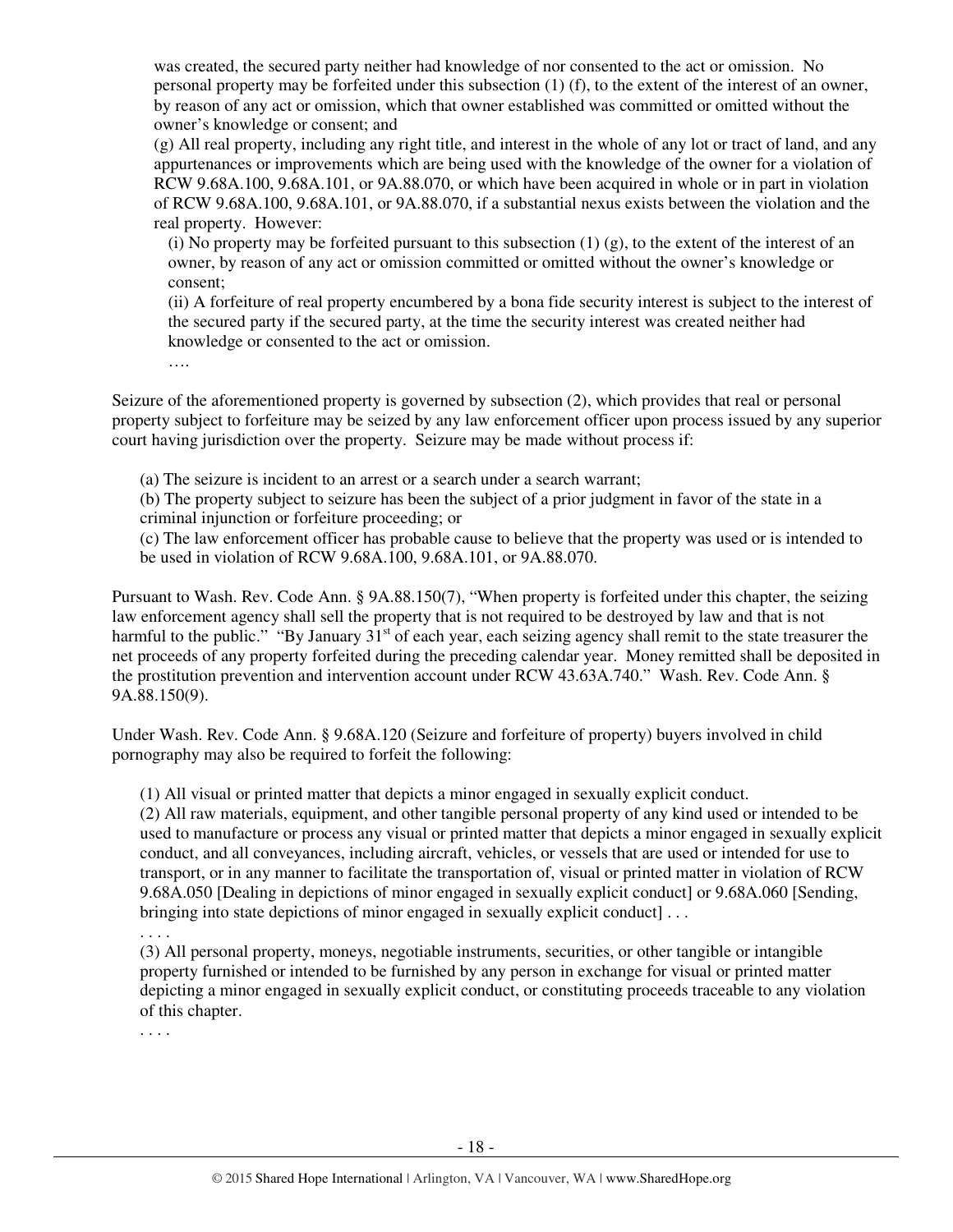Property subject to forfeiture under this chapter may be seized by any law enforcement officer of this state upon process issued by any superior court having jurisdiction over the property. Pursuant to Wash. Rev. Code Ann. § 9.68A.120(4), seizure without process may be made if:

(a) The seizure is incident to an arrest or a search under a search warrant or an inspection under an administrative inspection warrant;

(b) The property subject to seizure has been the subject of a prior judgment in favor of the state in a criminal injunction or forfeiture proceeding based upon this chapter;

(c) A law enforcement officer has probable cause to believe that the property is directly or indirectly dangerous to health or safety; or

(d) The law enforcement officer has probable cause to believe that the property was used or is intended to be used in violation of this chapter.

Disposition of the property under this section is governed by Wash. Rev. Code Ann. § 9.68A.120(9), which states that the seizing agency may retain the property for official use or sell that which is not required to be destroyed by law. Proceeds of the sale shall first be used to pay expenses arising from the investigation and forfeiture proceedings. Fifty percent of the money remaining after payment of expenses shall be deposited in the state general fund and fifty percent shall be deposited in the general fund of the state, county, or city of the seizing law enforcement agency. Wash. Rev. Code Ann. § 9.68A.120(9).

*2.9 Buying and possessing child pornography carries penalties as high as similar federal offenses.* 

A conviction under Wash. Rev. Code Ann. § 9.68A.070(1) (Possession of depictions of minor engaged in sexually explicit conduct) in the first degree is punishable as a Class B felony, seriousness level VI, by imprisonment for 12–102 months and a possible fine up to \$20,000. Wash. Rev. Code Ann. §§ 9.68A.070(1)(b), 9.94A.515,<sup>46</sup> 9.94A.510, 9.94A.550.<sup>47</sup> Under Wash. Rev. Code Ann. § 9.68A.070(1)(c), "For the purposes of determining the unit of prosecution . . . each depiction or image of visual or printed matter constitutes a separate offense." When committed in the second degree a conviction under Wash. Rev. Code Ann. § 9.68A.070(2) is punishable as a Class C felony, seriousness level IV, by imprisonment for 3–60 months, a possible fine up to \$10,000, or both imprisonment and a fine. Wash. Rev. Code Ann. §§ 9.94A.515, 9.94A.510, 9.94A.550, 9A.020.021.<sup>48</sup> Under Wash. Rev. Code Ann. § 9.68A.070(2), "For the purposes of determining the unit of prosecution . . . each incident of possession of one or more depictions or images of visual or printed matter constitutes a separate offense." A conviction under Wash. Rev. Code Ann. § 9.68A.075 (Viewing depictions of a minor engaged in sexually explicit conduct) in the first degree is punishable as a Class B felony, seriousness level IV, by imprisonment for 3–84 months, a possible fine up to \$20,000, or both imprisonment and a fine. Wash. Rev. Code Ann. §§ 9.94A.515, 9.94A.510, 9.94A.550. When committed in the second degree it is punishable as a Class C felony, currently unranked in seriousness level, by imprisonment of no more than 12 months and a possible fine up to \$20,000. Wash. Rev. Code Ann. §§ 9.94A.505(2)(b), 9.94A.550. Under Wash. Rev. Code Ann. § 9.68A.075(4), "For the purposes of this section, each separate internet session of intentionally viewing over the internet visual or printed matter depicting a minor engaged in sexually explicit conduct constitutes a separate offense."<sup>49</sup>

 $\overline{a}$ 

By amending current statutes governing depictions of a minor engaged in sexually explicit conduct, it is the intent of the legislature to ensure that intentional viewing of and dealing in child pornography over the internet is subject to a criminal penalty without limiting the scope of existing prohibitions on the possession of or dealing in child pornography, including the possession of electronic depictions of a minor engaged in sexually explicit conduct. It is also the intent of the legislature to clarify, in response to *State v. Sutherby*, 204 P.3d 916 (2009), the unit of prosecution for the statutes governing possession of and dealing in depictions of a minor engaged in sexually explicit conduct. It is the intent of the legislature that the first degree offenses under RCW 9.68A.050 [Dealing in depictions of minor engaged in sexually explicit conduct], 9.68A.060 [Sending, bringing into state depictions of minor engaged in sexually explicit conduct], and

<sup>46</sup> *See supra* note 8.

<sup>47</sup> *See supra* note 9.

<sup>48</sup> *See supra* note 20.

<sup>49</sup> Wash. Rev. Code Ann. § 9.68A.001(Legislative findings, intent) expresses legislative intent by stating in part,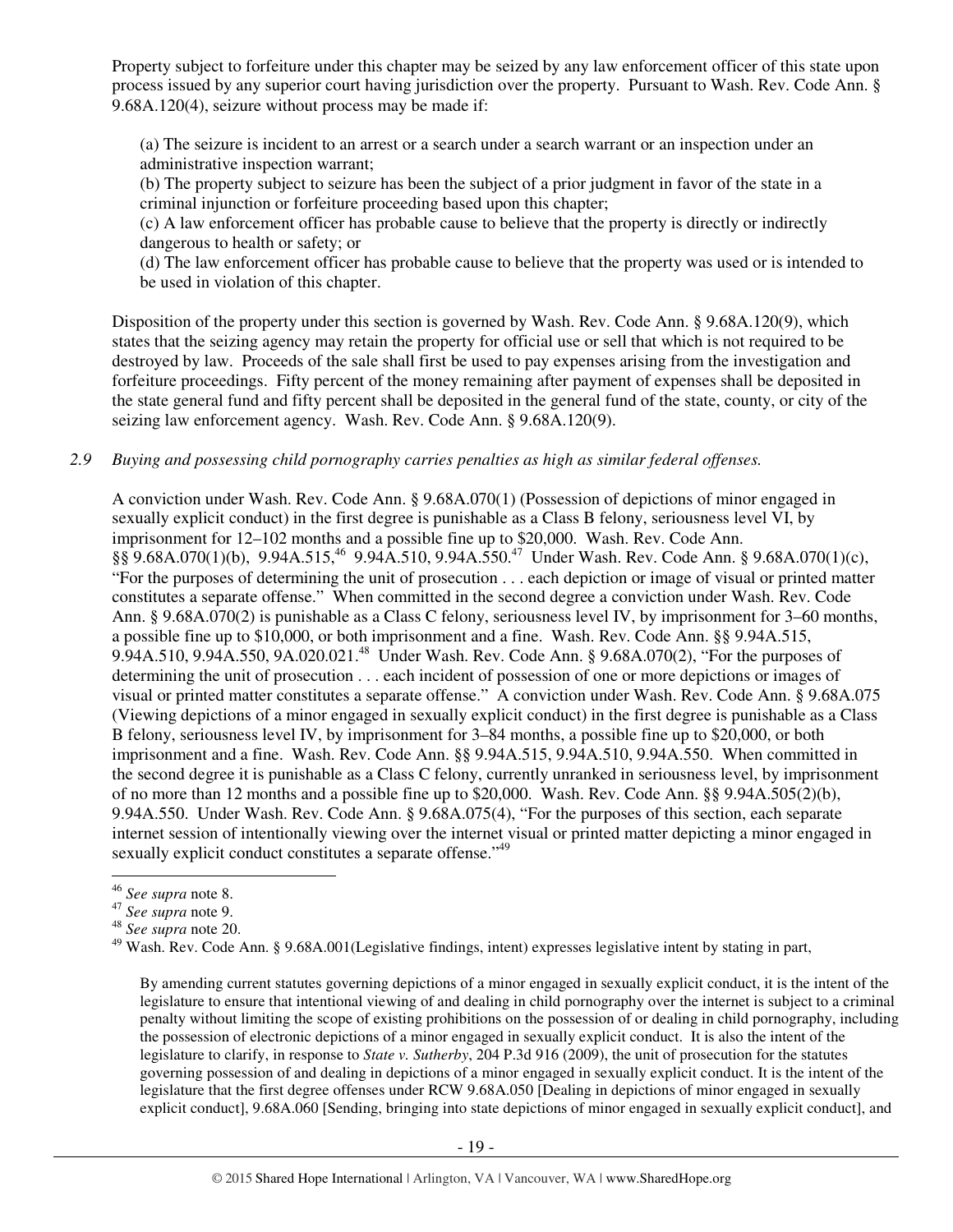In addition to the above listed penalties, when convicted of a violation of Wash. Rev. Code Ann. § 9.68A.070, an offender is required to pay \$1,000 for each image that constitutes a separate conviction. Enacted Substitute House Bill 1281, Sec. 2.<sup>50</sup>

Additionally, under Wash. Rev. Code. Ann. § 9.68A.075(3),

 $\overline{a}$ 

For the purposes of determining whether a person intentionally viewed over the internet a visual or printed matter depicting a minor engaged in sexually explicit conduct in subsection (1) or (2) of this section, the trier of fact shall consider the title, text, and content of the visual or printed matter, as well as the internet history, search terms, thumbnail images, downloading activity, expert computer forensic testimony, number of visual or printed matter depicting minors engaged in sexually explicit conduct, defendant's access to and control over the electronic device and its contents upon which the visual or printed matter was found, or any other relevant evidence. The state must prove beyond a reasonable doubt that the viewing was initiated by the user of the computer where the viewing occurred.

In comparison, a federal conviction for possession of child pornography<sup>51</sup> is generally punishable by imprisonment for 5–20 years and a fine not to exceed  $$250,000$ <sup>52</sup> Subsequent convictions, however, are punishable by imprisonment up to 40 years and a fine not to exceed  $$250,000.<sup>53</sup>$ 

9.68A.070 [Possession of depictions of minor engaged in sexually explicit conduct] have a per depiction or image unit of prosecution, while the second degree offenses under RCW 9.68A.050, 9.68A.060, and 9.68A.070 have a per incident unit of prosecution as established in *State v. Sutherby*, 204 P.3d 916 (2009). Furthermore, it is the intent of the legislature to set a different unit of prosecution for the new offense of viewing of depictions of a minor engaged in sexually explicit conduct such that each separate session of intentionally viewing over the internet of visual depictions or images of a minor engaged in sexually explicit conduct constitutes a separate offense.

The decisions of the Washington Supreme court in *State v. Boyd*, 260 W.2d 424, 158 P.3d 54 (2007), and *State v. Grenning*, 169 Wn.2d 47, 234 P.3d 169 (2010), require prosecutors to duplicate and distribute depictions of a minor engaged in sexually explicit conduct ("child pornography") as part of the discovery process in criminal prosecution. The legislature finds that the importance of protecting children from repeat exploitation in pornography is not being given sufficient weight under these decisions. The importance of protecting children from repeat sexual exploitation in child pornography is based upon the following findings:

(1) Child pornography is not entitled to protection under the First Amendment and thus may be prohibited;

(2) The state has a compelling interest in protecting children from those who sexually exploit them, and this interest extends to stamping out the vice of child pornography at all levels in the distribution chain;

(3) Every instance of viewing images of child pornography represents a renewed violation of the victims and a repetition of their abuse;

(4) Child pornography constitutes prima facie contraband, and as such should not be distributed to, or copied by, child pornography defendants or their attorneys;

(5) It is imperative to prohibit the reproduction of child pornography in criminal cases so as to avoid repeated violations and abuse of victims, so long as the government makes reasonable accommodations for the inspection, viewing, and examination of such material for the purposes of mounting a criminal defense. The legislature is also aware that the Adam Walsh child protection and safety act, P.L. 109-248, 120 Stat. 587 (2006), codified at 18 U.S.C. Sec. 3509(m), prohibits the duplication and distribution of child pornography as part of the discovery process in federal prosecutions. This federal law has been in effect since 2006, and upheld repeatedly as constitutional. Courts interpreting the Walsh act have found that such limitations can be employed while still providing the defendant due process. The legislature joins congress, and the legislatures of other states that have passed similar provisions, in protecting these child victims so that our justice system does not cause repeat exploitation, while still providing due process to criminal defendants.

<sup>50</sup> New section added by the enactment of Substitute House Bill 1281 during the regular session of the 64th Washington Legislature. H.B. 1281 64th Leg., Reg. Sess. (Wash. 2015) (effective July 24, 2015).

 $51$  18 U.S.C. §§ 2252(a)(2), (a)(4) (Certain activities relating to material involving the sexual exploitation of minors),  $2252A(a)(2)$ –(3) (Certain activities relating to material constituting or containing child pornography), 1466A(a), (b) (Obscene visual representations of the sexual abuse of children).

 $52$  18 U.S.C. §§ 2252(b) (stating that a conviction under subsection (a)(2) is punishable by imprisonment for 5–20 years and a fine, while a conviction under subsection (a)(4) is punishable by imprisonment up to 10 years, a fine, or both), 2252A(b)(1) (a conviction is punishable by imprisonment for 5–20 years and a fine), 1466A(a), (b) (stating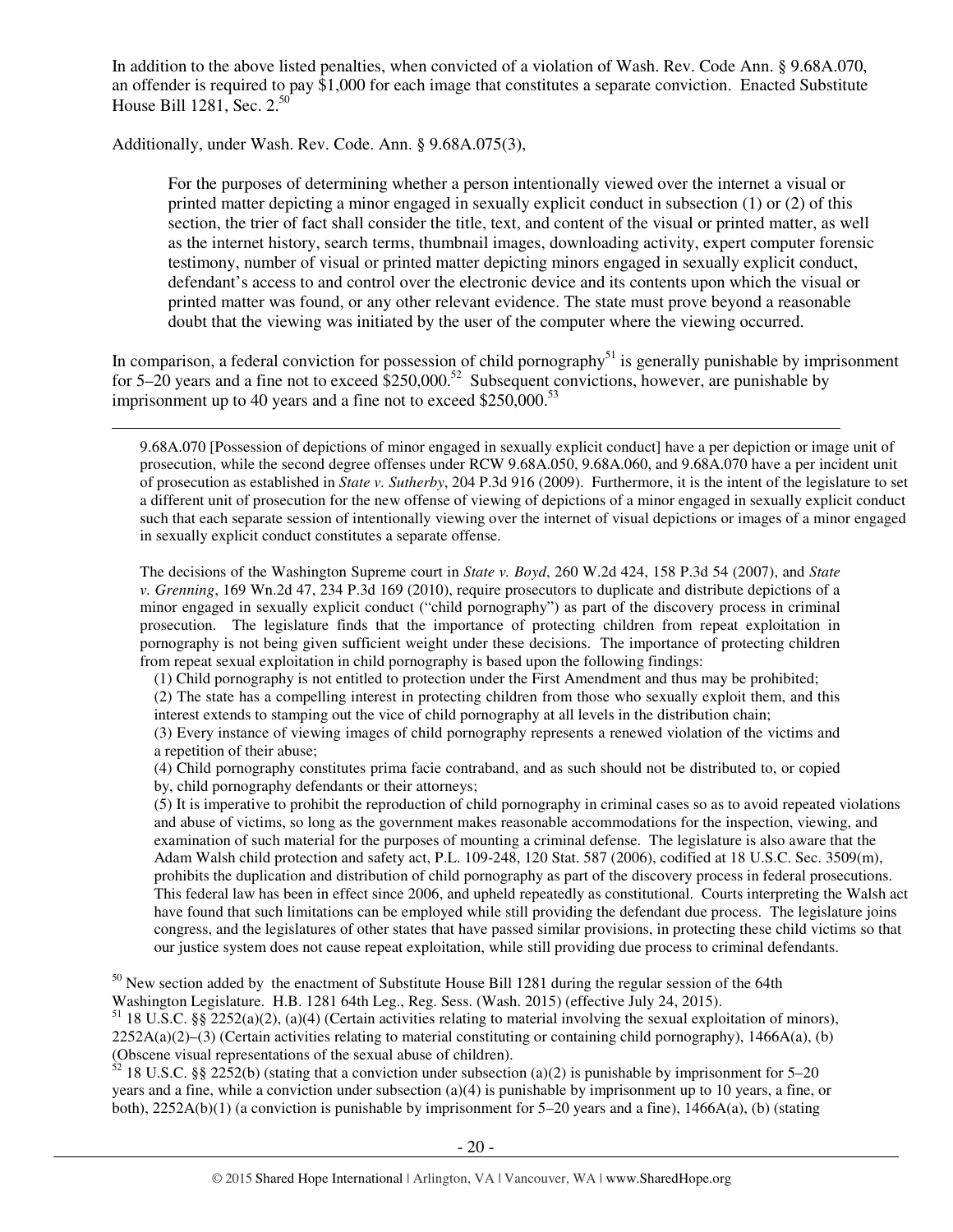# *2.10 Convicted buyers of commercial sex acts with minors and child pornography are required to register as sex offenders.*

Wash. Rev. Code Ann. § 9A.44.130(1)(a) (Registration of sex offenders and kidnapping offenders) requires adults residing in Washington, among others, who have been "convicted of any sex offense or kidnapping offense" to register for the sex offender registry. Wash. Rev. Code Ann. § 9A.44.128(10)(a) (Definitions applicable to RCW 9A.44.130 through 9A.44.145, 10.01.200, 43.43.540, 70.48.470, and 72.09.330), with its cross reference to the definition of "sex offense" in Wash. Rev. Code Ann. § 9.94A.030(46) (Definitions), defines "sex offense" to include, felony violations of chapter 9.68A (Sexual exploitation of children) (with the exception of Wash. Rev. Code Ann. § 9.68A.080 (Reporting of depictions of minor engaged in sexually explicit conduct — Civil immunity)). Wash. Rev. Code Ann. § 9A.44.128(10)(c) also defines sex offense to include trafficking in the first degree, when the crime involves "a finding of sexual motivation under RCW 9.94A.835."<sup>54</sup> As a result, buyers convicted of Wash. Rev. Code Ann. §§ 9A.40.100(1)(b)(ii), 9.68A.100 (Commercial sexual abuse of a minor) are required to register as sex offenders. In addition, those convicted for possessing and viewing child pornography under Wash. Rev. Code Ann. § 9.68A.070 and § 9.68A.075, are required to register as sex offenders.

<sup>54</sup> Under Wash. Rev. Code Ann. § 9.94A.835(1) (Special allegation--Sexual motivation—Procedures),

 $\overline{a}$ 

The prosecuting attorney shall file a special allegation of sexual motivation in every criminal case, felony, gross misdemeanor, or misdemeanor, other than sex offenses as defined in RCW 9.94A.030 when sufficient admissible evidence exists, which, when considered with the most plausible, reasonably foreseeable defense that could be raised under the evidence, would justify a finding of sexual motivation by a reasonable and objective fact finder.

that a conviction under subsection (a) is "subject to the penalties provided in section  $2252A(b)(1)$ ," imprisonment for 5–20 years and a fine, while a conviction under subsection (b) is "subject to the penalties provided in section 2252A(b)(2)," imprisonment up to 10 years, a fine, or both); *see also* 18 U.S.C. §§ 3559(a)(1) (classifying all of the above listed offenses as felonies), 3571(b)(3) (providing a fine up to \$250,000 for any felony conviction).  $53$  18 U.S.C. §§ 2252(b) (stating if a person has a prior conviction under subsection (a)(2), or a list of other statutes, a conviction is punishable by a fine and imprisonment for 15–40 years, but if a person has a prior conviction under subsection (a)(4), or a list of other statutes, a conviction is punishable by a fine and imprisonment for  $10-20$  years),  $2252A(b)(1)$  (stating if a person has a prior conviction under subsection (a)(2), (a)(3), or a list of other statutes, a conviction is punishable by a fine and imprisonment for  $15-40$  years),  $1466A(a)$ , (b) (stating that the penalty scheme for section 2252A(b) applies); *see also* 18 U.S.C. §§ 3559(a)(1) (classifying all of the above listed offenses as felonies), 3571(b)(3) (providing a fine up to \$250,000 for any felony conviction).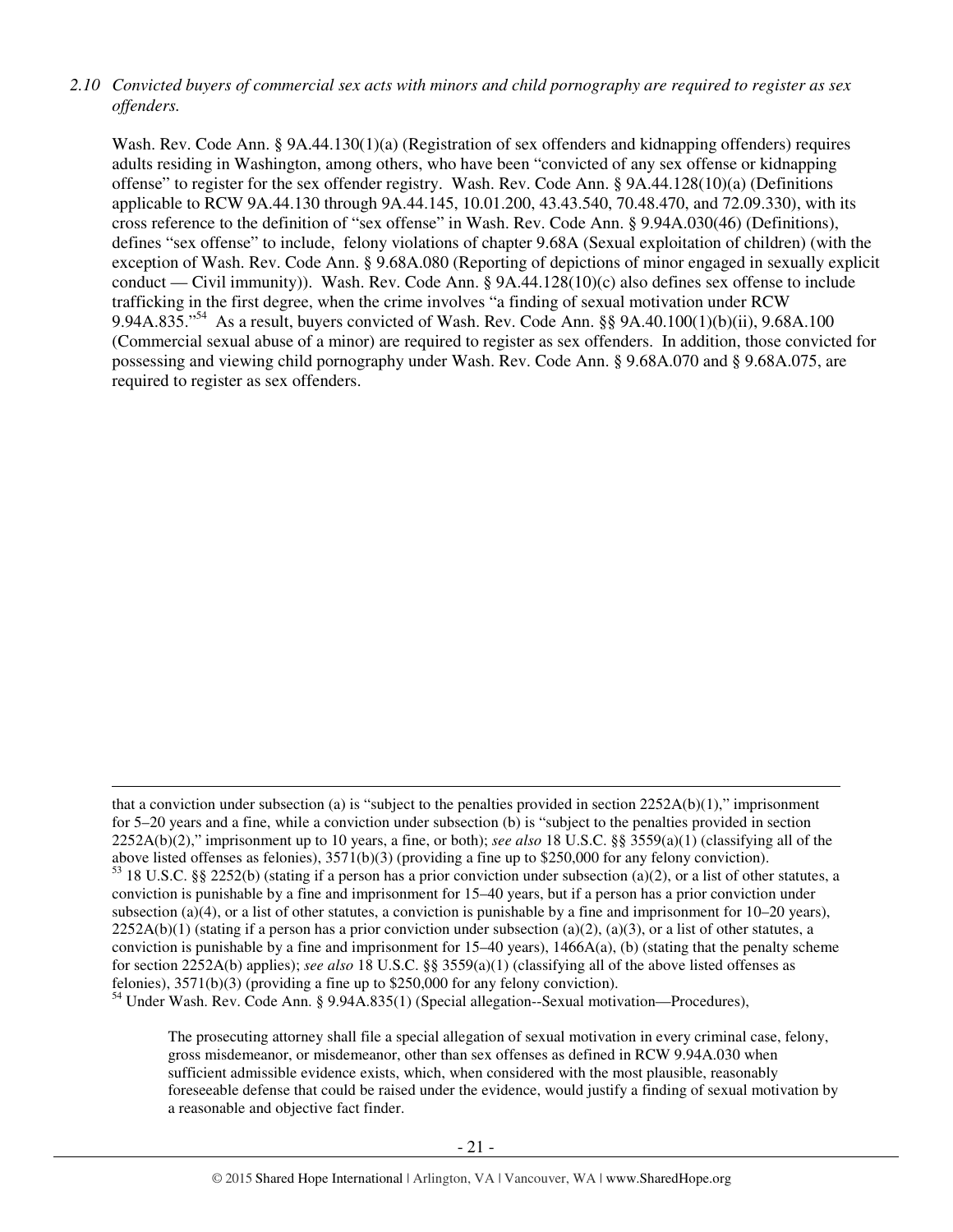#### **FRAMEWORK ISSUE 3: CRIMINAL PROVISIONS FOR TRAFFICKERS**

#### *Legal Components:*

- *3.1 Penalties for trafficking a child for sexual exploitation are as high as federal penalties.*
- *3.2 Creating and distributing child pornography carries penalties as high as similar federal offenses.*
- *3.3 Using the Internet or electronic communications to lure, entice, recruit or sell commercial sex acts with a minor is a separate crime or results in an enhanced penalty for traffickers.*
- *3.4 Financial penalties for traffickers, including asset forfeiture, are sufficiently high.*
- *3.5 Convicted traffickers are required to register as sex offenders.*
- *3.6 Laws relating to termination of parental rights for certain offenses include sex trafficking or commercial sexual exploitation of children (CSEC) offenses in order to remove the children of traffickers from their control and potential exploitation.*

*\_\_\_\_\_\_\_\_\_\_\_\_\_\_\_\_\_\_\_\_\_\_\_\_\_\_\_\_\_\_\_\_\_\_\_\_\_\_\_\_\_\_\_\_\_\_\_\_\_\_\_\_\_\_\_\_\_\_\_\_\_\_\_\_\_\_\_\_\_\_\_\_\_\_\_\_\_\_\_\_\_\_\_\_\_\_\_\_\_\_\_\_\_\_* 

#### *Legal Analysis:*

*3.1 Penalties for trafficking a child for sexual exploitation are as high as federal penalties.* 

Wash. Rev. Code Ann. § 9A.40.100(1) (Trafficking)<sup>55</sup> in the first degree is punishable as a Class A felony, seriousness level XIV, by imprisonment for 123–397 months and a possible fine up to \$50,000. Wash. Rev. Code Ann. §§ 9A.40.100(2), 9.94A.515,<sup>56</sup> 9.94A.510, 9.94A.550.<sup>57</sup> Convictions for human trafficking in the second degree, under Wash. Rev. Code Ann. § 9A.40.100(3)(a) and for Wash. Rev. Code Ann. § 9.68A.101 (Promoting commercial sexual abuse of a minor) are also punishable as Class A felonies, with a seriousness level of XII, by imprisonment for 93–318 months and a possible fine up to \$50,000.<sup>58</sup> Wash. Rev. Code Ann. §§ 9A.40.100(3)(b), 9.68A.101(2), 9.94A.515, 9.94A.510, 9.94A.550. Wash. Rev. Code Ann. § 9.68A.102 (Promoting travel for commercial sexual abuse) is punishable as a Class C felony, unranked on the sentencing grid, by imprisonment up to 12 months and a possible fine up to \$10,000.<sup>59</sup> Wash. Rev. Code Ann. §§ 9.68A.102(2), 9.94A.505(2)(b), 9.94A.550.

A trafficker could also be convicted under Wash. Rev. Code Ann. § 9A.83.020 (Money laundering), which states,

(1) A person is guilty of money laundering when that person conducts or attempts to conduct a financial transaction involving the proceeds<sup>60</sup> of specified unlawful activity<sup>61</sup> and:

(a) Knows the property is proceeds of specified unlawful activity; or

(b) Knows that the transaction is designed in whole or in part to conceal or disguise the nature, location, source, ownership, or control of the proceeds, and acts recklessly as to whether the property is proceeds of specified unlawful activity; or

(c) Knows that the transaction is designed in whole or in part to avoid a transaction reporting requirement under federal law.

<sup>&</sup>lt;sup>55</sup> See supra Section 1.1 for the relevant provisions.

<sup>56</sup> *See supra* note 8.

<sup>57</sup> *See supra* note 9.

<sup>58</sup> *See supra* Sections 1.1 and 1.2 for the relevant provisions.

<sup>59</sup> *See supra* Section 1.2 for the relevant provisions.

<sup>60</sup> Pursuant to Wash. Rev. Code Ann. § 9A.83.010(5), "'Proceeds' means any interest in property directly or indirectly acquired through or derived from an act or omission, and any fruits of this interest, in whatever form."

 $61$  Wash. Rev. Code Ann. § 9A.83.010(7) states, "Specified unlawful activity' means an offense committed in this state that is a class A or B felony under Washington law or that is listed as 'criminal profiteering' in RCW 9A.82.010, or an offense committed in any other state that is punishable under the laws of that state by more than one year in prison, or an offense that is punishable under federal law by more than one year in prison."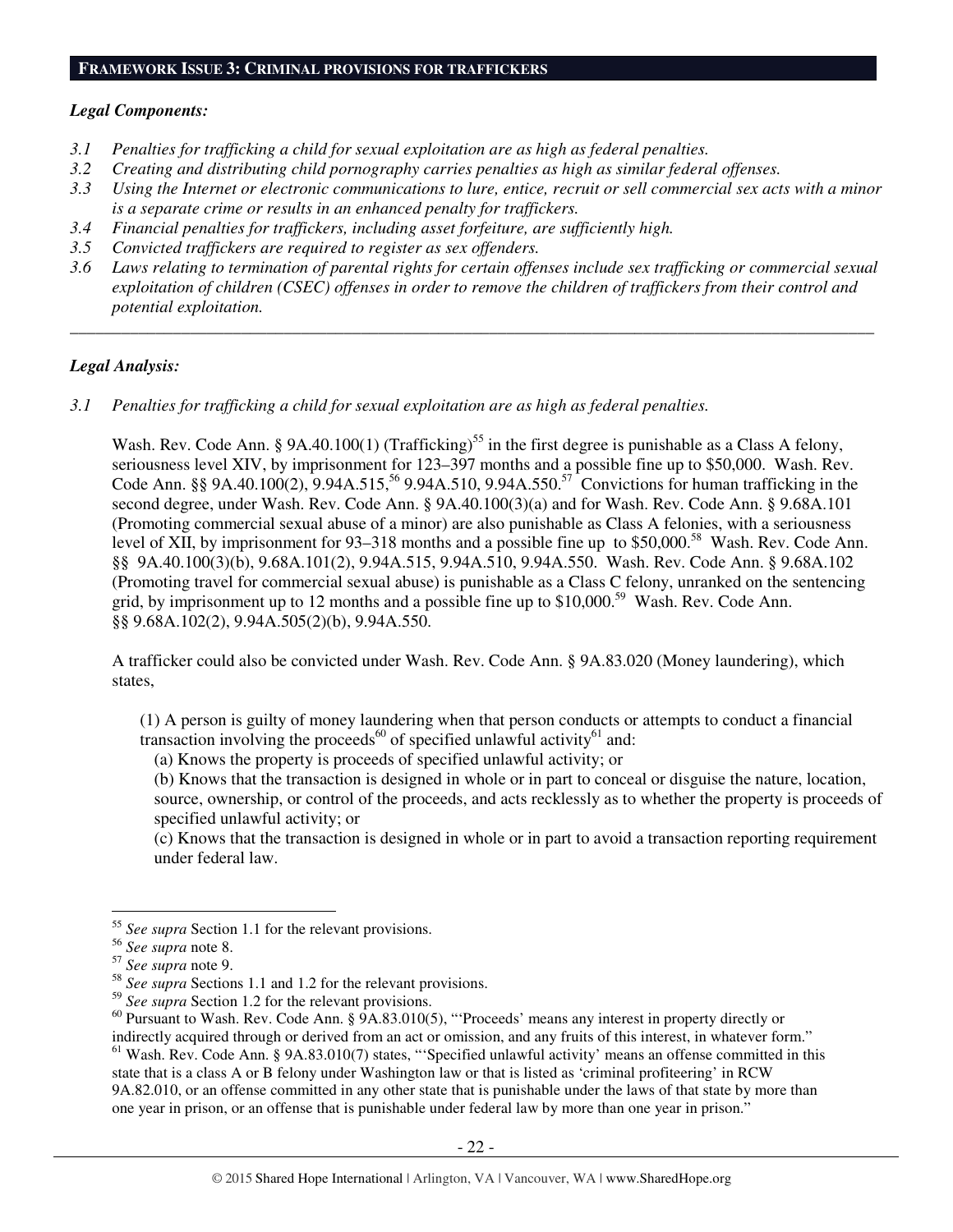A conviction for money laundering is punishable as a Class B felony by imprisonment up to 10 years, a fine of \$20,000, or both. Wash. Rev. Code Ann. §§ 9A.83.020(4), 9A.20.021(1)(b).<sup>62</sup>

In comparison, if the victim is under the age of 14, a conviction under the Trafficking Victims Protection Act  $(TVPA)<sup>63</sup>$  for child sex trafficking is punishable by 15 years to life imprisonment and a fine not to exceed \$250,000. 18 U.S.C. §§ 1591(b)(1), 3559(a)(1), 3571(b)(3). If the victim is between the ages of 14–17, a conviction is punishable by 10 years to life imprisonment and a fine not to exceed \$250,000. 18 U.S.C. §§ 1591(b)(2), 3559(a)(1), 3571(b)(3). A conviction is punishable by mandatory life imprisonment, however, if the trafficker has a prior conviction for a federal sex offense<sup>64</sup> against a minor.

#### *3.2 Creating and distributing child pornography carries penalties as high as similar federal offenses.*

Creating child pornography is illegal under Wash. Rev. Code Ann. § 9.68A.040 (Sexual exploitation of a minor),<sup> $\overline{65}$ </sup> which is punishable as a Class B felony, seriousness level IX, by imprisonment for 31 months to 10 years, a possible fine up to \$20,000, or both. Wash. Rev. Code Ann. §§ 9.68A.040(2), 9.94A.515,<sup>66</sup> 9.94A.510, 9.94A.550,<sup>67</sup> 9A.20.021.<sup>68</sup> Acts related to the distribution of child pornography is illegal under Wash. Rev. Code Ann. § 9.68A.050 (Dealing in depictions of minor engaged in sexually explicit conduct) and § 9.68A.060 (Sending, bringing into state depictions of minor engaged in sexually explicit conduct). Wash. Rev. Code Ann.  $§ 9.68A.050(1)(a), (2)(a) states,$ 

(1)(a) A person commits the crime of dealing in depictions of a minor engaged in sexually explicit conduct in the first degree when he or she:

(i) Knowingly develops, duplicates, publishes, prints, disseminates, exchanges, finances, attempts to finance, or sells a visual or printed matter that depicts a minor engaged in an act of sexually explicit conduct as defined in RCW 9.68A.011(4)(a) through (e) [Definitions]; or

(ii) Possesses with intent to develop, duplicate, publish, print, disseminate, exchange, or sell any visual or printed matter that depicts a minor engaged in an act of sexually explicit conduct as defined in RCW 9.68A.011(4)(a) through (e).

(2)(a) A person commits the crime of dealing in depictions of a minor engaged in sexually explicit conduct in the second degree when he or she:

(i) Knowingly develops, duplicates, publishes, prints, disseminates, exchanges, finances, attempts to finance, or sells any visual or printed matter that depicts a minor engaged in an act of sexually explicit conduct as defined in RCW 9.68A.011(4)(f) or (g); or

(ii) Possesses with intent to develop, duplicate, publish, print, disseminate, exchange, or sell any visual or printed matter that depicts a minor engaged in an act of sexually explicit conduct as defined in RCW 9.68A.011(4)(f) or (g).

Wash. Rev. Code Ann. § 9.68A.060(1)(a), (2)(a) states,

(1)(a) A person commits the crime of sending or bringing into the state depictions of a minor engaged in sexually explicit conduct in the first degree when he or she knowingly sends or causes to be sent, or brings or causes to be brought, into this state for sale or distribution, a visual or printed matter that depicts a minor engaged in sexually explicit conduct as defined in RCW  $9.68A.011(4)(a)$  through (e).

. . . .

. . . .

 $\overline{a}$ <sup>62</sup> *See supr*a note 10.

<sup>&</sup>lt;sup>63</sup> Trafficking Victims Protection Act (TVPA) of 2000, Pub. L. No. 106-386, 114 Stat. 1464, 1466 (codified in scattered sections of 18 and 22 U.S.C.).

<sup>64</sup> *See supra* note 37.

<sup>&</sup>lt;sup>65</sup> See supra Section 1.2 for the relevant provisions.

<sup>66</sup> *See supra* note 8.

<sup>67</sup> *See supra* note 9.

<sup>68</sup> *See supra* note10.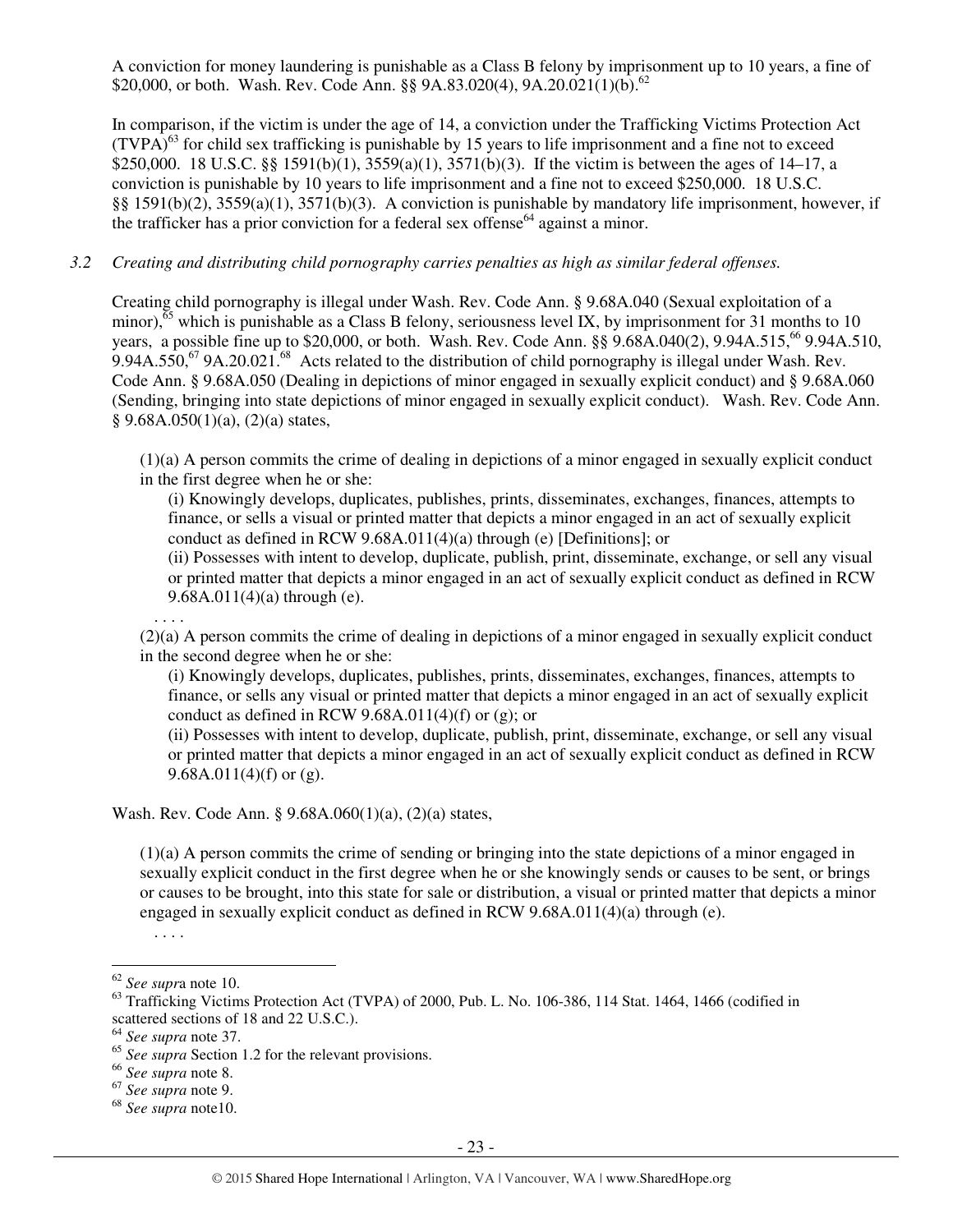(2)(a) A person commits the crime of sending or bringing into the state depictions of a minor engaged in sexually explicit conduct in the second degree when he or she knowingly sends or causes to be sent, or brings or causes to be brought, into this state for sale or distribution, any visual or printed matter that depicts a minor engaged in sexually explicit conduct as defined in RCW 9.68A.011(4)(f) or (g).

Wash. Rev. Code Ann. § 9.68A.050(1)(a) and § 9.68A.060(1)(a) are punishable as Class B felonies, seriousness level VII, by imprisonment for 15–116 months and a possible fine up to \$20,000. Wash. Rev. Code Ann. §§ 9.68A.050(1)(b), 9.68A.060(1)(b), 9.94A.515, 9.94A.510, 9.94A.550. Wash. Rev. Code Ann. § 9.68A.050(2)(a) and § 9.68A.060(2)(a) are punishable as Class C felonies, seriousness level of V, by imprisonment for 6–60 months, a fine up to \$10,000, or both imprisonment and a fine. Wash. Rev. Code Ann. §§ 9.68A.050(2)(b), 9.68A.060(2)(b), 99.94A.515, 9.94A.510, 9.94A.550, 9A.20.021.

In comparison, if the victim is under the age of 14, a conviction under the TVPA for child sex trafficking is punishable by 15 years to life imprisonment and a fine not to exceed \$250,000. 18 U.S.C. §§ 1591(b)(1),  $3559(a)(1)$ ,  $3571(b)(3)$ . If the victim is between the ages of  $14-17$ , a conviction is punishable by 10 years to life imprisonment and a fine not to exceed \$250,000. 18 U.S.C. §§ 1591(b)(2), 3559(a)(1), 3571(b)(3). A conviction is punishable by mandatory life imprisonment, however, if the trafficker has a prior conviction for a federal sex offense<sup>69</sup> against a minor. Additionally, a federal conviction for distribution of child pornography<sup>70</sup> is generally punishable by imprisonment for  $5-20$  years and a fine not to exceed \$250,000.<sup>71</sup> Subsequent convictions, however, are punishable by imprisonment up to 40 years and a fine not to exceed \$250,000.<sup>72</sup>

*3.3 Using the Internet or electronic communications to lure, entice, recruit or sell commercial sex acts with a minor is a separate crime or results in an enhanced penalty for traffickers.* 

Wash. Rev. Code Ann. § 9.68A.090 (Communication with minor for immoral purposes)<sup>73</sup> prohibits communication with a minor or someone one believed to be a minor for immoral purposes. While this is a gross misdemeanor, it is increased to a Class C felony in Wash. Rev. Code Ann. § 9.68A.090(2), "[I]f the person communicates . . . for immoral purposes, including the purchase or sale of commercial sex acts and sex trafficking, through the sending of an electronic communication."<sup>74</sup> Additionally, pursuant to Wash. Rev. Code Ann. § 9.68A.106 (Additional fee assessment—Internet advertisement), traffickers convicted of an offense under Wash. Rev. Code Ann. § 9.68A.101 (Promoting commercial sexual abuse of a minor—Penalty), will

<sup>69</sup> *See supra* note 37.

<sup>&</sup>lt;sup>70</sup> 18 U.S.C. §§ 2252(a)(1), (a)(2), (a)(3) (Certain activities relating to material involving the sexual exploitation of minors),  $2252A(a)(2)$ ,  $(a)(3)$  (Certain activities relating to material constituting or containing child pornography), 1466A(a) (Obscene visual representations of the sexual abuse of children).

<sup>&</sup>lt;sup>71</sup> 18 U.S.C. §§ 2252(b) (stating that a conviction under subsection (a)(1), (a)(2), or (a)(3) is punishable by imprisonment for 5–20 years and a fine), 2252A(b)(1) (a conviction is punishable by imprisonment for 5–20 years and a fine), 1466A(a), (b) (stating that a conviction under subsection (a) is "subject to the penalties provided in section 2252A(b)(1)," imprisonment for 5–20 years and a fine, while a conviction under subsection (b) is "subject to the penalties provided in section 2252A(b)(2)," imprisonment up to 10 years, a fine, or both); *see also* 18 U.S.C. §§ 3559(a)(1) (classifying all of the above listed offenses as felonies),  $3571(b)(3)$  (providing a fine up to \$250,000 for any felony conviction).

<sup>&</sup>lt;sup>72</sup> 18 U.S.C. §§ 2252(b) (stating if a person has a prior conviction under subsection (a)(1), (a)(2), or (a)(3) or a list of other statutes, a conviction is punishable by a fine and imprisonment for 15–40 years), 2252A(b)(1) (stating if a person has a prior conviction under subsection (a)(2), (a)(3), or a list of other statutes, a conviction is punishable by a fine and imprisonment for  $15-40$  years),  $1466A(a)$ , (b) (stating that the penalty scheme for section  $2252A(b)$ applies); *see also* 18 U.S.C. §§ 3559(a)(1) (classifying all of the above listed offenses as felonies), 3571(b)(3) (providing a fine up to \$250,000 for any felony conviction).

See supra Section 2.5 for the relevant provisions.

<sup>74</sup> Pursuant to Wash. Rev. Code Ann. § 9.68A.090(3), "For the purposes of this section, 'electronic communication' has the same meaning as defined in RCW 9.61.260." Wash. Rev. Code Ann. § 9.61.260(5) defines "electronic communication" as "the transmission of information by wire, radio, optical cable, electromagnetic, or other similar means. 'Electronic communication' includes, but is not limited to, electronic mail, internet-based communications, pager service, and electronic text messaging."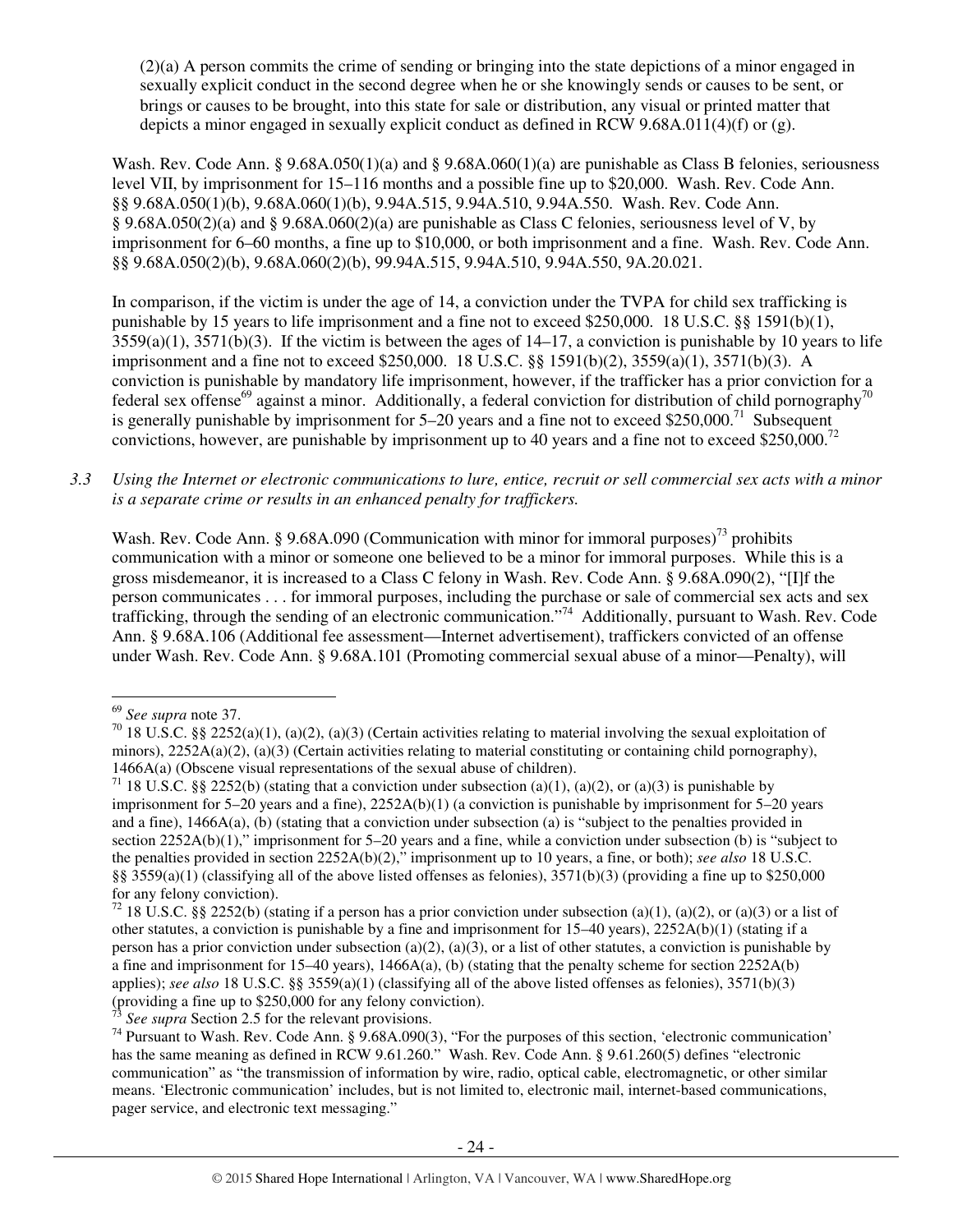receive an additional fine of \$5,000 "when the court finds that an internet advertisement in which the victim of the crime was described or depicted was instrumental in facilitating the commission of the crime."<sup>75</sup>

# *3.4 Financial penalties for traffickers, including asset forfeiture, are sufficiently high.*

Traffickers convicted under Wash. Rev. Code Ann. § 9A.40.100(1), (3)(a) (Trafficking) or § 9.68A.101 (Promoting commercial sexual abuse of a minor) may be required to pay possible fines up to \$50,000. Wash. Rev. Code Ann. §§ 9A.40.100(2), (3)(b), 9.68A.101(2), 9.94A.550. Those convicted of Wash. Rev. Code Ann. § 9.68A.040 (Sexual exploitation of a minor) may be required to pay a possible fine up to \$20,000, while traffickers convicted under Wash. Rev. Code Ann. § 9.68A.102 (Promoting travel for commercial sexual abuse) may be required to pay a possible fine up to \$10,000. Wash. Rev. Code Ann. §§ 9.68A.040(2), 9.68A.102(2), 9.94A.550.

Furthermore, Wash. Rev. Code Ann. § 9A.40.100(4)(a) mandates a \$10,000 fee for "a person who is either convicted or given a deferred prosecution or who has entered into a statutory or nonstatutory diversion agreement as a result of an arrest for a violation of a trafficking crime . . . . " Pursuant to Wash. Rev. Code Ann. § 9.68A.106 (Additional fee assessment – Internet advertisement), traffickers convicted of an offense under Wash. Rev. Code Ann. § 9.68A.101 (Promoting commercial sexual abuse of a minor—Penalty), will also be assessed a fine of \$5,000 "when the court finds that an internet advertisement in which the victim of the crime was described or depicted was instrumental in facilitating the commission of the crime."<sup>76</sup>

A conviction for money laundering could also result in a fine of \$20,000. Wash. Rev. Code Ann. §§ 9A.83.020(4), 9A.20.021(1)(b).<sup>77</sup> Mandatory fines are assessed pursuant to Wash. Rev. Code Ann. § 9A.88.140(2) (Vehicle impoundment—fees and fine), which provides for mandatory impoundment of vehicles, stating, "Upon an arrest for a suspected violation of commercial sexual abuse of a minor, promoting commercial sexual abuse of a minor, or promoting travel for commercial sexual abuse of a minor, the arresting law enforcement officer shall impound the person's vehicle if (a) the motor vehicle was used in the commission of the crime; and (b) the person arrested is the owner of the vehicle or the vehicle is a rental car as defined in RCW 46.04.465." Wash. Rev. Code Ann. § 9A.88.140(4) sets a \$2,500 fine to be paid to the impounding agency in order to redeem the vehicle. In addition, Wash. Rev. Code Ann. § 9.68A.105 (Additional fee assessment) imposes a non-discretionary \$5,000 penalty for any conviction under Wash. Rev. Code Ann. § 9.68A.101 (Promoting commercial sexual abuse of a minor).

Traffickers may also be required to pay restitution at the discretion of the court. Pursuant to Wash. Rev. Code Ann. § 9.94A.750 (Restitution),

(1) If restitution is ordered, the court shall determine the amount of restitution due at the sentencing hearing or within one hundred eighty days.

. . . . (3) Except as provided in subsection (6) of this section, restitution ordered by a court pursuant to a criminal conviction shall be based on easily ascertainable damages for injury to or loss of property, actual expenses incurred for treatment for injury to persons, and lost wages resulting from injury. Restitution shall not include reimbursement for damages for mental anguish, pain and suffering, or other intangible losses, but may include the costs of counseling reasonably related to the offense. The amount of restitution shall not exceed double the amount of the offender's gain or the victim's loss from the commission of the offense.

(5) Restitution may be ordered whenever the offender is convicted of an offense which results in injury to any person or damage to or loss of property or as provided in subsection (6) of this section. In addition,

<sup>. . .</sup> 

 $\overline{a}$ <sup>75</sup> *See supra* note 41 (defining "internet advertisement").

Enacted Senate Bill 5215 (Wash. 2015) establishes an account to fund task forces combatting internet-facilitated crimes against children. S.B. 5215,  $64<sup>th</sup>$  Leg., Reg. Sess. (Wash. 2015) (effective July 24, 2015).

<sup>76</sup> *See supra* note 41(defining "internet advertisement").

<sup>77</sup> *See supra* note10.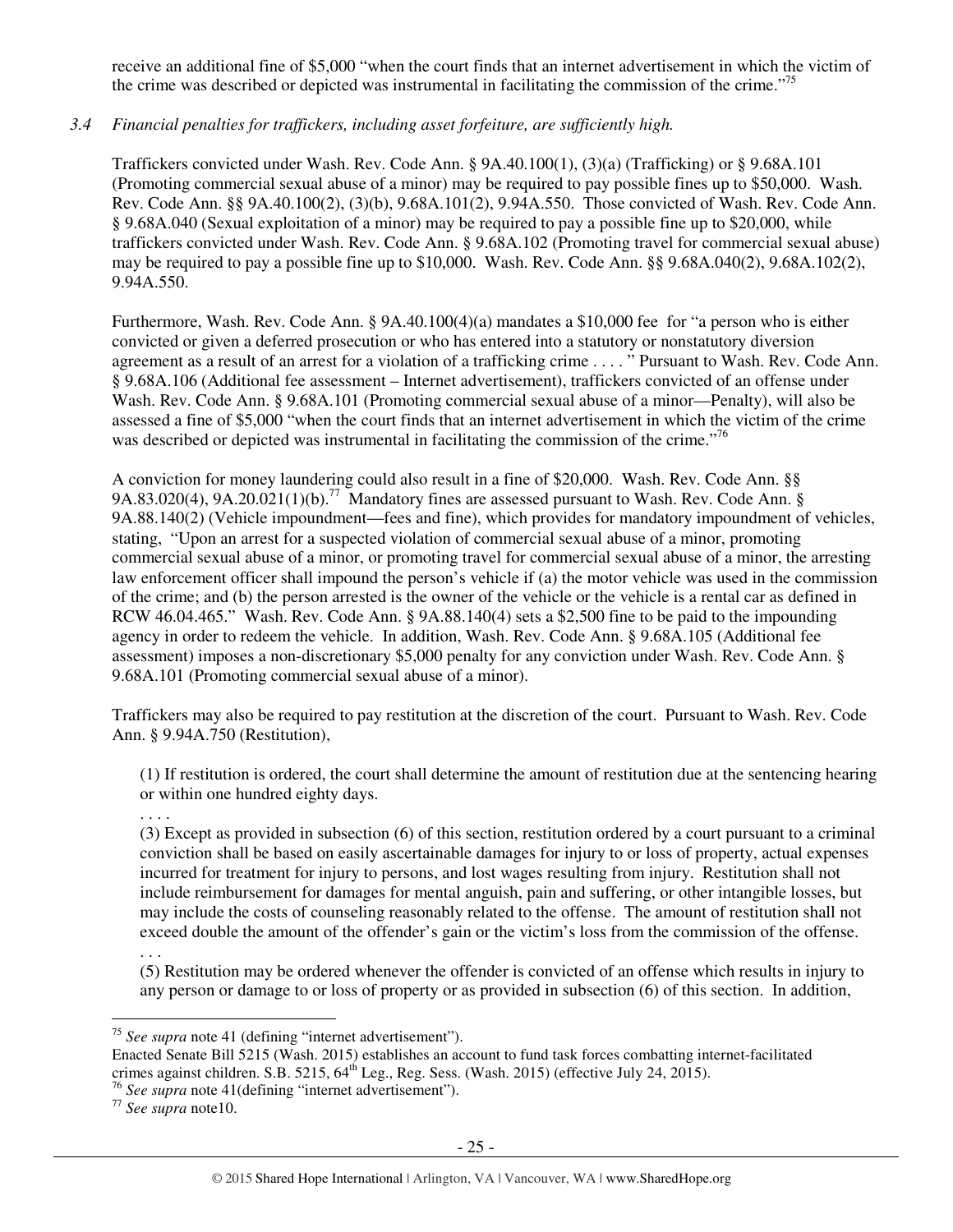restitution may be ordered to pay for an injury, loss, or damage if the offender pleads guilty to a lesser offense or fewer offenses and agrees with the prosecutor's recommendation that the offender be required to pay restitution to a victim of an offense or offenses which are not prosecuted pursuant to a plea agreement. (6) Restitution for the rape of a child in the first, second, or third degree, in which the victim becomes pregnant, shall include:

(a) All of the victim's medical expenses that are associated with the rape and resulting pregnancy; and (b) child support for any child born as a result of the rape if child support is ordered pursuant to a proceeding in superior court or administrative order for support for that child. The clerk must forward any restitution payments made on behalf of the victim's child to the Washington state child support registry under chapter 26.23 RCW. Identifying information about the victim and child shall not be included in the order. The offender shall receive a credit against any obligation owing under the administrative or superior court order for support of the victim's child. . . .

. . . .

Traffickers also face asset forfeiture under several statutes. Wash. Rev. Code Ann. § 9A.88.140(2) (Vehicle impoundment—fees and fines) provides for mandatory impoundment of vehicles and states,

Upon an arrest for a suspected violation of commercial sexual abuse of a minor, promoting commercial sexual abuse of a minor, or promoting travel for commercial sexual abuse of a minor, the arresting law enforcement officer shall impound the person's vehicle if (a) the motor vehicle was used in the commission of the crime; and (b) the person arrested is the owner of the vehicle or the vehicle is a rental car as defined in RCW 46.04.465 [Rental car].

Wash. Rev. Code Ann. § 9A.88.140(4) sets a \$2,500 fine to the impounding agency to redeem the vehicle. Traffickers are also subject to a number of discretionary criminal forfeiture proceedings. Assets related to violations of Wash. Rev. Code Ann. § 9A.40.100 (Trafficking) and § 9.68A.100 (Commercial sexual abuse of a minor) are subject to criminal forfeiture. Wash. Rev. Code §§ 10.105.010(1), 10.105.900. Wash. Rev. Code Ann. § 10.105.010(1) (Seizure and forfeiture) states in part,

The following are subject to seizure and forfeiture and no property right exists in them: All personal property, including, but not limited to, any item, object, tool, substance, device, weapon, machine, vehicle of any kind, money, security, or negotiable instrument, which has been or was actually employed as an instrumentality in the commission of, or in aiding or abetting in the commission of any felony, or which was furnished or was intended to be furnished by any person in the commission of, as a result of, or as compensation for the commission of, any felony, or which was acquired in whole or in part with proceeds traceable to the commission of a felony. No property may be forfeited under this section until after there has been a superior court conviction of the owner of the property for the felony in connection with which the property was employed, furnished, or acquired.

. . . .

Wash. Rev. Code Ann. § 10.105.010(2) provides for seizure in the following manner:

Personal property subject to forfeiture under this chapter may be seized by any law enforcement officer of this state upon process issued by any superior court having jurisdiction over the property. Seizure of personal property without process may be made if:

(a) The seizure is incident to an arrest or a search under a search warrant;

(b) The property subject to seizure has been the subject of a prior judgment in favor of the state in a criminal injunction or forfeiture proceeding;

(c) A law enforcement officer has probable cause to believe that the property is directly dangerous to health or safety; or

(d) The law enforcement officer has probable cause to believe that the property was used or is intended to be used in the commission of a felony.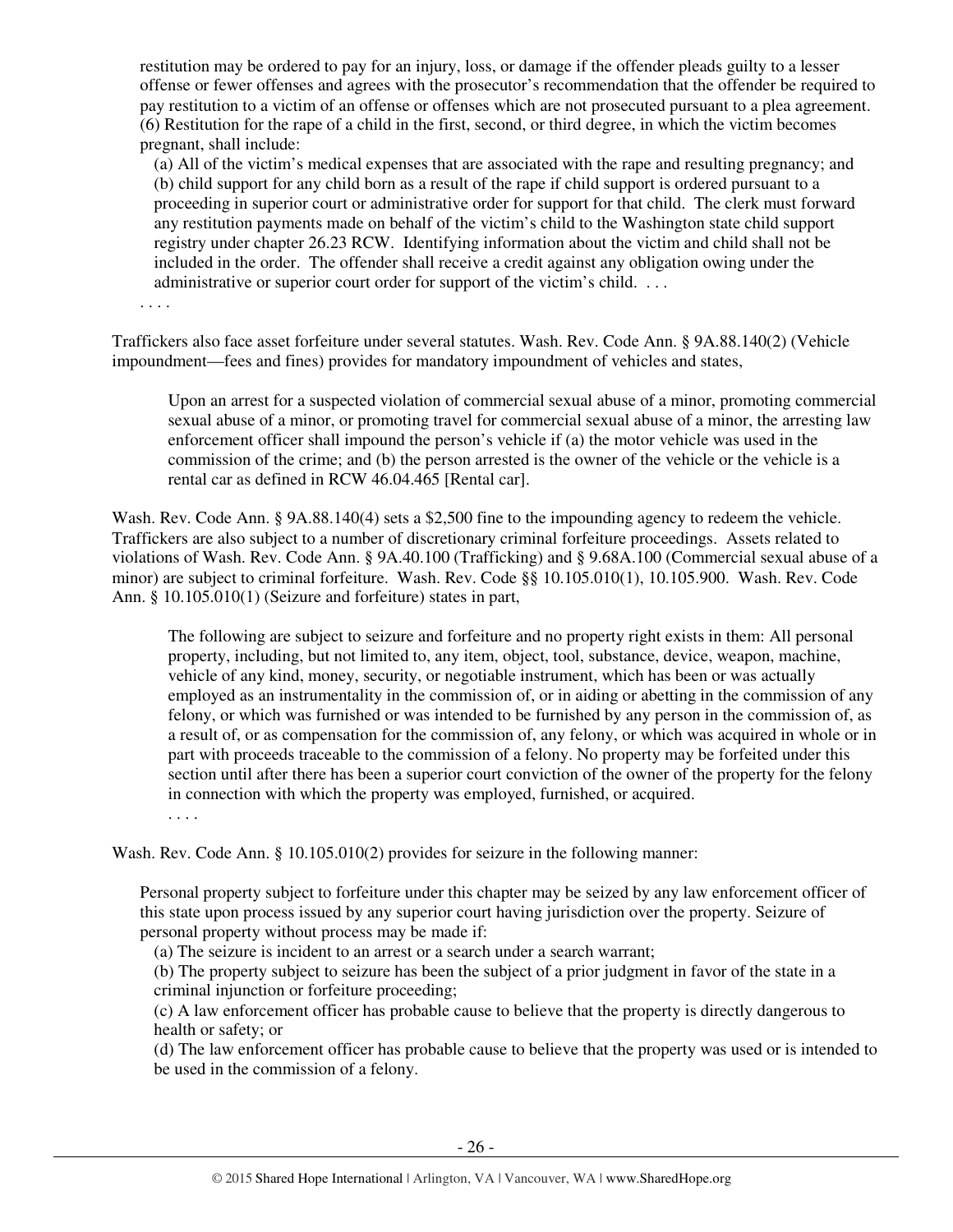Disposition of the forfeited property is governed by Wash. Rev. Code Ann. § 10.105.010(6), which provides in relevant part,

When property is forfeited under this chapter, after satisfying any court-ordered victim restitution, the seizing law enforcement agency may:

(a) Retain it for official use or upon application by any law enforcement agency of this state release such property to such agency for the exclusive use of enforcing the criminal law;

(b) Sell that which is not required to be destroyed by law and which is not harmful to the public.

Traffickers may face additional forfeiture penalties under Wash. Rev. Code Ann. § 9A.88.150 relating to seizure and forfeiture of property rights. Pursuant to § 9A.88.150,

(1) The following are subject to seizure and forfeiture and no property rights exist in them: (a) Any property or other interest acquired or maintained in violation of RCW 9.68A.100 [Commercial sexual abuse of a minor] . . . to the extent of the investment of funds, and any appreciation of income attributable to the investment, from a violation of RCW 9.68A.100 . . . .

(b) All conveyances, including aircraft, vehicles, or vessels, which are used, or intended for use, in any manner to facilitate a violation of RCW 9.68A.100, 9.68A.101, or 9A.88.070, except that:

(i) No conveyance used by any person as a common carrier in the transaction of business as a common carrier is subject to forfeiture under this section unless it appears that the owner or other person in charge of the conveyance is a consenting party or privy to a violation of RCW 9.68A.100, 9.68A.101, or 9A.88.070.

. . . .

(c) Any property, contractual right, or claim against property used to influence any enterprise that a person has established, operated, controlled, conducted, or participated in the conduct of, in violation of RCW 9.68A.100, 9.68A.101, or 9A.88.070;(d) All proceeds traceable to or derived from an offense defined in RCW 9.68A.100, 9.68A.101, or 9A.88.070 and all moneys, negotiable instruments, securities, and other things of value significantly used or intended to be used significantly to facilitate commission of the offense;

(e) All books, record, and research products and materials, including formulas, microfilm, tapes, and data which are used, or intended for use, in violation of RCW 9.68A.100, 9.68A.101, or 9A.88.070; (f) All moneys, negotiable instruments, securities, or other tangible or intangible property of value furnished or intended to be furnished by any person in exchange for a violation of RCW 9.68A.100, 9.68A.101, or 9A.88.070, all tangible or intangible personal property, proceeds, or assets acquired in whole or in part with proceeds traceable to an exchange or series of exchanges in violation of RCW 9.68A.100, 9.68A.101, or 9A.88.070, and all moneys, negotiable instruments, and securities used of intended to be used to facilitate any violation of RCW 9.68A.100, 9.68A.101, or 9A.88.070. A forfeiture of money, negotiable instruments, securities, or other tangible or intangible property encumbered by a bona fide security interest is subject to the interest of the secured party if, at the time the security interest was created, the secured party neither had knowledge of nor consented to the act or omission. No personal property may be forfeited under this subsection (1) (f), to the extent of the interest of an owner, by reason of any act or omission, which that owner established was committed or omitted without the owner's knowledge or consent; and (g) All real property, including any right title, and interest in the whole of any lot or tract of land, and any appurtenances or improvements which are being used with the knowledge of the owner for a violation of RCW 9.68A.100, 9.68A.101, or 9A.88.070, or which have been acquired in whole or in part in violation of RCW 9.68A.100, 9.68A.101, or 9A.88.070, if a substantial nexus exists between the violation and the real property. However:

(i) No property may be forfeited pursuant to this subsection  $(1)$  (g), to the extent of the interest of an owner, by reason of any act or omission committed or omitted without the owner's knowledge or consent; (ii) A forfeiture of real property encumbered by a bona fide security interest is subject to the interest of the secured party if the secured party, at the time the security interest was created neither had knowledge or consented to the act or omission.

….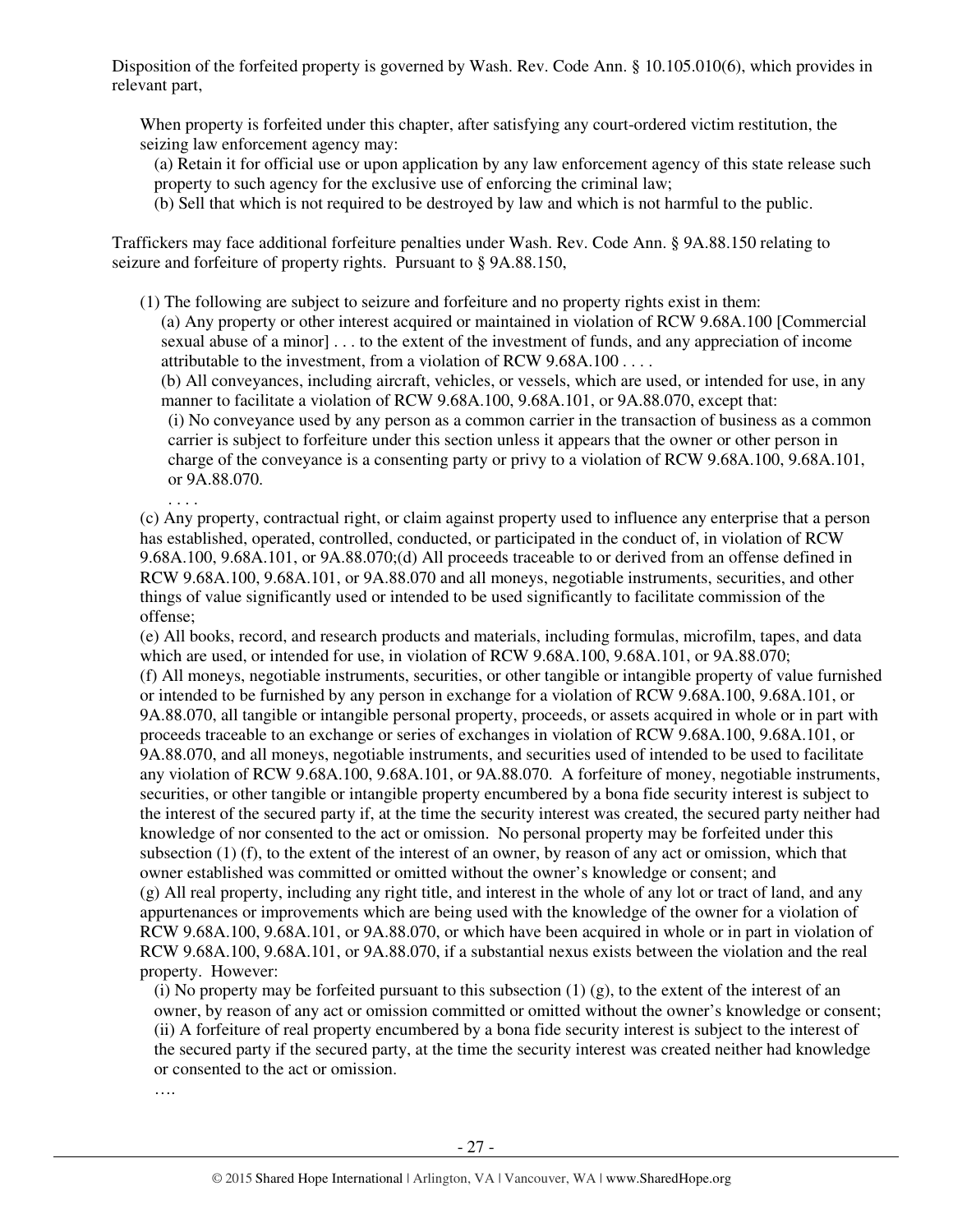Pursuant to Wash. Rev. Code Ann. § 9A.88.150(7), "When property is forfeited under this chapter, the seizing law enforcement agency shall sell the property that is not required to be destroyed by law and that is not harmful to the public." "By January  $31<sup>st</sup>$  of each year, each seizing agency shall remit to the state treasurer the net proceeds of any property forfeited during the preceding calendar year. Money remitted shall be deposited in the prostitution prevention and intervention account under RCW 43.63A.740." Wash. Rev. Code Ann. § 9A.88.150(9).

Under Wash. Rev. Code Ann. § 9.68A.120 (Seizure and forfeiture of property) traffickers involved in child pornography may also be required to forfeit the following:

(1) All visual or printed matter that depicts a minor engaged in sexually explicit conduct.

(2) All raw materials, equipment, and other tangible personal property of any kind used or intended to be used to manufacture or process any visual or printed matter that depicts a minor engaged in sexually explicit conduct, and all conveyances, including aircraft, vehicles, or vessels that are used or intended for use to transport, or in any manner to facilitate the transportation of, visual or printed matter in violation of RCW 9.68A.050 [Dealing in depictions of minor engaged in sexually explicit conduct] or 9.68A.060 [Sending, bringing into state depictions of minor engaged in sexually explicit conduct  $|\dots$ 

. . . .

(3) All personal property, moneys, negotiable instruments, securities, or other tangible or intangible property furnished or intended to be furnished by any person in exchange for visual or printed matter depicting a minor engaged in sexually explicit conduct, or constituting proceeds traceable to any violation of this chapter.

. . . .

Disposition of the property under this section is governed by Wash. Rev. Code Ann. § 9.68A.120(9), which states that the seizing agency may retain the property for official use or sell that which is not required to be destroyed by law. Proceeds of the sale shall first be used to pay expenses arising from the investigation and forfeiture proceedings. Fifty percent of the money remaining after payment of expenses shall be deposited in the state general fund and fifty percent shall be deposited in the general fund of the state, county, or city of the seizing law enforcement agency. Wash. Rev. Code Ann. § 9.68A.120(9).

For further discussion of provisions of the asset forfeiture laws, and seizure in particular, see Section 2.8.

#### *3.5 Convicted traffickers are required to register as sex offenders.*

Wash. Rev. Code Ann. § 9A.44.130(1)(a) (Registration of sex offenders and kidnapping offenders) requires adults residing in Washington, among others, who have been "convicted of any sex offense or kidnapping offense" to register for the sex offender registry. Wash. Rev. Code Ann. § 9A.44.128(10) (Definitions applicable to RCW 9A.44.130 through 9A.44.145, 10.01.200, 43.43.540, 70.48.470, and 72.09.330), with its cross reference to the definition of "sex offense" in Wash. Rev. Code Ann. § 9.94A.030(46) (Definitions), defines "sex offense" to include, felony violations under chapter 9.68A (Sexual exploitation of children), including Wash. Rev. Code Ann. § 9.68A.100 (Commercial sexual abuse of a minor), § 9.68A.102 (Promoting commercial sexual abuse of a minor), § 9.68A.103 (Permitting commercial sexual abuse of a minor), § 9.68A.040 (Sexual exploitation of a minor), § 9.68A.050 (Dealing in depictions of minor engaged in sexually explicit conduct), and § 9.68A.060 (Sending, bringing into state depictions of minor engaged in sexually explicit conduct). Traffickers convicted of Wash. Rev. Code Ann. § 9A.40.100(1)(b)(ii) are required to register as sex offenders. The definition of a sex offense under Wash. Rev. Code Ann. § 9A.44.128 also includes Wash. Rev. Code Ann. § 9A.40.100(1)(b)(ii) (Trafficking) and "[a] violation under RCW 9A.88.070 (promoting prostitution in the first degree) or RCW 9A.88.080 (promoting prostitution in the second degree) if the person has a prior conviction for one of these offenses." Wash. Rev. Code Ann. § 9A.44.128(10)(c), (e).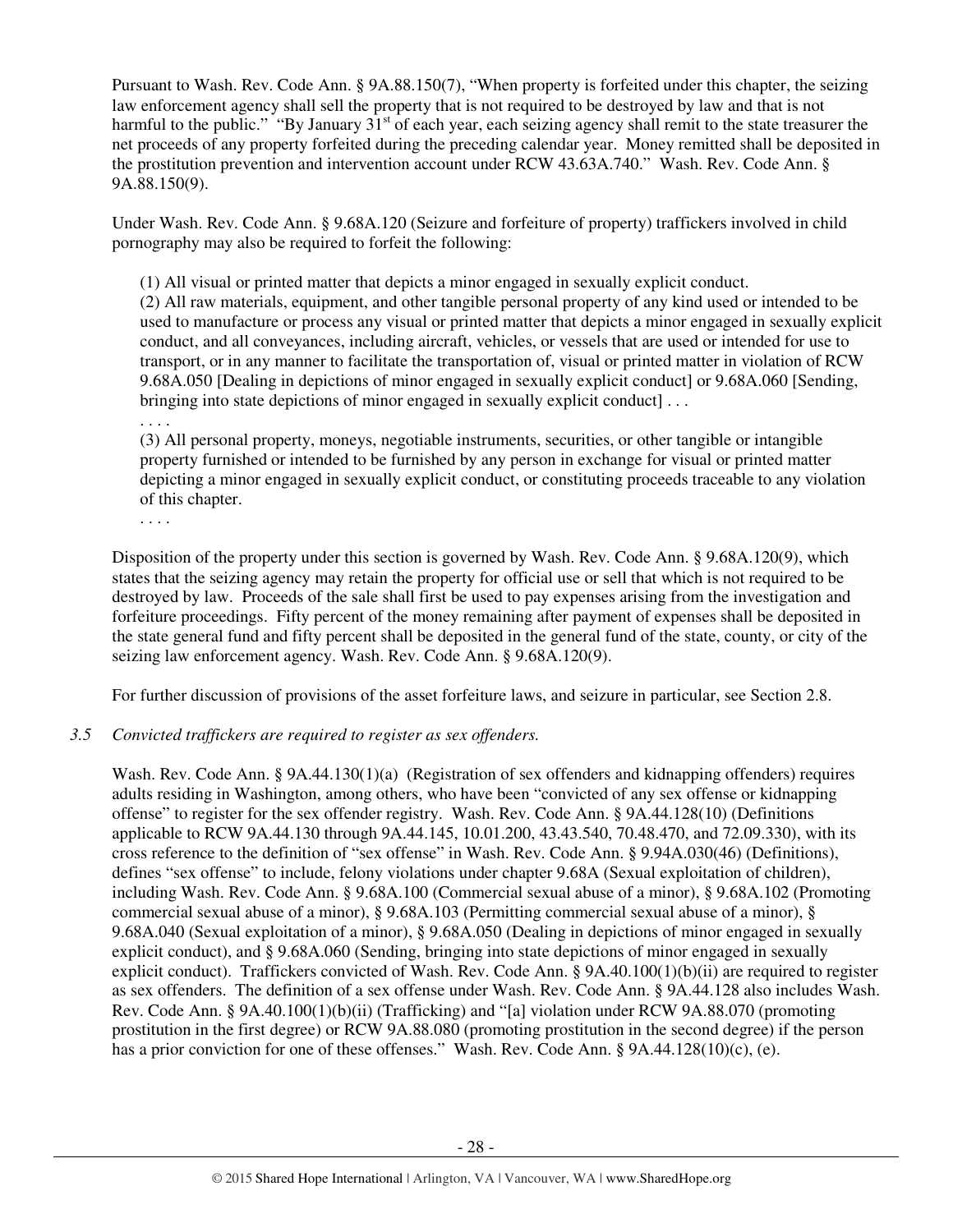*3.6 Laws relating to termination of parental rights for certain offenses include sex trafficking or commercial sexual exploitation of children (CSEC) offenses in order to remove the children of traffickers from their control and potential exploitation.* 

Washington's procedure for terminating parental rights specifically addresses human trafficking and CSEC crimes. Wash. Rev. Code Ann. § 13.34.132 (Petition seeking termination of parent-child relationship) and § 13.34.180 (Order terminating parent and child relationship) outline the grounds for terminating parental rights. Wash. Rev. Code Ann. § 13.34.132 sets out the requirements for termination of parental rights, and one prong states, "Because of the existence of aggravated circumstances, reasonable efforts to unify the family are not required. Notwithstanding the existence of aggravated circumstances, reasonable efforts may be required if the court or department determines it is in the best interests of the child. . . ." Wash. Rev. Code Ann. § 13.34.132(4). According to this provision, "In determining whether aggravated circumstances exist by clear, cogent, and convincing evidence, the court shall consider one or more" items. The list includes "[a] finding by a court that a parent is a sexually violent predator as defined in RCW 71.09.020,"<sup>78</sup> a "[c]onviction of the parent of trafficking, or promoting commercial sexual abuse of a minor when the victim of the crime is the child, the child's other parent, a sibling of the child, or another child . . .", and a "[c]onviction of the parent, when a child has been born of: (A) A sex offense under chapter 9A.44 RCW." Wash. Rev. Code Ann. § 13.34.132(4)(e)(g), (j). However, Wash. Rev. Code Ann. § 13.34.180(3) sets out convictions that may be alleged as part of a petition seeking to terminate parental rights, but Wash. Rev. Code Ann. § 9A.40.100, § 9.68A.102, and § 9.68A.040 are not included in the list.

 $^{78}$  Pursuant to Wash. Rev. Stat. § 71.09.020(17) "'Sexually violent offense' means an act committed on, before, or after July 1, 1990, that is: (a) An act defined in Title 9A RCW as rape in the first degree, rape in the second degree by forcible compulsion, rape of a child in the first or second degree, statutory rape in the first or second degree, indecent liberties by forcible compulsion, indecent liberties against a child under age fourteen, incest against a child under age fourteen, or child molestation in the first or second degree; (b) a felony offense in effect at any time prior to July 1, 1990, that is comparable to a sexually violent offense as defined in (a) of this subsection, or any federal or out-of-state conviction for a felony offense that under the laws of this state would be a sexually violent offense as defined in this subsection; (c) an act of murder in the first or second degree, assault in the first or second degree, assault of a child in the first or second degree, kidnapping in the first or second degree, burglary in the first degree, residential burglary, or unlawful imprisonment, which act, either at the time of sentencing for the offense or subsequently during civil commitment proceedings pursuant to this chapter, has been determined beyond a reasonable doubt to have been sexually motivated, as that term is defined in RCW 9.94A.030; or (d) an act as described in chapter 9A.28 RCW, that is an attempt, criminal solicitation, or criminal conspiracy to commit one of the felonies designated in (a), (b), or (c) of this subsection.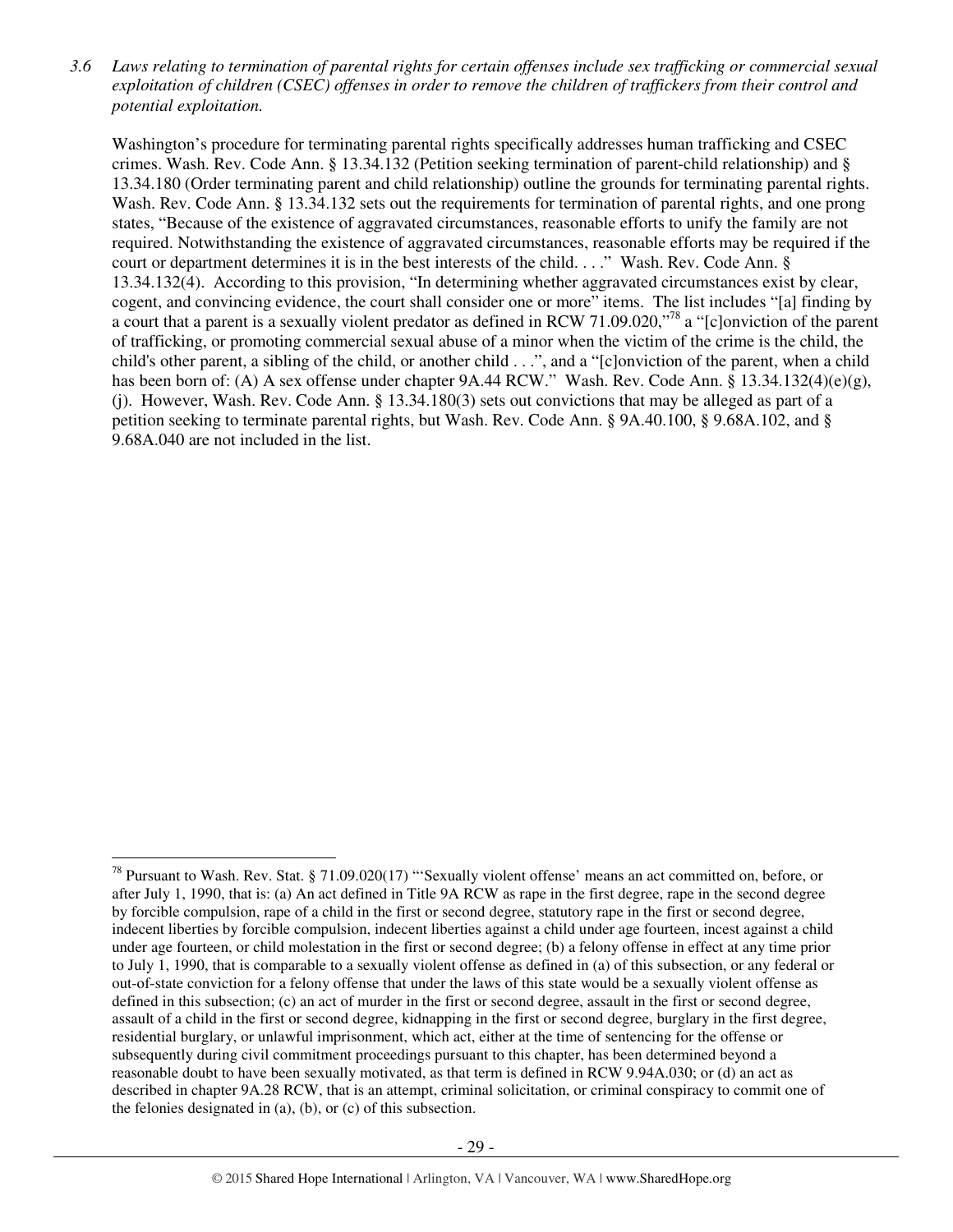#### **FRAMEWORK ISSUE 4: CRIMINAL PROVISIONS FOR FACILITATORS**

#### *Legal Components:*

- *4.1 The acts of assisting, enabling, or financially benefitting from child sex trafficking are included as criminal offenses in the state sex trafficking statute.*
- *4.2 Financial penalties, including asset forfeiture laws, are in place for those who benefit financially from or aid and assist in committing domestic minor sex trafficking.*

*\_\_\_\_\_\_\_\_\_\_\_\_\_\_\_\_\_\_\_\_\_\_\_\_\_\_\_\_\_\_\_\_\_\_\_\_\_\_\_\_\_\_\_\_\_\_\_\_\_\_\_\_\_\_\_\_\_\_\_\_\_\_\_\_\_\_\_\_\_\_\_\_\_\_\_\_\_\_\_\_\_\_\_\_\_\_\_\_\_\_\_\_\_\_* 

- *4.3 Promoting and selling child sex tourism is illegal.*
- *4.4 Promoting and selling child pornography is illegal.*

#### *Legal Analysis:*

*4.1 The acts of assisting, enabling, or financially benefitting from child sex trafficking are included as criminal offenses in the state sex trafficking statute.* 

The provisions of Wash. Rev. Stat. §  $9A.40.100(1)(a)(i)$ ,  $(3)(a)(ii)$  (Trafficking) specifically apply the human trafficking statute to facilitators. Wash. Rev. Code Ann. §  $9A.40.100(1)(a)$ –(b) states,

- (1) A person is guilty of trafficking in the first degree when:
	- (a) Such person:

(i) Recruits, harbors, transports, transfers, provides, obtains, buys, purchases, or receives by any means another person knowing, or in reckless disregard of the fact, that force, fraud, or coercion as defined in RCW 9A.36.070 will be used to cause the person to engage in forced labor, involuntary servitude, a sexually explicit act,<sup>79</sup> or a commercial sex act, or that the person has not attained the age of eighteen years and is caused to engage in a sexually explicit act or a commercial sex act; or

(ii) Benefits financially or by receiving anything of value from participation in a venture that has engaged in acts set forth in (a)(i) of this subsection; and

- (b) The acts or venture set forth in (a) of this subsection:
	- (i) Involve committing or attempting to commit kidnapping;

(ii) Involve a finding of sexual motivation under RCW 9.94A.835 [Special allegation—sexual motivation—procedures];

- (iii) Involve the illegal harvesting or sale of human organs; or
- (iv) Result in a death.

A conviction under Wash. Rev. Code Ann. § 9A.40.100(1) is punishable as a Class A felony, seriousness level XIV, by imprisonment for 123–397 months and a possible fine up to \$50,000. Wash. Rev. Code Ann. §§ 9A.40.100(2), 9.94A.510, 9.94A.515,<sup>80</sup> 9.94A.550.<sup>81</sup>

Wash. Rev. Code Ann. § 9A.40.100(3)(a) states,

A person is guilty of trafficking in the second degree when such person:

(i) Recruits, harbors, transports, transfers, provides, obtains, buys, purchases, or receives by any means another person knowing, or in reckless disregard of the fact, that force, fraud, or coercion as defined in RCW 9A.36.070 will be used to cause the person to engage in forced labor, involuntary servitude, a sexually explicit  $\text{act}^{82}$ , or a commercial sex act, or that the person has not attained the age of eighteen years and is caused to engage in a sexually explicit act or a commercial sex act; or

 $\overline{a}$ <sup>79</sup> *See supra* note 3.

<sup>80</sup> *See supra* note 8.

<sup>81</sup> *See supra* note 9.

<sup>82</sup> *See supra* note 3.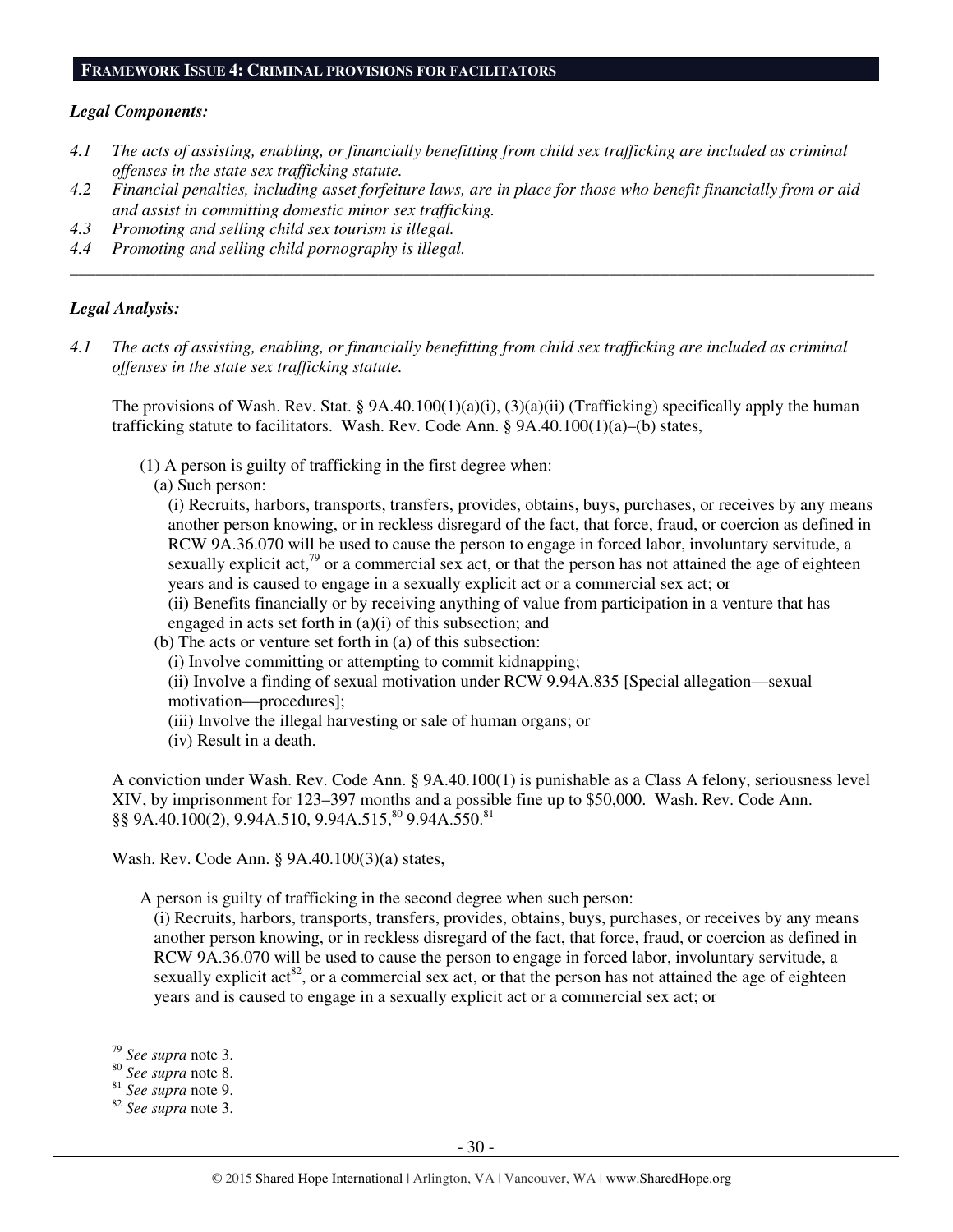(ii) Benefits financially or by receiving anything of value from participation in a venture that has engaged in acts set forth in (a)(i) of this subsection.

A conviction under Wash. Rev. Code Ann. § 9A.40.100(3) is punishable as a Class A felony, seriousness level XII, by imprisonment for 93–318 months and a possible fine up to \$50,000. Wash. Rev. Code Ann. §§ 9A.40.100(3)(b), 9.94A.510, 9.94A.515, 9.94A.550.

Under Wash. Rev. Code Ann. §  $9.68A.101(1)^{83}$  (Promoting commercial sexual abuse of a minor --Penalty), "A person is guilty of promoting commercial sexual abuse of a minor if he or she knowingly advances commercial sexual abuse or a sexually explicit act of a minor or profits from a minor engaged in sexual conduct or a sexually explicit act."<sup>84</sup> A conviction under Wash. Rev. Code Ann. § 9.68A.101(1) is punishable as a Class A felony, seriousness level XII, by imprisonment for 93–318 months and a possible fine up to \$50,000. Wash. Rev. Code Ann.§ 9.68A.101(2), 9.94A.510, 9.94A.515, 9.94A.550.

Wash. Rev. Code Ann. § 9.68A.102<sup>85</sup> (Promoting travel for commercial sexual abuse of a minor) may apply to facilitators, and a conviction is punishable as a Class C felony, unranked on the sentencing grid, by imprisonment up to 12 months and a possible fine up to \$10,000. Wash. Rev. Code Ann. § 9.68A.102(2), 9.94A.505(2)(b), 9.94A.550. Wash. Rev. Code Ann. § 9.68A.103 (Permitting commercial sexual abuse of a minor) is also available for prosecution of certain facilitators.<sup>86</sup> A conviction under Wash. Rev. Code Ann. § 9.68A.103(1) is punishable as a gross misdemeanor by imprisonment for up to 364 days, a possible fine up to \$5,000, or both imprisonment and a fine. Wash. Rev. Code Ann. §§ 9.68A.103(2), 9.92.020.

A facilitator could also be convicted under Wash. Rev. Code Ann. § 9A.83.020 (Money laundering), which states,

. . . .

 $\overline{a}$ 

(3) For the purposes of this section:

(a) A person "advances commercial sexual abuse of a minor" if, acting other than as a minor receiving compensation for personally rendered sexual conduct or as a person engaged in commercial sexual abuse of a minor, he or she causes or aids a person to commit or engage in commercial sexual abuse of a minor, procures or solicits customers for commercial sexual abuse of a minor, provides persons or premises for the purposes of engaging in commercial sexual abuse of a minor, operates or assists in the operation of a house or enterprise for the purposes of engaging in commercial sexual abuse of a minor, or engages in any other conduct designed to institute, aid, cause, assist, or facilitate an act or enterprise of commercial sexual abuse of a minor.

(b) A person "profits from commercial sexual abuse of a minor" if, acting other than as a minor receiving compensation for personally rendered sexual conduct, he or she accepts or receives money or other property pursuant to an agreement or understanding with any person whereby he or she participates or will participate in the proceeds of commercial sexual abuse of a minor.

(c) A person "advances a sexually explicit act of a minor" if he or she causes or aids a sexually explicit act of a minor, procures or solicits customers for a sexually explicit act of a minor, provides persons or premises for the purposes of a sexually explicit act of a minor, or engages in any other conduct designed to institute, aid, cause, assist, or facilitate a sexually explicit act of a minor.

(d) A "sexually explicit act" is a public, private, or live photographed, recorded, or videotaped act or show intended to arouse or satisfy the sexual desires or appeal to the prurient interests of patrons and for which something of value is given or received.

(e) A "patron" is a person who pays or agrees to pay a fee to another person as compensation for a sexually explicit act of a minor or who solicits or requests a sexually explicit act of a minor in return for a fee.

(5) For purposes of this section, "sexual conduct" means sexual intercourse or sexual contact, both as defined in chapter 9A.44 RCW.

 *See supra* note 15 (defining sexual intercourse and sexual conduct).

<sup>85</sup> *See supra* Section 1.2 for the relevant provisions.

<sup>86</sup> *See supra* Section 1.2 for the relevant provisions.

<sup>83</sup> *See supra* note 15.

 $^{84}$  Wash. Rev. Code Ann. § 9.68A.101(3), (5) states,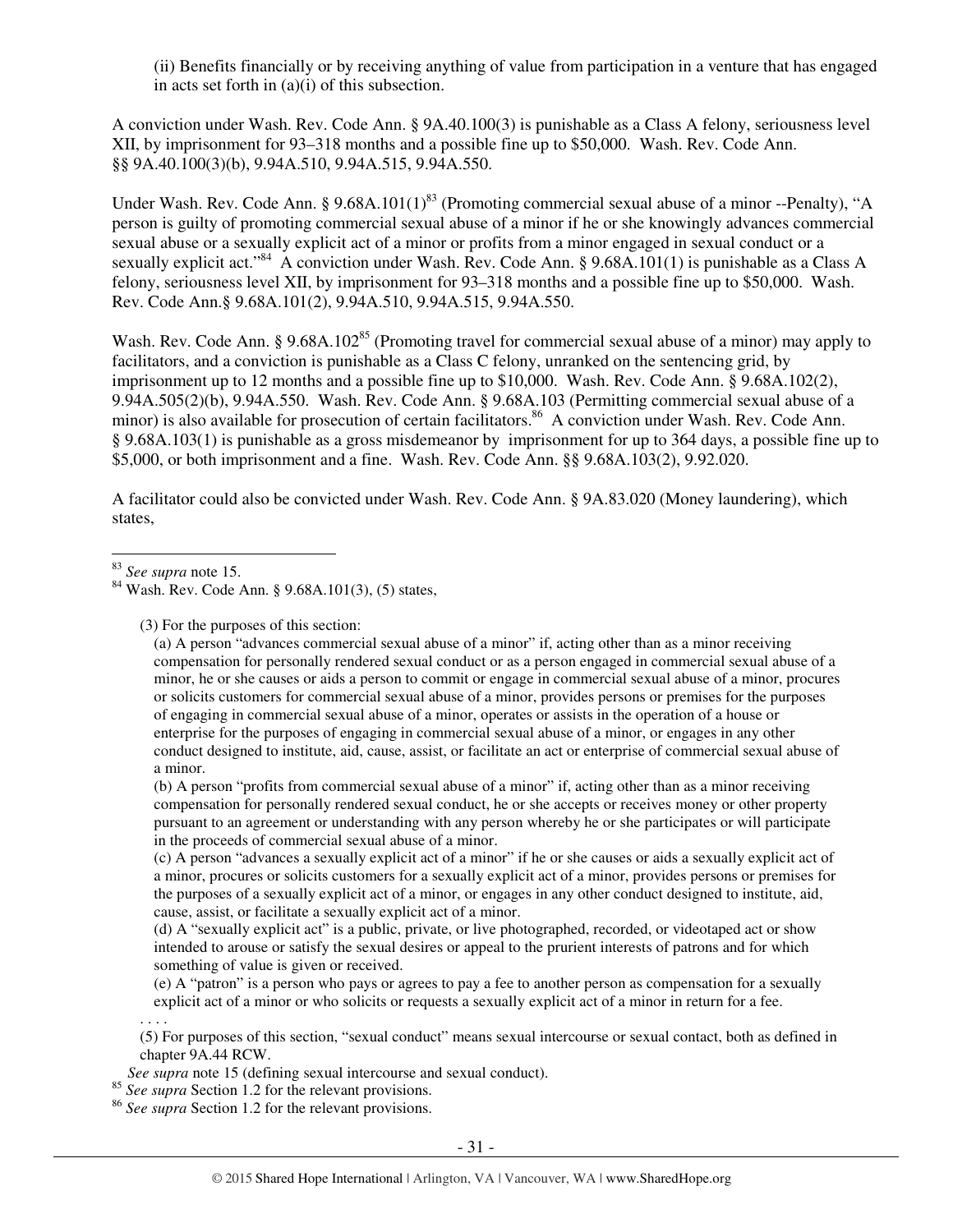(1) A person is guilty of money laundering when that person conducts or attempts to conduct a financial transaction involving the proceeds<sup>87</sup> of specified unlawful activity<sup>88</sup> and:

(a) Knows the property is proceeds of specified unlawful activity; or

(b) Knows that the transaction is designed in whole or in part to conceal or disguise the nature, location, source, ownership, or control of the proceeds, and acts recklessly as to whether the property is proceeds of specified unlawful activity; or

(c) Knows that the transaction is designed in whole or in part to avoid a transaction reporting requirement under federal law.

A conviction for money laundering is punishable as a Class B felony by imprisonment up to 10 years, a fine of \$20,000, or both. Wash. Rev. Code Ann. §§ 9A.83.020(4), 9A.20.021(1)(b).<sup>89</sup>

*4.2 Financial penalties, including asset forfeiture laws, are in place for those who benefit financially from or aid and assist in committing domestic minor sex trafficking.* 

Facilitators convicted under Wash. Rev. Code Ann. § 9A.40.100(1), (3)(a) (Trafficking) or § 9.68A.101 (Promoting commercial sexual abuse of a minor) may be required to pay possible fines up to \$50,000. Wash. Rev. Code Ann. §§ 9A.40.100(2), (3)(b), 9.68A.101(2), 9.94A.550. Those convicted under Wash. Rev. Code Ann. § 9.68A.102 (Promoting travel for commercial sexual abuse) may be required to pay a possible fine up to \$10,000. Wash. Rev. Code Ann. §§ 9.68A.040(2), 9.68A.102(2), 9.94A.550. A conviction for money laundering could also result in a fine of \$20,000. Wash. Rev. Code Ann. §§ 9A.83.020(4), 9A.20.021(1)(b).<sup>90</sup> Wash. Rev. Code Ann. § 9A.40.100(4)(a) mandates a \$10,000 fee for "a person who is either convicted or given a deferred prosecution or who has entered into a statutory or nonstatutory diversion agreement as a result of an arrest for a violation of a trafficking crime . . . ."

Furthermore, pursuant to Wash. Rev. Code Ann. § 9.68A.106, facilitators who are convicted of an offense under Wash. Rev. Code Ann. §§ 9.68A.101 (Promoting commercial sexual abuse of a minor--Penalty), 9.68A.102 (Promoting travel for commercial sexual abuse of a minor—Penalty) will receive an additional fine of \$5,000 "per offense when the court finds that an internet advertisement in which the victim of the crime was described or depicted was instrumental in facilitating the commission of the crime."<sup>91</sup>

Facilitators may also be required to pay restitution at the discretion of the court. Pursuant to Wash. Rev. Code Ann. § 9.94A.750 (Restitution),

(1) If restitution is ordered, the court shall determine the amount of restitution due at the sentencing hearing or within one hundred eighty days.

. . . .

(3) Except as provided in subsection (6) of this section, restitution ordered by a court pursuant to a criminal conviction shall be based on easily ascertainable damages for injury to or loss of property, actual expenses incurred for treatment for injury to persons, and lost wages resulting from injury. Restitution shall not include reimbursement for damages for mental anguish, pain and suffering, or other intangible losses, but may include the costs of counseling reasonably related to the offense. The amount of restitution shall not exceed double the amount of the offender's gain or the victim's loss from the commission of the offense.

. . . (5) Restitution may be ordered whenever the offender is convicted of an offense which results in injury to any person or damage to or loss of property or as provided in subsection (6) of this section. In addition, restitution may be ordered to pay for an injury, loss, or damage if the offender pleads guilty to a lesser

<sup>87</sup> *See supra* note 60.

<sup>88</sup> *See supra* note 61.

<sup>89</sup> *See supra* note10.

<sup>90</sup> See supra note 10.

<sup>&</sup>lt;sup>91</sup> See supra note 43 (defining "internet advertisement").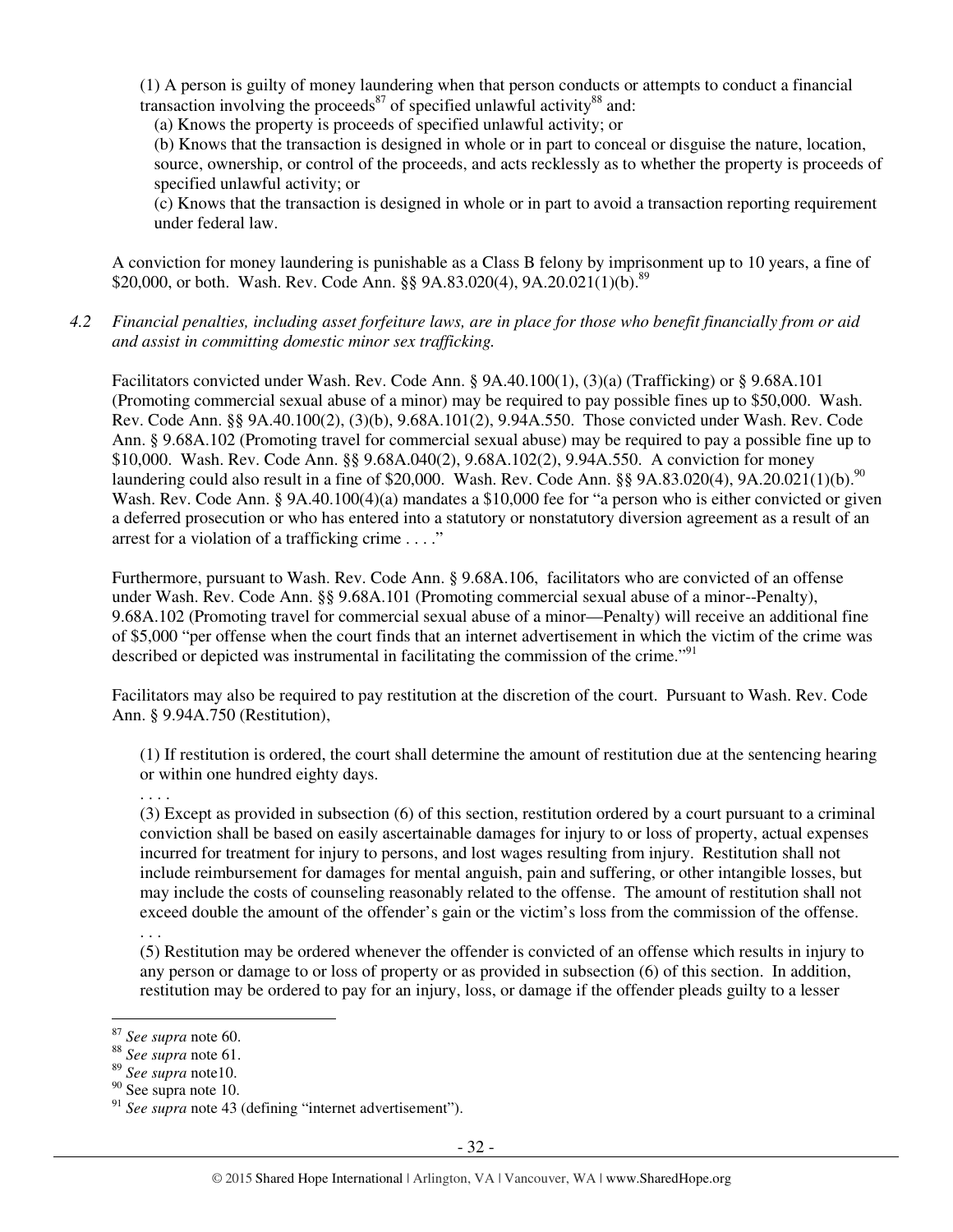offense or fewer offenses and agrees with the prosecutor's recommendation that the offender be required to pay restitution to a victim of an offense or offenses which are not prosecuted pursuant to a plea agreement. (6) Restitution for the rape of a child in the first, second, or third degree, in which the victim becomes pregnant, shall include:

(a) All of the victim's medical expenses that are associated with the rape and resulting pregnancy; and (b) child support for any child born as a result of the rape if child support is ordered pursuant to a proceeding in superior court or administrative order for support for that child. The clerk must forward any restitution payments made on behalf of the victim's child to the Washington state child support registry under chapter 26.23 RCW. Identifying information about the victim and child shall not be included in the order. The offender shall receive a credit against any obligation owing under the administrative or superior court order for support of the victim's child. ...

. . . .

Facilitators also face asset forfeiture under several statutes since Wash. Rev. Code Ann. § 10.105.010 (Seizure and forfeiture) applies to most felonies, including Wash. Rev. Code Ann. § 9A.40.100 (Trafficking) and Wash. Rev. Code Ann.  $\S$  9.68A.102 (Promoting travel for commercial sexual abuse).<sup>92</sup>

Facilitators may forfeit vehicles for suspected violations of promoting commercial sexual abuse of a minor or promoting travel for commercial sexual abuse of a minor. Wash. Rev. Code Ann. § 9A.88.140(2) (Vehicle impoundment—fees and fines). Personal property "used as an instrumentality in the commission of, or in aiding or abetting in the commission of any felony, or which was furnished or was intended to be furnished by any person in the commission of, as a result of, or as compensation for the commission of, any felony, or which was acquired in whole or in part with proceeds traceable to the commission of a felony," is also subject to forfeiture. Wash. Rev. Code §§ 10.105.010(1), 10.105.900. Wash. Rev. Code Ann. § 10.105.010(1) (Seizure and forfeiture). See Section 2.8 for a full discussion of Washington's asset forfeiture laws as they apply to human trafficking.

#### *4.3 Promoting and selling child sex tourism is illegal.*

Wash. Rev. Code Ann. § 9.68A.102(1) (Promoting travel for commercial sexual abuse of a minor) makes it a Class C felony if a person "knowingly sells or offers to sell travel services that include or facilitate travel for the purpose of engaging in what would be commercial sexual abuse of a minor or promoting commercial sexual abuse of a minor, if occurring in [Washington]." A conviction under Wash. Rev. Code Ann. § 9.68A.102(1) is punishable as a Class C felony, unranked on the sentencing grid, by imprisonment for up to 12 months and a possible fine up to \$10,000. Wash. Rev. Code Ann. §§ 9.68A.102(2), 9.94A.505(2)(b), 9.94A.550.<sup>93</sup>

# *4.4 Promoting and selling child pornography is illegal.*

While promoting child pornography is not expressly made illegal, the distribution of child pornography is illegal under Wash. Rev. Code Ann. § 9.68A.050 (Dealing in depictions of minor engaged in sexually explicit conduct) and § 9.68A.060 (Sending, bringing into state depictions of minor engaged in sexually explicit conduct).<sup>94</sup> Wash. Rev. Code Ann. § 9.68A.050(1)(a) and § 9.68A.060(1)(a) are punishable as Class B felonies, seriousness level VII, by imprisonment for 15–116 months and a possible fine up to \$20,000. Wash. Rev. Code Ann. §§ 9.68A.050(1)(b), 9.68A.060(1)(b), 9.94A.515,<sup>95</sup> 9.94A.510, 9.94A.550.<sup>96</sup> Wash. Rev. Code Ann. § 9.68A.050(2)(a) and § 9.68A.060(2)(a) are punishable as Class C felonies, seriousness level of V, by imprisonment for 6–60 months and a possible fine up to \$10,000. Wash. Rev. Code Ann. §§ 9.68A.050(2)(b), 9.68A.060(2)(b), 99.94A.515, 9.94A.510, 9.94A.550.

 $\overline{a}$ <sup>92</sup> *See* Section 2.8 *supra* for a full discussion of the forfeiture and seizure provisions.

<sup>93</sup> *See supra* note 9.

<sup>&</sup>lt;sup>94</sup> See supra Section 3.2 for the relevant provisions.

<sup>95</sup> *See supra* note 8.

<sup>96</sup> *See supra* note 9.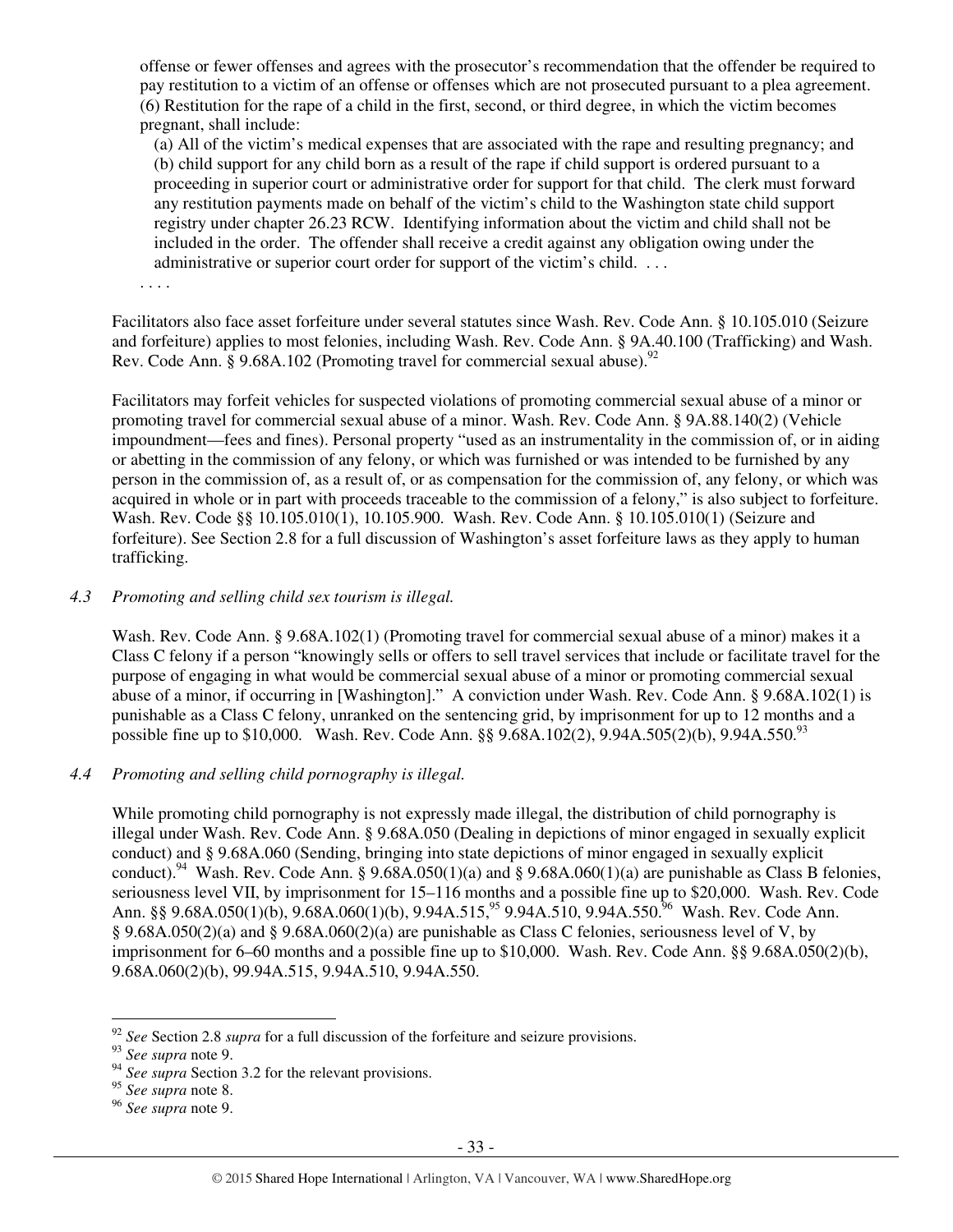#### **FRAMEWORK ISSUE 5: PROTECTIVE PROVISIONS FOR THE CHILD VICTIMS**

## *Legal Components:*

- *5.1 Statutorily-mandated victim services define "victim" to specifically include victims of domestic minor sex trafficking or commercial sexual exploitation of children (CSEC) to ensure prompt identification and access to victims' rights and services.*
- *5.2 The state sex trafficking statute expressly prohibits a defendant from raising consent of the minor to the commercial sex acts as a defense.*
- *5.3 Prostitution laws apply only to adults, preventing criminalization of minors under 18 for prostitution offenses.*
- *5.4 State law provides a non-punitive avenue to specialized services through one or more points of entry.*
- *5.5 Commercial sexual exploitation is identified as a type of abuse and neglect within child protection statutes.*
- *5.6 The definition of "caregiver" or another related term in the child welfare statutes is not a barrier to a sex trafficked child accessing the protection of child welfare.*
- *5.7 Crime victims' compensation is specifically available to a child victim of sex trafficking or commercial sexual exploitation of children (CSEC) without regard to ineligibility factors.*
- *5.8 Victim-friendly procedures and protections are provided in the trial process for minors under 18.*
- *5.9 Expungement or sealing of juvenile delinquency records resulting from arrests or adjudications for prostitution-related offenses committed as a result of, or in the course of, the commercial sexual exploitation of a minor is available within a reasonable time after turning 18.*
- *5.10 Victim restitution and civil remedies for victims of domestic minor sex trafficking or commercial sexual exploitation of children (CSEC) are authorized by law.*
- *5.11 Statutes of limitations for civil and criminal actions for child sex trafficking or commercial sexual exploitation of children (CSEC) offenses are eliminated or lengthened sufficiently to allow prosecutors and victims a realistic opportunity to pursue criminal action and legal remedies.*

*\_\_\_\_\_\_\_\_\_\_\_\_\_\_\_\_\_\_\_\_\_\_\_\_\_\_\_\_\_\_\_\_\_\_\_\_\_\_\_\_\_\_\_\_\_\_\_\_\_\_\_\_\_\_\_\_\_\_\_\_\_\_\_\_\_\_\_\_\_\_\_\_\_\_\_\_\_\_\_\_\_\_\_\_\_\_\_\_\_\_\_\_\_\_* 

## *Legal Analysis:*

*5.1 Statutorily-mandated victim services define "victim" to specifically include victims of domestic minor sex trafficking or commercial sexual exploitation of children (CSEC) to ensure prompt identification and access to victims' rights and services.* 

A commercially sexually exploited child is defined as a victim throughout Washington's laws. Pursuant to Wash. Rev. Code Ann. § 70.125.030(9), "'[v]ictim' means any person who suffers physical, emotional, financial, and psychological impact as a proximate result of a sexual assault." "Sexual assault" is defined under Wash. Rev. Code Ann. § 70.125.030(7)(h), (i) to include, "sexual exploitation or commercial sex abuse of a minor."

Wash. Rev. Code Ann. § 7.68.060(6)(b) (Applications for benefits—accrual of rights) clarifies that

[a] person identified as the "minor" in the charge of commercial sexual abuse of a minor under RCW 9.68A.100, promoting commercial sexual abuse of a minor under RCW 9.68A.101, or promoting travel for commercial sexual abuse of a minor under RCW 9.68A.102 is considered a victim of a criminal act for the purpose of the right to benefits under this chapter even if the person is also charged with prostitution under RCW 9A.88.030.

For purposes of victim restitution, Wash. Rev. Code Ann. § 9.94A.753(7) (Restitution—application dates) refers to the definition of victim in Wash. Rev. Code Ann. § 7.68.060(6)(b), in stating,

Regardless of the provisions of subsections (1) through (6) of this section, the court shall order restitution in all cases where the victim is entitled to benefits under the crime victims' compensation act, chapter RCW 7.68 [Victims of crimes—compensation, assistance]. If the court does not order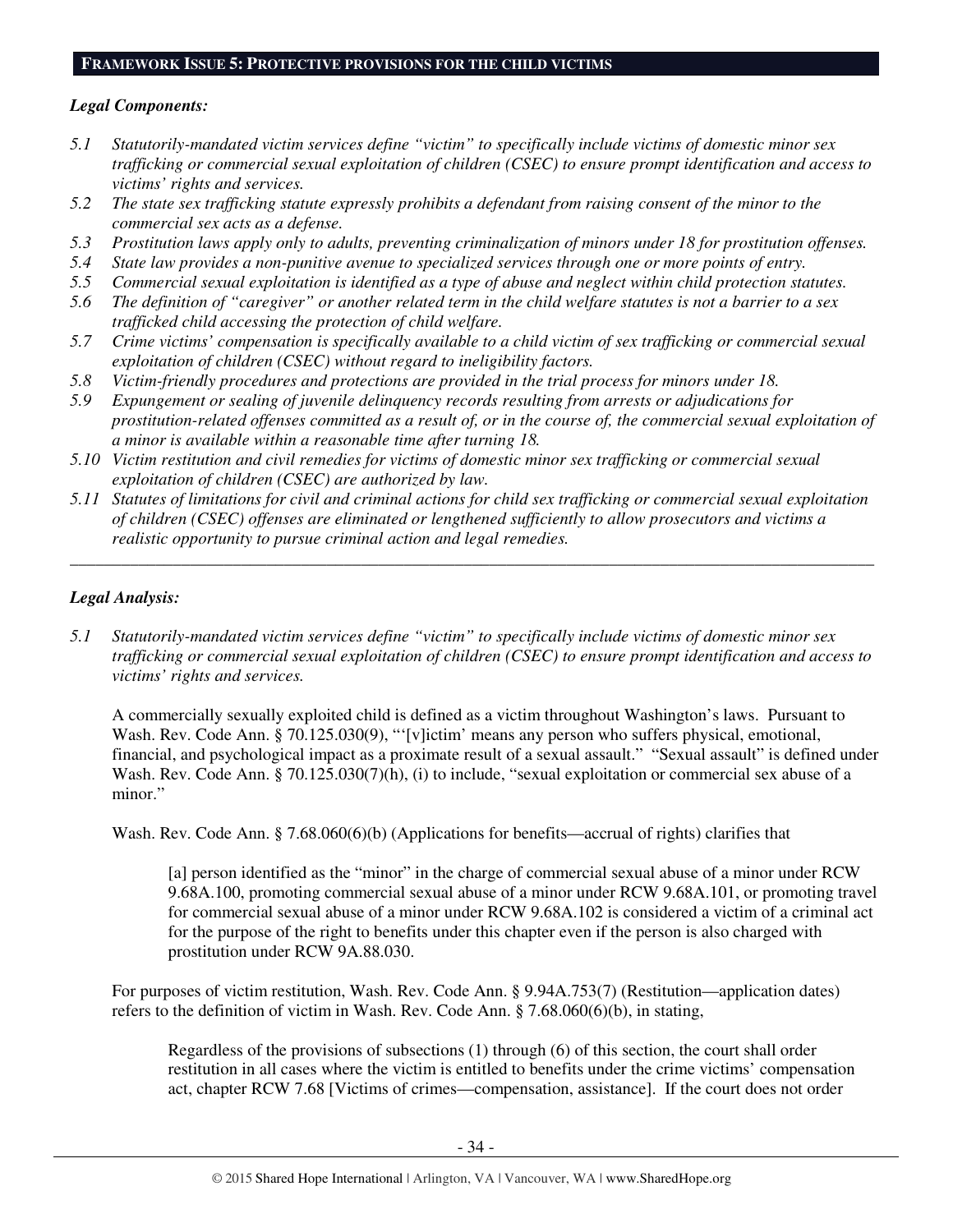restitution and the victim of the crime has been determined to be entitled to benefits under the crime victims' compensation act, the department of labor and industries, as administrator of the crime victims' compensation program, may petition the court within one year of entry of the judgment and sentence for entry of a restitution order.

Wash. Rev. Code Ann. § 13.32A.030(17) (Definitions—regulating leave from semi-secure facility) contains a specific provision defining a "sexually exploited child" to mean "any person under the age of eighteen who is a victim of the crime of commercial sex abuse of a minor under RCW 9.68A.100, promoting commercial sexual abuse of a minor under RCW 9.68A.101, or promoting travel for commercial sexual abuse of a minor under RCW 9.68A.102." Wash. Rev. Code Ann. § 13.40.219 (Arrest for prostitution or prostitution loitering), while implicitly allowing juveniles to be arrested for prostitution, specifies,

In any proceeding under this chapter [Juvenile Justice Act of 1977] related to an arrest for prostitution or prostitution loitering, there is a presumption that the alleged offender meets the criteria for a certification as a victim of a severe form of trafficking in persons as defined in section 7105 of Title 22 of the United States code [Trafficking Victims Protection Act of 2000], and that the alleged offender is also a victim of commercial sex abuse of a minor.

Although the provision does not prohibit the arrest of a minor who is actually a victim, the presumption further defines a prostituted child as a victim of domestic minor sex trafficking.

*5.2 The state sex trafficking statute expressly prohibits a defendant from raising consent of the minor to the commercial sex acts as a defense.* 

Washington's trafficking and CSEC laws prohibit the defendant from raising the consent of the minor to the sex acts as a defense. Under Wash. Rev. Code Ann. § 9A.40.100(5) (Trafficking), "[i]f the victim of any offense identified in this section is a minor, . . . consent to the sexually explicit act or commercial sex act does not constitute a defense."<sup>97</sup> Furthermore, "Consent of a minor to the sexually explicit act or sexual conduct does not constitute a defense" to promoting the commercial sexual abuse of a minor under Wash. Rev. Code Ann. § 9.68A.101(4)<sup>98</sup> and "[c]onsent of a minor to the sexual conduct does not constitute a defense . . . ", under Wash. Rev. Code Ann. § 9.68A.100(1)<sup>99</sup> (Commercial sexual abuse of a minor). Under Wash. Rev. Code Ann. § 9.68A.102(1) (Promoting travel for commercial sexual abuse of a minor), "Consent of a minor to the travel for commercial sexual abuse, or the sexually explicit act or sexual conduct itself, does not constitute a defense . . . ." Wash. Rev. Code Ann. § 9.68A.102(3). Lastly, pursuant to Wash. Rev. Code Ann. § 9.68A.103(1) (Permitting commercial sexual abuse of a minor), "Consent of a minor to the sexually explicit act or sexual conduct does not constitute a defense . . . . " Wash. Rev. Code Ann. § 9.68A.103(3).

*5.3 Prostitution laws apply only to adults, preventing criminalization of minors under 18 for prostitution offenses.* 

Wash. Rev. Code Ann. § 9A.88.030 (Prostitution) is age neutral and fails to specifically protect minors from prosecution for prostitution. However, pursuant to Wash. Rev. Code Ann. § 9A.88.040,

In any prosecution for prostitution under RCW 9A.88.030, it is an affirmative defense that the actor committed the offense as a result of being a victim of trafficking, RCW 9A.40.100, promoting prostitution in the first degree, RCW 9A.88.070, or trafficking in persons under the trafficking victims protection act of 2000, 22 U.S.C. Sec. 7101 et seq. Documentation that the actor is named as a current

 $\overline{a}$  $97$  Wash. Rev. Code Ann. § 9A.40.100(6)(a) defines "Commercial sex act" as "any act of sexual contact or sexual intercourse, both as defined in chapter 9A.44 RCW, for which something of value is given or received by any person ...." Wash. Rev. Code Ann. § 9A.40.100(6)(b) defines "Sexually explicit act" as "a public, private, or live photographed, recorded, or videotaped act or show intended to arouse or satisfy the sexual desires or appeal to the prurient interests of patrons for which something of value is given or received."

<sup>98</sup> *See supra* note 15.

<sup>99</sup> *See supra* note 11.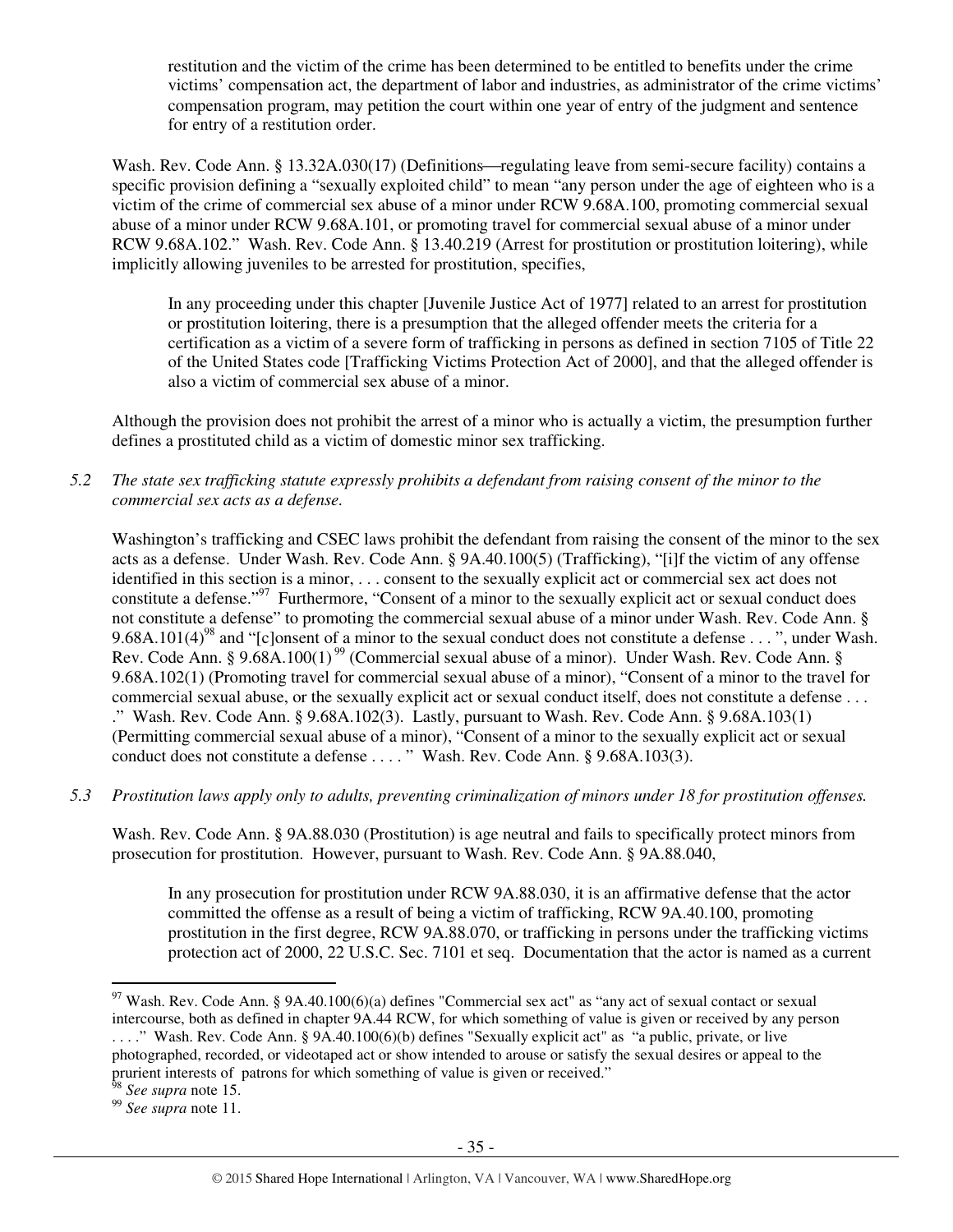victim in an information or the investigative records upon which a conviction is obtained for trafficking, promoting prostitution in the first degree, or trafficking in persons shall create a presumption that the person's participation in prostitution was a result of having been a victim of trafficking, promoting prostitution in the first degree or trafficking in persons.

Pursuant to Wash. Rev. Code Ann. § 9A.88.120 (Additional fee assessments), only adult offenders are levied with additional fees for violating Wash. Rev. Code Ann. §§ 9A.88.010 (Indecent Exposure), 9A.88.030 (Prostitution), or  $9A.88.090$  (Permitting prostitution).<sup>100</sup>

- 5.3.1 Recommendation: Amend Wash. Rev. Code Ann. § 9A.88.030 (Prostitution) to eliminate liability for prostitution offenses for all minors under 18.
- *5.4 State law provides a non-punitive avenue to specialized services through one or more points of entry.*

# **Child Identified as Youth in Need of Care (Abused/Neglected)**

Pursuant to Wash. Rev. Code Ann. § 26.44.020(1),<sup>101</sup> a sexually exploited child is likely to be identified as abused or neglected, however, even if a child is identified as abused or neglected, the definition of "caregiver" under the DSHS Practices and Procedures Guide <sup>102</sup> is not sufficiently broad to involve Child Protective Services in investigations where the child is in the custody or control of a non-family trafficker.

- *I. Initial Custody:* 
	- a. Authority for initial custody

Under Wash. Rev. Code Ann. § 26.44.056(1), "An administrator of a hospital or similar institution or any physician, licensed pursuant to chapters 18.71 or 18.57 Wash. Rev. Code Ann., may detain a child without consent of a person legally responsible for the child whether or not medical treatment is required, if the circumstances or conditions of the child are such that the detaining individual has reasonable cause to believe that permitting the child to continue in his or her place of residence or in the care and custody of the parent, guardian, custodian or other person legally responsible for the child's care would present an imminent danger to that child's safety."

If an administrator or physician does detain a child under Wash. Rev. Code Ann. § 26.44.056(1), the administrator or physician must notify law enforcement or child protective services as soon as possible, but no later than seventy-two hours after the child has been detained.

Law enforcement officers are permitted to "take, or cause to be taken, a child into custody without a court order if there is probable cause to believe that the child is abused or neglected and that the child would be injured or could not be taken into custody if it were necessary to first obtain a court order pursuant to RCW 13.34.050." Wash. Rev. Code Ann. § 26.44.050.

Under Wash. Rev. Code Ann. § 13.34.050(1), "The court may enter an order directing a law enforcement officer, probation counselor, or child protective services official to take a child into custody if:

 $\overline{a}$ <sup>100</sup> Additionally, municipalities may not leverage " any legal financial obligations, fees, fines, or costs associated with juvenile offenses" without "express statutory authority".

The text of Wash. Rev. Code Ann. § 9A.88.120 included here and elsewhere in this report includes amendments made by the enactment of Senate Bill 5564 during the regular session of the 64th Washington Legislature. S.B. 5564, 64th Leg., Reg. Sess. (Wash. 2015) (effective July 24, 2015).

<sup>&</sup>lt;sup>101</sup> See *infra* section 5.5 for a full analysis of the definition of "abuse" as it relates to identification of sexually exploited children.

 $102^{\circ}$  See *infra* section 5.6 for a full analysis of the definition of "caregiver."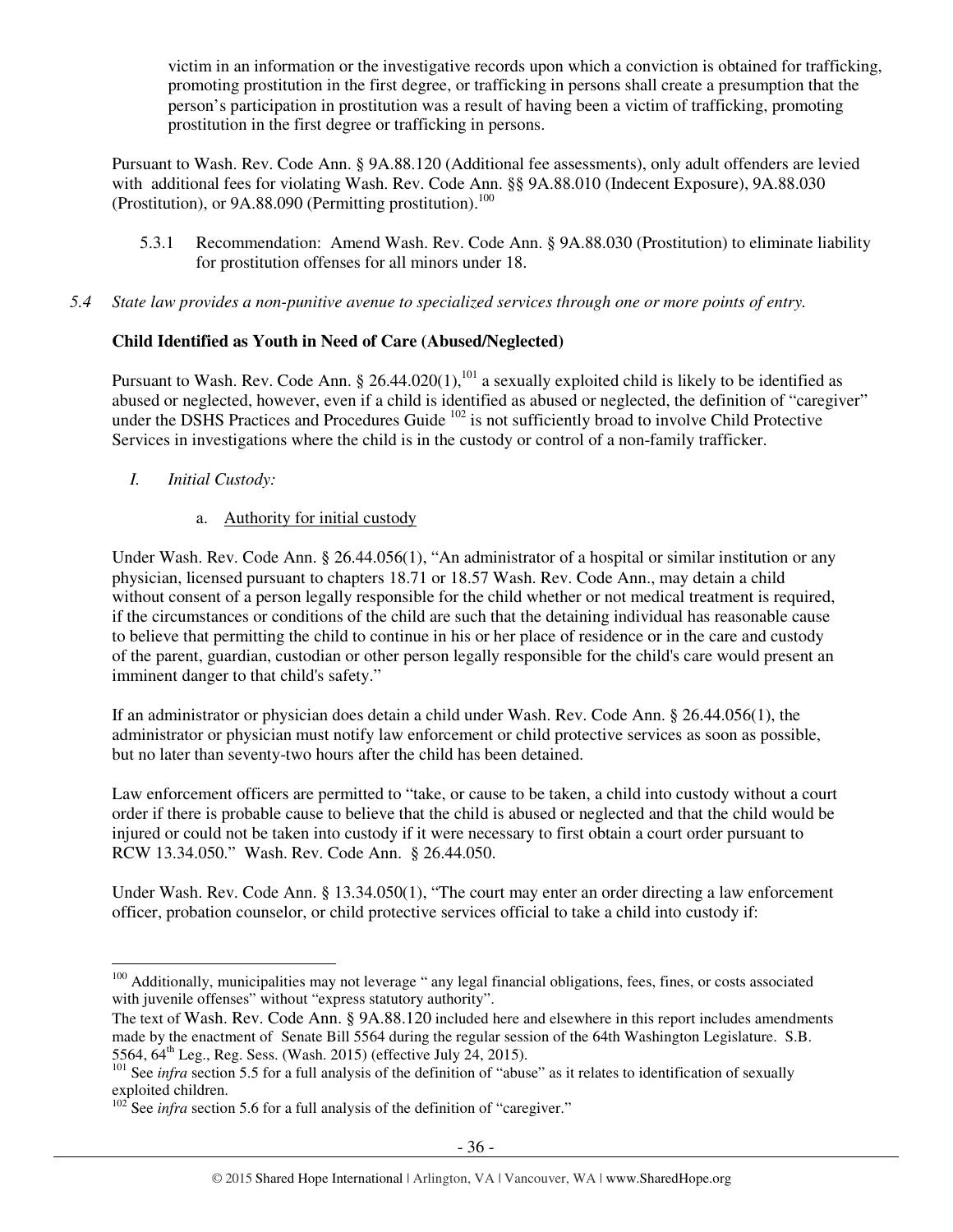(a) A petition is filed with the juvenile court alleging that the child is dependent and that the child's health, safety, and welfare will be seriously endangered if not taken into custody;

(b) an affidavit or declaration is filed by the department in support of the petition setting forth specific factual information evidencing reasonable grounds that the child's health, safety, and welfare will be seriously endangered if not taken into custody and at least one of the grounds set forth demonstrates a risk of imminent harm to the child. "Imminent harm" for purposes of this section shall include, but not be limited to, circumstances of sexual abuse, sexual exploitation as defined in Wash. Rev. Code Ann. § 26.44.020 and a parent's failure to perform basic parental functions, obligations, and duties as the result of substance abuse; and

(c) the court finds reasonable grounds to believe the child is dependent and that the child's health, safety, and welfare will be seriously endangered if not taken into custody.

## b. Placement:

Under Wash. Rev. Code Ann. § 13.34.060(1), "A child taken into custody pursuant to…Wash. Rev. Code Ann. § 26.44.050 shall be immediately placed in shelter care. In no case may a child who is taken into custody pursuant to… § 26.44.050 be detained in a secure detention facility."

# *II. Process following initial custody:*

Following initial custody, a petition can be filed with the court alleging dependency of the child. Pursuant to Wash. Rev. Code. Ann. § 13.34.040,

(1) Any person may file with the clerk of the superior court a petition showing that there is within the county, or residing within the county, a dependent child and requesting that the superior court deal with such child as provided in this chapter. There shall be no fee for filing such petitions. (2) In counties having paid probation officers, these officers shall, to the extent possible, first determine if a petition is reasonably justifiable. Each petition shall be verified and contain a statement of facts constituting a dependency, and the names and residence, if known to the petitioner, of the parents, guardian, or custodian of the alleged dependent child.

#### *III. Placement process pending adjudication/ investigation:*

Pursuant to Wash. Rev. Code Ann. § 13.34.065(1)(a), "When a child is taken into custody, the court shall hold a shelter care hearing within seventy-two hours, excluding Saturdays, Sundays, and holidays. The primary purpose of the shelter care hearing is to determine whether the child can be immediately and safely returned home while the adjudication of the dependency is pending."

In determining where to place the child, "the paramount consideration for the court shall be the health, welfare, and safety of the child…" Wash. Rev. Code Ann. § 13.34.065(4).

The court has several placement options, as provided in Wash. Rev. Code Ann. § 13.34.065(5). These options include:

(a) release to the child's parent, guardian, or legal custodian $^{103}$ 

 $103$  The court will not place the child with the child's parents or legal guardian if, in accordance with Wash Rev. Code Ann. § 13.34.065(5)(a) "the court finds there is reasonable cause to believe that: (i) After consideration of the specific services that have been provided, reasonable efforts have been made to prevent or eliminate the need for removal of the child from the child's home and to make it possible for the child to return home; and (ii)(A) The child has no parent, guardian, or legal custodian to provide supervision and care for such child; or (B) The release of such child would present a serious threat of substantial harm to such child, notwithstanding an order entered pursuant to RCW 26.44.063; or (C) The parent, guardian, or custodian to whom the child could be released has been charged with violating RCW 9A.40.060 or 9A.40.070."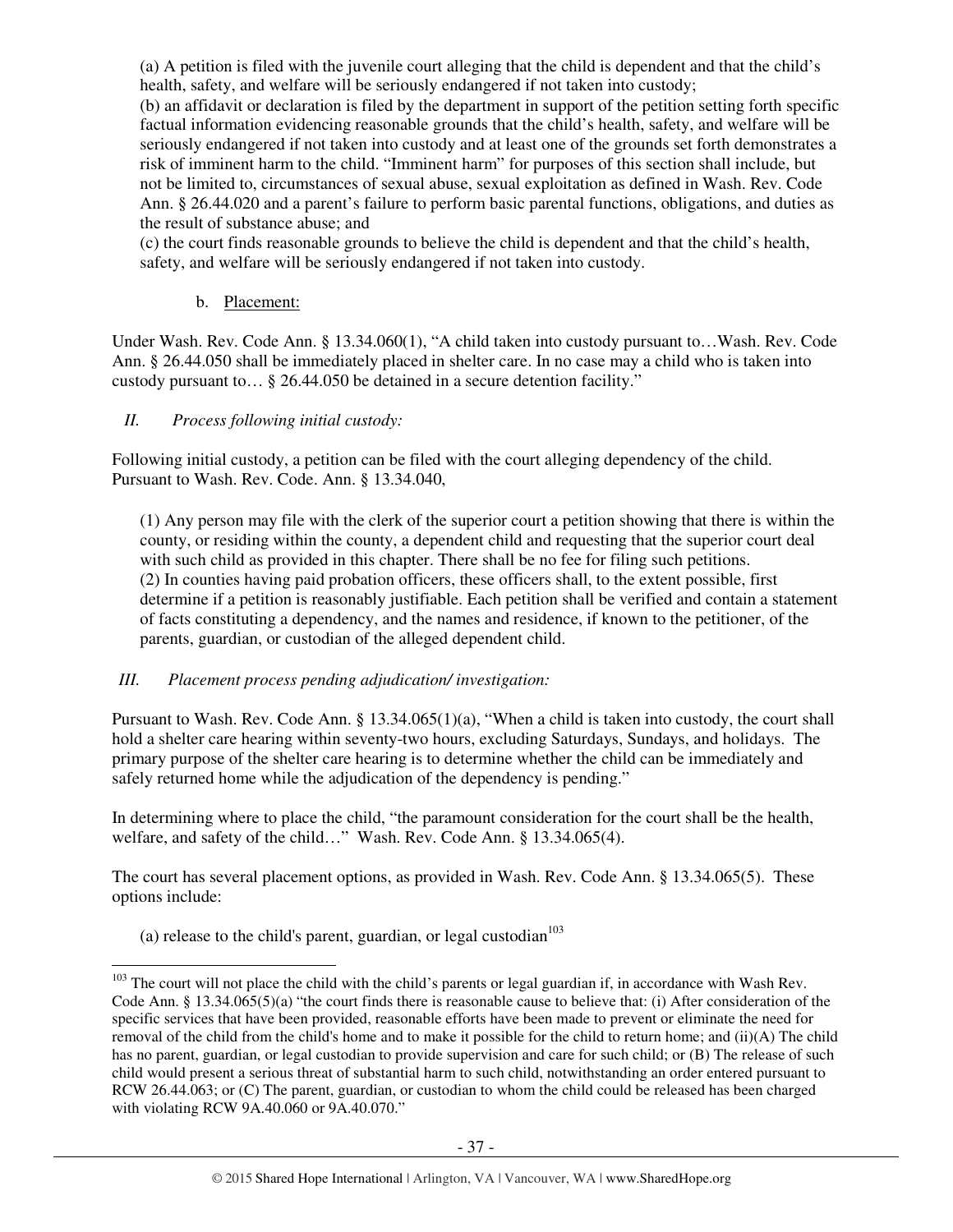- (b) placement with a relative or other suitable person<sup>104</sup>
- (c) continued shelter care, if other options are not possible.

## *IV. Adjudication:*

Once a petition alleging dependency of a child has been filed with the court, the court has seventy-five days to hold a fact-finding hearing on the petition. Wash. Rev. Code Ann. § 13.34.070.

The court will hold a disposition hearing immediately after the entry of the findings of fact. Wash. Rev. Code Ann. § 13.34.110. As part of the disposition hearing, the court will order a social study pursuant to Wash. Rev. Code Ann. § 13.34.120(1), which states:

To aid the court in its decision on disposition, a social study shall be made by the person or agency filing the petition. A parent may submit a counselor's or health care provider's evaluation of the parent, which shall either be included in the social study or considered in conjunction with the social study. The study shall include all social files and may also include facts relating to the child's cultural heritage, and shall be made available to the court. The court shall consider the social file, social study, guardian ad litem report, the court-appointed special advocate's report, if any, and any reports filed by a party at the disposition hearing in addition to evidence produced at the fact-finding hearing…

#### *V. Outcomes*

 $\overline{a}$ 

After a disposition hearing has been held, the court will enter an order of disposition pursuant to Wash. Rev. Code Ann. § 13.34.130. Pursuant to Wash. Rev. Code Ann. § 13.34.130(1)(a), the court may order a disposition that maintains the child in his or her home, which shall provide a program designed to alleviate the immediate danger to the child, to mitigate or cure any damage the child has already suffered, and to aid the parents so that the child will not be endangered in the future. In determining the disposition, the court should choose services to assist the parents in maintaining the child in the home, including housing assistance, if appropriate, that least interfere with family autonomy and are adequate to protect the child. Alternatively, pursuant to Wash, Rev. Code Ann. § 13.34.130(1)(b)(i), the court may order the child to be removed from his or her home and into the custody, control, and care of a relative or other suitable person, the department, or a supervising agency for supervision of the child's placement.

If the court orders the child into the custody, control, and care of a department or supervising agency, the department must follow the requirements of Wash. Rev. Code Ann. § 13.34.130(1)(b)(ii), which provides that:

The department or supervising agency has the authority to place the child, subject to review and approval by the court: (A) with a relative...,

 $104$  Wash. Rev. Code Ann § 13.34.065(5)(b): "If the court does not release the child to his or her parent, guardian, or legal custodian, the court shall order placement with a relative or other suitable person as described in RCW 13.34.130(1)(b), unless there is reasonable cause to believe the health, safety, or welfare of the child would be jeopardized or that the efforts to reunite the parent and child will be hindered. If such relative or other suitable person appears otherwise suitable and competent to provide care and treatment, the fingerprint-based background check need not be completed before placement, but as soon as possible after placement. The court must also determine whether placement with the relative or other suitable person is in the child's best interests. The relative or other suitable person must be willing and available to:(i) Care for the child and be able to meet any special needs of the child; (ii) Facilitate the child's visitation with siblings, if such visitation is part of the supervising agency's plan or is ordered by the court; and (iii) Cooperate with the department or supervising agency in providing necessary background checks and home studies."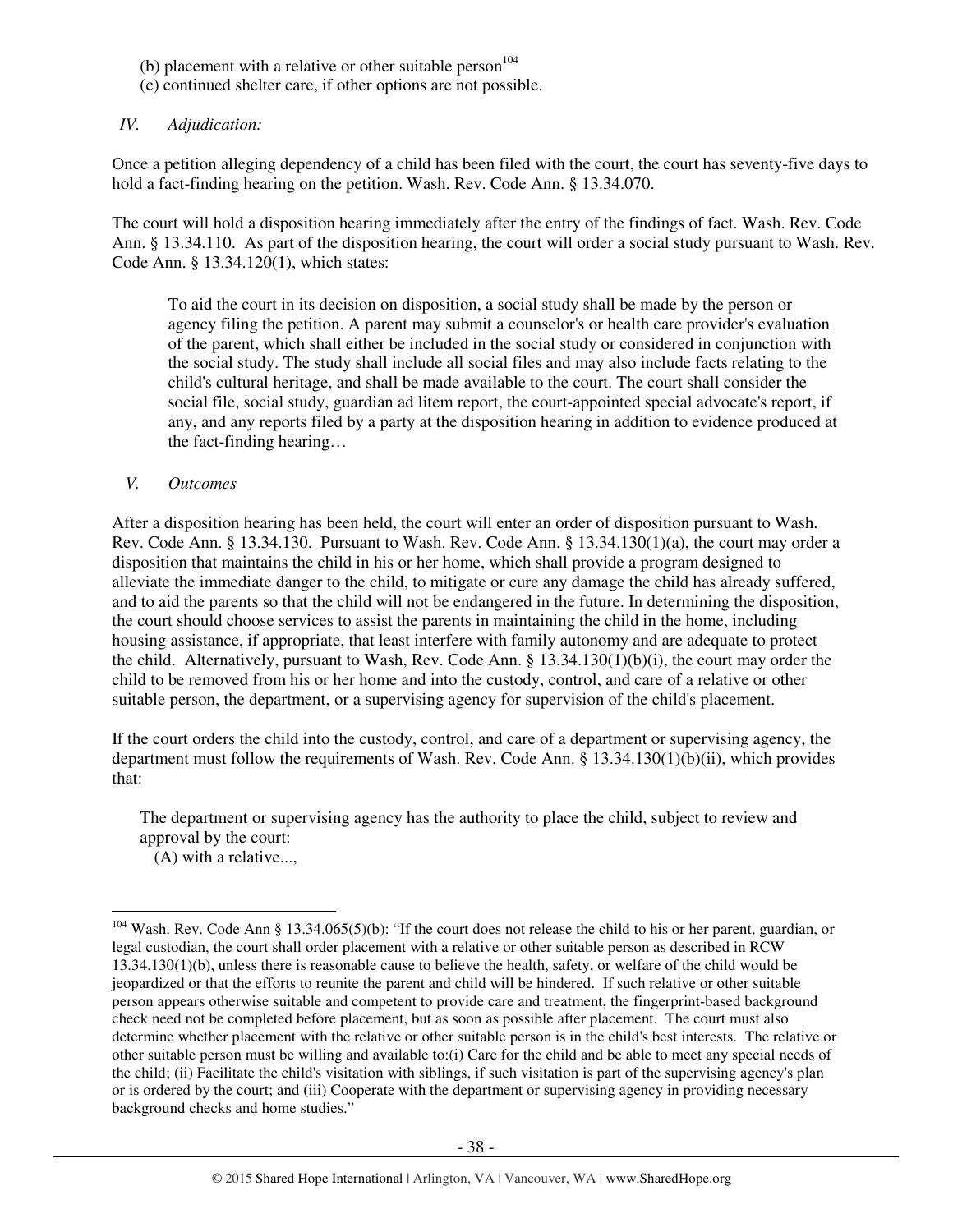(B) in the home of another suitable person if the child or family has a preexisting relationship with that person, and the person has completed all required criminal history background checks and otherwise appears to the department or supervising agency to be suitable and competent to provide care for the child, or

(C) in a foster family home or group care facility...

"The department may also consider placing the child, subject to review and approval by the court, with a person with whom the child's sibling or half-sibling is residing or a person who has adopted the sibling or half-sibling of the child being placed as long as the person has completed all required criminal history background checks and otherwise appears to the department or supervising agency to be competent to provide care for the child." Wash. Rev. Code Ann. § 13.34.130(1)(b)(iii).

If a dispositional order places a child in out-of-home care, Wash. Rev. Code Ann. § 13.34.130(1) requires the department to "…continue to encourage the parent, guardian, or custodian of the child to engage in services and maintain contact with the child."

Pursuant to Wash. Rev. Code Ann. § 13.34.138(1),

The status of all children found to be dependent shall be reviewed by the court at least every six months from the beginning date of the placement episode or the date dependency is established, whichever is first. The purpose of the hearing shall be to review the progress of the parties and determine whether court supervision should continue.

The court may order a petition seeking termination of the parent-child relationship. Pursuant to Wash. Rev. Code Ann. § 13.34.132, there are several circumstances in which the court may do so, including:

…

(e) Conviction of the parent of trafficking, or promoting commercial sexual abuse of a minor when the victim of the crime is the child, the child's other parent, a sibling of the child, or another child.

# **Child Identified as Youth in Need of Intervention**

Wash. Rev. Code Ann. § 13.32A.030(5)(d), (17) includes "sexually exploited child" in the definition of "child in need of services" (CHINS) and defines "sexually exploited child," as "any person under the age of eighteen who is a victim of the crime of commercial sex abuse of a minor under RCW 9.68A.100, promoting commercial sexual abuse of a minor under RCW 9.68A.101, or promoting travel for commercial sexual abuse of a minor under RCW 9.68A.102."

- *I. Initial Custody:* 
	- a. Authority for initial custody

Wash. Rev. Code Ann. § 13.32A.050(1) states,

(1) A law enforcement officer shall take a child into custody:

(a) If a law enforcement agency has been contacted by the parent of the child that the child is absent from parental custody without consent; or

(b) If a law enforcement officer reasonably believes, considering the child's age, the location, and the time of day, that a child is in circumstances which constitute a danger to the child's safety or that a child is violating a local curfew ordinance; or

. . .

(d) If a law enforcement agency has been notified by the juvenile court that the court finds probable cause exists to believe that the child has violated a court placement order issued under this chapter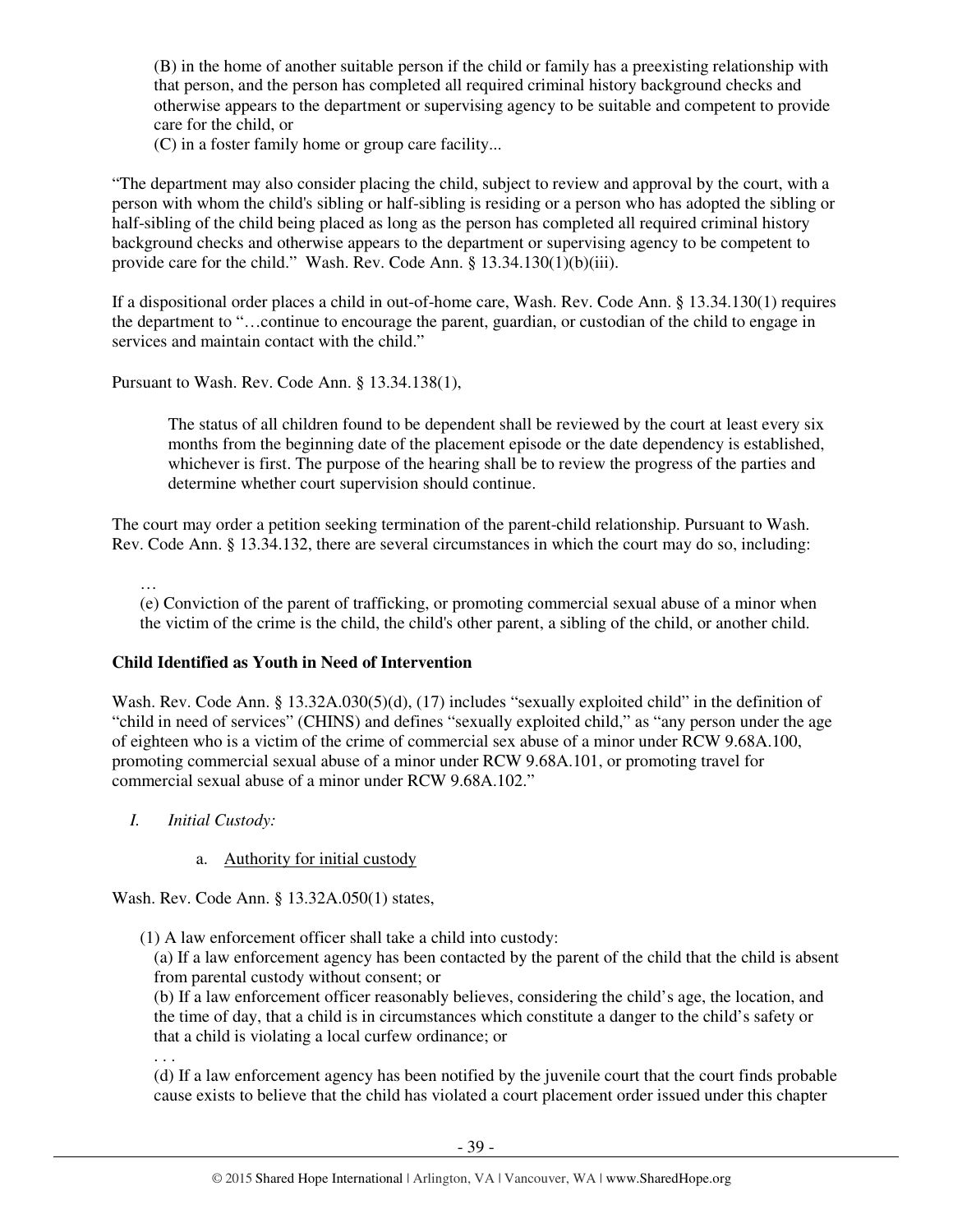or chapter 13.34 RCW or that the court has issued an order for law enforcement pick-up of the child under this chapter or chapter 13.34 RCW.

# *b.* Placement:

If a child is taken into custody for a reason specified under Wash. Rev. Code § 13.32A.050(1) (a) or (b), the child must be transported to "his or her home or to a parent at his or her place of employment, if no parent is at home," although the parent may request for the child to be taken to a shelter or other places specified in the statute. Wash. Rev. Code Ann. § 13.32A.060(1)(a).

Otherwise, the officer may take the child to a shelter if he has attempted to notify the parent and if, among other things, the "child expresses fear or distress at the prospect of being returned to his or her home which leads the officer to believe there is a possibility that the child is experiencing some type of abuse or neglect." Wash. Rev. Code Ann. § 13.32A.060(1)(b)(i).

If a child is taken into custody under subsection (c), the child "may [be] release[d] . . . to the supervising agency, or shall  $[be]$  take $[n]$ ... to a designated crisis residential center's secure facility". If a child is taken into custody under subsection (d), the child "may be placed in a juvenile detention facility...." Wash. Rev. Code Ann. § 13.32A.060(2).

Furthermore, under RCW § 13.32A.050(6), "If a law enforcement officer has a reasonable suspicion that a child is being unlawfully harbored in violation of RCW 13.32A.080, the officer shall remove the child from the custody of the person harboring the child and shall transport the child to one of the locations specified in RCW 13.32A.060. . . ."

# *II. Process following initial custody:*

Under Wash. Rev. Code Ann. § 13.32A.130(1),

A child admitted to a secure facility located in a juvenile detention center shall remain in the facility for at least twenty-four hours after admission but for not more than five consecutive days. A child admitted to a secure facility not located in a juvenile detention center or a semi-secure facility may remain for not more than fifteen consecutive days. If a child is transferred between a secure and semi-secure facility, the aggregate length of time a child may remain in both facilities shall not exceed fifteen consecutive days per admission, and in no event may a child's stay in a secure facility located in a juvenile detention center exceed five days per admission.

This provision also sets out guidelines for determining when to transfer children to semi-secure facilities. However, under Wash. Rev. Code Ann. § 13.32A.128, "The department may take a runaway youth to a secure facility after attempting to notify the parent of the child's whereabouts. The department may not take a child to a secure facility if the department has reasonable cause to believe that the reason for the child's runaway status is the result of abuse or neglect."

Wash. Rev. Code Ann. § 13.32A.140 sets out the procedures for DSHS to file a CHINS petition for outof-home placement.

The parents of a child may also file a petition with the court seeking services for the child. Under Wash. Rev. Code Ann. § 13.32A.191(1), "A child's parent may file with the juvenile court a petition in the interest of a child alleged to be an at-risk youth."

*III. Placement process pending adjudication:* 

Under Wash. Rev. Code Ann. § 13.32A.060(4),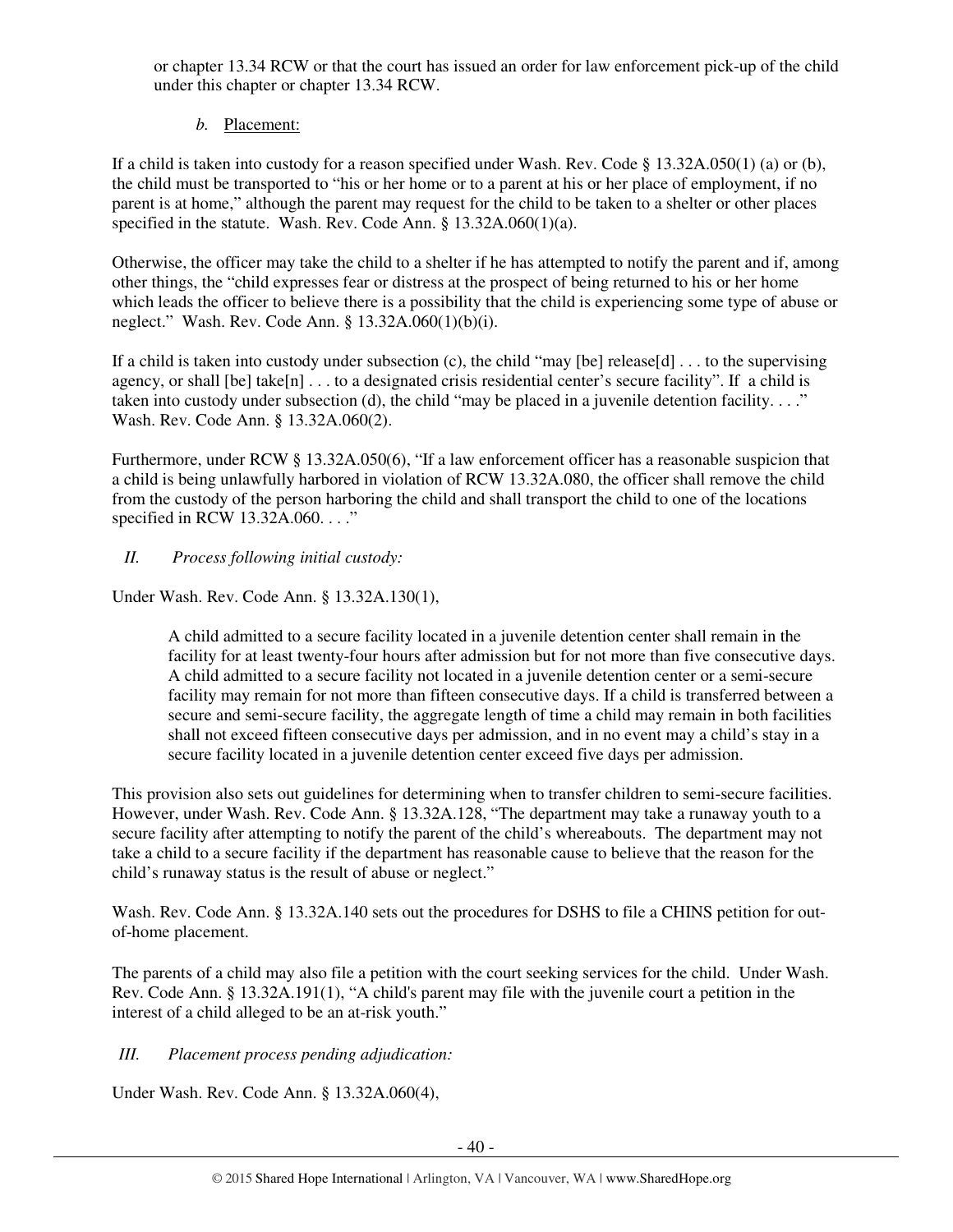Whenever an officer transfers custody of a child to a crisis residential center or the department of social and health services, the child may reside in the crisis residential center or may be placed by the department of social and health services in an out-of-home placement for an aggregate total period of time not to exceed seventy-two hours excluding Saturdays, Sundays, and holidays. Thereafter, the child may continue in out-of-home placement only if the parents have consented, a child in need of services petition has been filed, or an order for placement has been entered under chapter 13.34 RCW.<sup>105</sup>

Once a petition has been filed, the juvenile court is authorized to place the child in accordance with Wash. Rev. Code Ann. § 13.32A.160(2), which states,

Upon filing of a child in need of services petition, the child may be placed, if not already placed, by the department in a crisis residential center, foster family home, group home facility licensed under chapter 74.15 RCW, or any other suitable residence other than a HOPE center to be determined by the department. The court may place a child in a crisis residential center for a temporary out-of-home placement as long as the requirements of RCW 13.32A.125 are met.

Wash. Rev. Code Ann. § 74.15.255(2) requires each crisis residential center to have a staff member, or "access to, a person who has been trained to work with the needs of sexually exploited children." Under Wash. Rev. Code Ann. § 74.13.034(1),  $^{106}$  "A child taken into custody and taken to a crisis residential center established pursuant to RCW 74.13.032 (as recodified by this act) may, if the center is unable to provide appropriate treatment, supervision, and structure to the child, be taken at department expense to another crisis residential center, the nearest regional secure crisis residential center, or a secure facility with which it is collocated under RCW 74.13.032 (as recofidifed by this act). Placement in both locations shall not exceed fifteen consecutive days from the point of intake as provided in RCW 13.32A.130 (as recodified by this act)."

Pursuant to Wash. Rev. Code Ann. § 13.32A.160(3), "If the child has been placed in a foster family home or group care facility under chapter 74.15 RCW, the child shall remain there, or in any other suitable residence as determined by the department, pending resolution of the petition by the court. Any placement may be reviewed by the court within three judicial days upon the request of the juvenile or the juvenile's parent."

## *IV. Adjudication or referral to alternate process:*

a. Adjudication:

 $\overline{a}$ 

Under Wash Rev. Code Ann. § 13.32A.160(1), when a child in need of services petition has been filed. the juvenile court must schedule a fact finding hearing to be held within five calendar days, excluding Saturday, Sunday, and holidays, if the child is not residing in his or her parent's home or an out-of-home placement. If the child is living at home or in an out-of-home placement, the fact-finding hearing must be scheduled within ten calendar days of the filing date of the petition.

Wash. Rev. Code Ann. § 13.32A.179(1) requires that "a disposition hearing shall be held no later than fourteen days after the approval of the temporary out-of-home placement."

<sup>&</sup>lt;sup>105</sup> The text of Wash. Rev. Code Ann. § 13.32A.060 included here and elsewhere in this report includes amendments made by the enactment of Senate Bill 5404 during the regular session of the 64th Washington Legislature. S.B. 5404, 64th Leg., Reg. Sess. (WA 2015) (effective July 24, 2015).

<sup>&</sup>lt;sup>106</sup> The text of Wash. Rev. Code Ann. § 74.13.043 included here and elsewhere in this includes amendments made by the enactment of Senate Bill 5564 during the regular session of the 64th Washington Legislature. S.B. 5564, 64th Leg. Reg. Sess. (Wash. 2015) (effective July 24, 2015).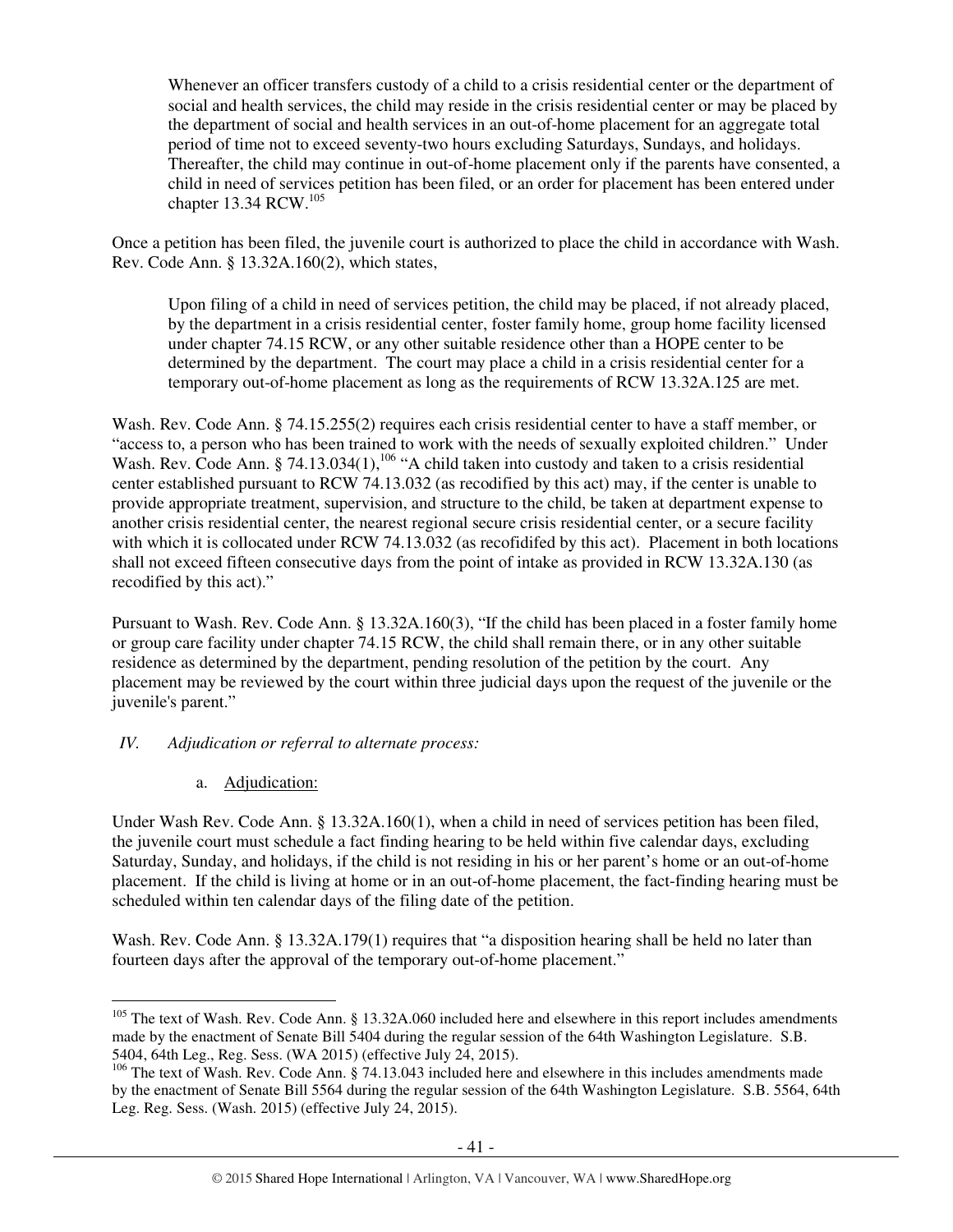*V. Outcomes (Final permanent placement)"* 

Pursuant to Wash. Rev. Code Ann. § 13.32A.179(2),

At the conclusion of the disposition hearing, the court may:

(a) Reunite the family and dismiss the petition;

(b) approve an at-risk youth petition filed by the parents and dismiss the child in need of services petition;

(c) approve an out-of-home placement requested in the child in need of services petition by the parents; or

(d) order an out-of-home placement at the request of the child or the department not to exceed ninety days.

Wash. Rev. Code Ann. § 13.32A.180(2) states, "No placement made pursuant to this section may be in a secure residence as defined by the federal Juvenile Justice and Delinquency Prevention Act of 1974."

Under Wash. Rev. Code Ann. § 13.32A.196(2),

At the dispositional hearing regarding an adjudicated at-risk youth, the court shall consider the recommendations of the parties and the recommendations of any dispositional plan submitted by the department. The court may enter a dispositional order that will assist the parent in maintaining the care, custody, and control of the child and assist the family to resolve family conflicts or problems.

Wash. Rev. Code Ann. § 13.32A.196(3) sets forth the conditions the court may impose upon a child adjudicated to be at risk, including requiring:

- (a) Regular school attendance;
- (b) Counseling;
- (c) Participation in a substance abuse or mental health outpatient treatment program;
- (d) Reporting on a regular basis to the department or any other designated person or agency; and

(e) Any other condition the court deems an appropriate condition of supervision including but not limited to: Employment, participation in an anger management program, and refraining from using alcohol or drugs.

Pursuant to Wash. Rev. Code Ann. § 13.32A.196(4), "No dispositional order or condition of supervision ordered by a court pursuant to this section shall include involuntary commitment of a child for substance abuse or mental health treatment."

#### **Child Identified as Juvenile Offender**

- *I. Initial Custody:* 
	- a. Authority for initial custody

Pursuant to Wash. Rev. Code Ann. § 13.40.040 (Taking juvenile into custody, grounds—Detention of, grounds—Detention pending disposition—Release on bond, conditions—Bail jumping),

(1) A juvenile may be taken into custody:

(a) Pursuant to a court order if a complaint is filed with the court alleging, and the court finds probable cause to believe, that the juvenile has committed an offense or has violated terms of a disposition order or release order; or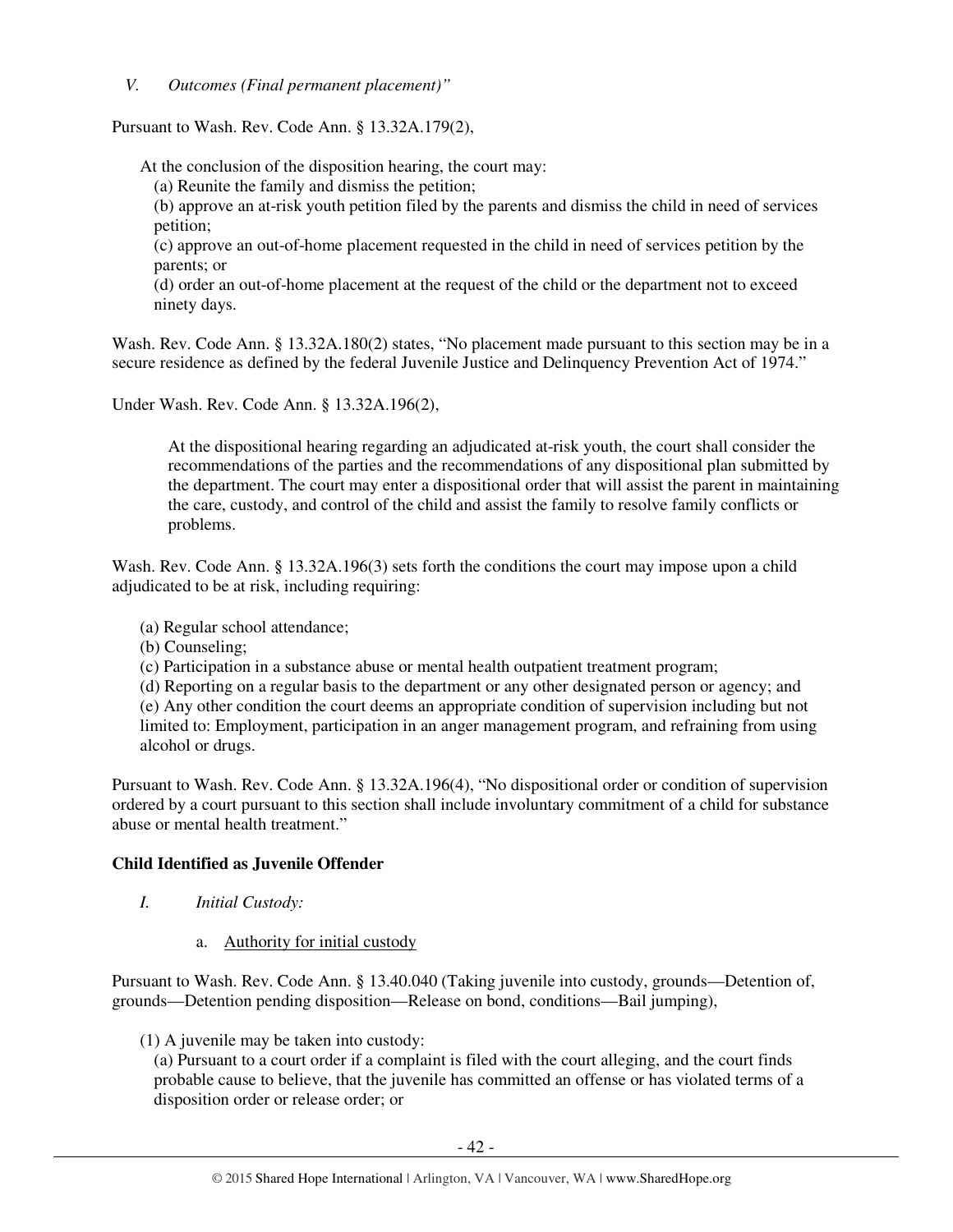(b) Without a court order, by a law enforcement officer if grounds exist for the arrest of an adult in identical circumstances. Admission to, and continued custody in, a court detention facility shall be governed by subsection (2) of this section; or

- (c) Pursuant to a court order that the juvenile be held as a material witness; or
- (d) Where the secretary or the secretary's designee has suspended the parole of a juvenile offender.
	- *b.* Placement:

Pursuant to Wash. Rev. Code Ann. § 13.40.040 (Taking juvenile into custody, grounds—Detention of, grounds—Detention pending disposition—Release on bond, conditions—Bail jumping),

(2) A juvenile may not be held in detention unless there is probable cause to believe that:

- (a) The juvenile has committed an offense or has violated the terms of a disposition order; and
- (i) The juvenile will likely fail to appear for further proceedings; or
- (ii) Detention is required to protect the juvenile from himself or herself; or
- (iii) The juvenile is a threat to community safety; or
- (iv) The juvenile will intimidate witnesses or otherwise unlawfully interfere with the administration of justice; or
- (v) The juvenile has committed a crime while another case was pending; or
- (b) The juvenile is a fugitive from justice; or
- (c) The juvenile's parole has been suspended or modified; or
- (d) The juvenile is a material witness.

. . . .

(4) Upon a finding that members of the community have threatened the health of a juvenile taken into custody, at the juvenile's request the court may order continued detention pending further order of the court.

*II. Process following initial custody:* 

After a juvenile has been taken into custody and is held in detention, Wash. Rev. Code Ann. § 13.40.050(1)(a) provides that,

An information, a community supervision modification or termination of diversion petition, or a parole modification petition shall be filed within seventy-two hours, Saturdays, Sundays, and holidays excluded, or the juvenile shall be released.

#### *III. Placement process pending adjudication:*

Once a petition has been filed, "A detention hearing, a community supervision modification or termination of diversion petition, or a parole modification petition shall be held within seventy-two hours, Saturdays, Sundays, and holidays excluded, from the time of filing the information or petition, to determine whether continued detention is necessary under RCW 13.40.040." Wash. Rev. Code Ann. § 13.40.050(1)(b). If the court finds that continued detention is not necessary, the juvenile will be released pursuant to Wash. Rev. Code Ann. § 13.40.050(5). The court may impose the most appropriate of the following conditions pursuant to Wash. Rev. Code Ann. § 13.040.050(6) if the juvenile is released:

- (a) Place the juvenile in the custody of a designated person agreeing to supervise such juvenile;
- (b) Place restrictions on the travel of the juvenile during the period of release;
- (c) Require the juvenile to report regularly to and remain under the supervision of the juvenile court;

(d) Impose any condition other than detention deemed reasonably necessary to assure appearance as required;

(e) Require that the juvenile return to detention during specified hours; or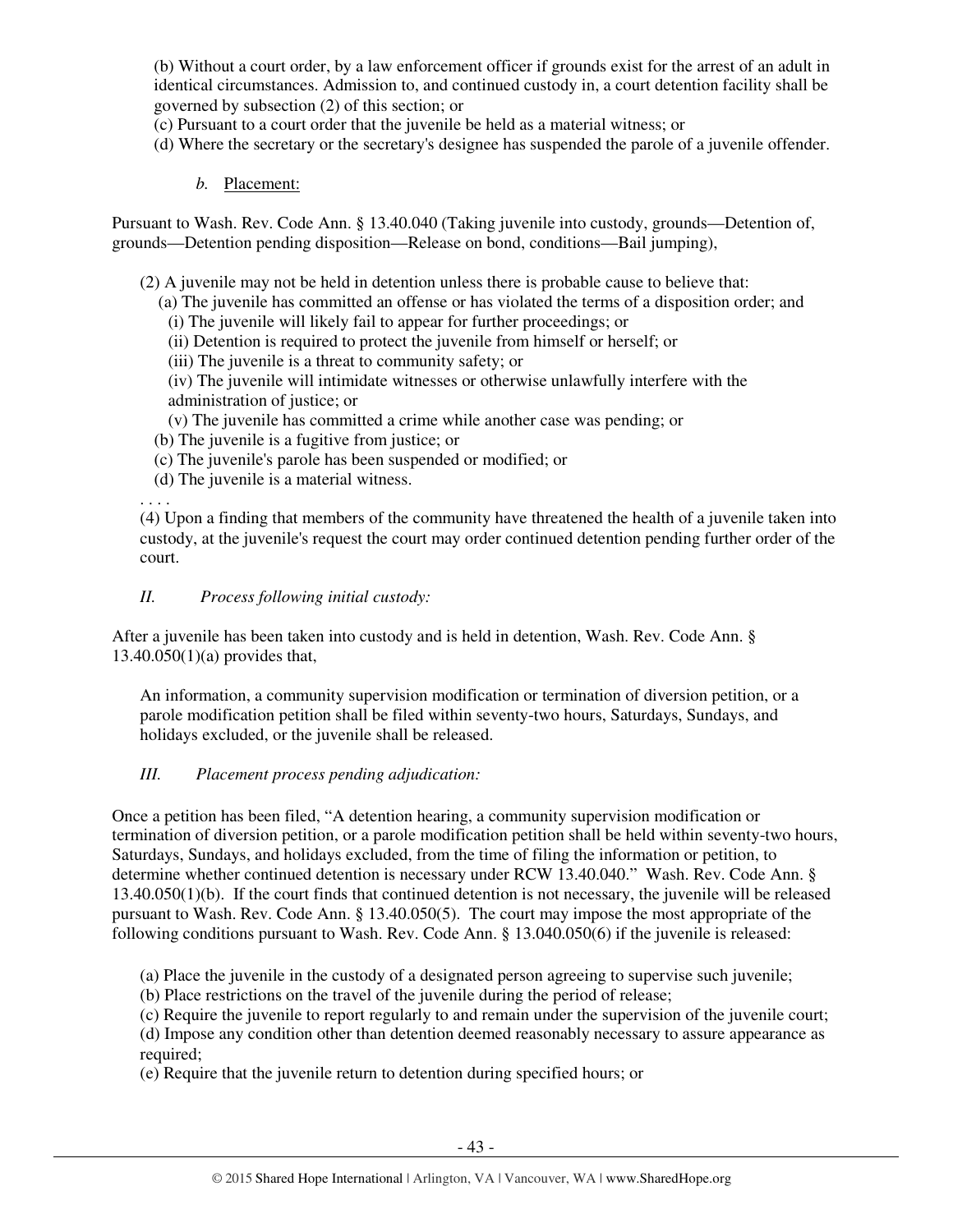(f) Require the juvenile to post a probation bond set by the court under terms and conditions as provided in RCW 13.40.040(4).

"A juvenile may be released only to a responsible adult or the department." Wash. Rev. Code Ann. § 13.40.050(7).

At a preliminary hearing, the court will determine whether to proceed to a delinquency hearing, or treat the matter as a diversion case under Wash. Rev. Code Ann. § 13.40.080. Wash. Rev. Code Ann. 13.40.050(4).

## *IV. Adjudication or referral to alternate process:*

## a. Adjudication:

Pursuant to Wash. Rev. Code Ann. § 13.40.150(1), in disposition hearings all relevant and material evidence, including oral and written reports, may be received by the court and may be relied upon to the extent of its probative value, even though such evidence may not be admissible in a hearing on the information.

# b. Diversion:

An alternative response that may keep the minor out of a juvenile detention facility is diversion. Wash. Rev. Code Ann. § 13.40.070(7) (Complaints—screening—filing information—diversion) and § 13.40.213 (Juveniles alleged to have committed offenses of prostitution or prostitution loitering—diversion) provide for diversion in cases of prostitution offenses for juveniles.<sup>107</sup> Wash. Rev. Code Ann. § 13.40.070(7) states that "[w]here a case is legally sufficient to charge an alleged offender with either prostitution or prostitution loitering and the alleged offense is the offender's first prostitution or prostitution loitering offense, the prosecutor shall divert the case." Wash. Rev. Code Ann. § 13.40.213(1) states,

When a juvenile is alleged to have committed the offenses of prostitution or prostitution loitering, and the allegation, if proved, would not be the juvenile's first offense, a prosecutor may divert the offense if the county in which the offense is alleged to have been committed has a comprehensive program that provides:

- (a) Safe and stable housing;
- (b) Comprehensive on-site case management;

(c) Integrated mental health and chemical dependency services, including specialized trauma recovery services;

- (d) Education and employment training delivered on-site; and
- (e) Referrals to off-site specialized services, as appropriate.

 $\overline{a}$ <sup>107</sup> House Bill 1505 passed in the 61st Regular Session in 2009, which enacted Wash. Rev. Code Ann. § 13.40.213, makes the following statement in Section 1:

The legislature finds that juveniles involved in the commercial sex trade are sexually exploited and that they face extreme threats to their physical and emotional well-being. In order to help them break out of the isolation, fear, and danger of the commercial sex trade and to assist them in their recovery from the resulting mental and physical harm and in the development of skills that will allow them to become independent and achieve long-term security, these juveniles are in critical need of comprehensive services, including housing, mental health counseling, education, employment, chemical dependency treatment, and skill building. The legislature further finds that a diversion program to provide these comprehensive services, working within existing resources in the counties which prosecute juveniles for prostitution and prostitution loitering, may be an appropriate alternative to the prosecution of juveniles involved in the commercial sex trade.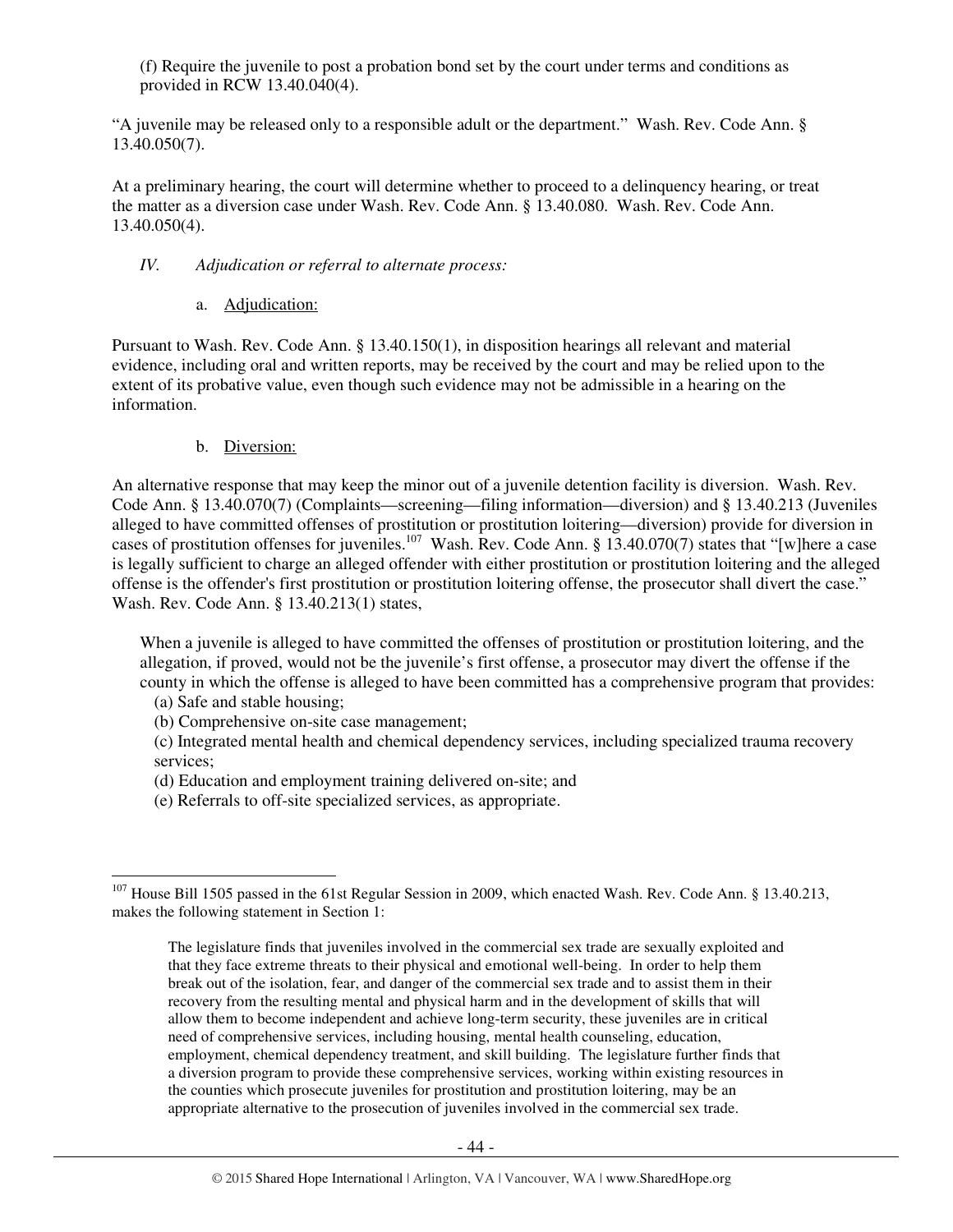Since diversion under Wash. Rev. Code Ann. § 13.40.213(2) is optional for subsequent offenses in counties that have a comprehensive program in place, minors may be charged with a prostitution crime after their first offense. Accordingly, a child could be held in a juvenile detention facility for prostitution and related offenses after a first offense.

However, if diverted under Wash. Rev. Code Ann. § 13.40.070(7), sexually exploited youth must be directed to specialized services. Wash. Rev. Code Ann. § 13.40.087 states that "[w]ithin available funding, when a youth who has been diverted under RCW 13.40.070 for an alleged offense of prostitution or prostitution loitering is referred to the department, the department shall connect that youth with the services and treatment specified in RCW 74.14B.060 [Repealed]<sup>108</sup> and 74.14B.070." However, since Wash. Rev. Code 74.14B.060 (Sexually abused children—Treatment services), which required that "the department of community, trade, and economic development shall provide, subject to available funds, comprehensive sexual assault services to sexually abused children and their families. . . [and] treatment services by qualified, registered, certified, or licensed professionals," was repealed in 2012 by Senate Bill 6100,<sup>109</sup> only the services provided under § 74.14B.070 are mandated. Pursuant to Wash. Rev. Code Ann. § 74.14B.070 (Child victims of sexual assault or sexual abuse— Early identification, treatment),

The department of social and health services through its division of children and family services shall, subject to available funds,<sup>110</sup> establish a system of early identification and referral to treatment of child victims of sexual assault or sexual abuse. The system shall include schools, physicians, sexual assault centers, domestic violence centers, child protective services, and foster parents. A mechanism shall be developed to identify communities that have experienced success in this area and share their expertise and methodology with other communities statewide.

Another possible outcome is a deferred disposition under Wash. Rev. Code Ann. § 13.40.127 (Deferred disposition), which states,

- (1) A juvenile is eligible for deferred disposition unless he or she:
	- (a) Is charged with a sex or violent offense;
	- (b) Has a criminal history which includes any felony;
	- (c) Has a prior deferred disposition or deferred adjudication; or
	- (d) Has two or more adjudications.

 $\overline{a}$ 

. . . .

- (2) Activities that can be funded through this grant program are limited to those that:
- (a) Provide effective services to victims of sexual assault;
- (3) Funding for core, specialized and underserved populations services, as defined in RCW 70.125.030, must be distributed through a funding formula to those applicants that emphasize providing stable, victim-centered sexual assault services and possess the qualifications to provide those services.

<sup>&</sup>lt;sup>108</sup> Wash, Rev, Code Ann. § 74.14B.060 (Sexually abused children – treatment services) was repealed by Senate Bill 6100 passed during the 2012 Regular Session of the 62nd Washington legislature, 2012 Wa. Ch. 29, which came into (effective June 7, 2012). Pursuant to 2012 Wa. Ch. 29, some of the language used in Wash, Rev, Code Ann. 74.14B.060 was reincorporated into Wash Rev. Code Ann. §§ 43.280.010 (Intent), 43.280.011 (Intent, approval of committee , distribution of services), 43.280.020 (Grant program – funding), and 43.280.080 (Office of crime victims advocacy), 70.125.020 (Legislative findings – program objectives).

<sup>&</sup>lt;sup>109</sup> Senate Bill 6100 passed during the 2012 Regular Session of the 62<sup>nd</sup> Washington legislature, 2012 Wa. Ch. 29 (effective June 7,  $2012$ ).

<sup>&</sup>lt;sup>110</sup> Wash. Rev. Code Ann. § 43.280.010 states, in part, "The legislature recognizes the need to increase the services available to the victims of sexual assault . . . The legislature intends to enhance the community-based services available to the victims of sexual assault by: (1) Providing consolidated funding support for local programs which provide services to victims of sexual assault, as defined in RCW 70.125.030 . . . ." Pursuant to Wash. Rev. Code Ann. § 43.280.020,

<sup>(1)</sup> The department of commerce is authorized to distribute funds that have been allocated to the grant program that it administers for serving victims of sexual assault.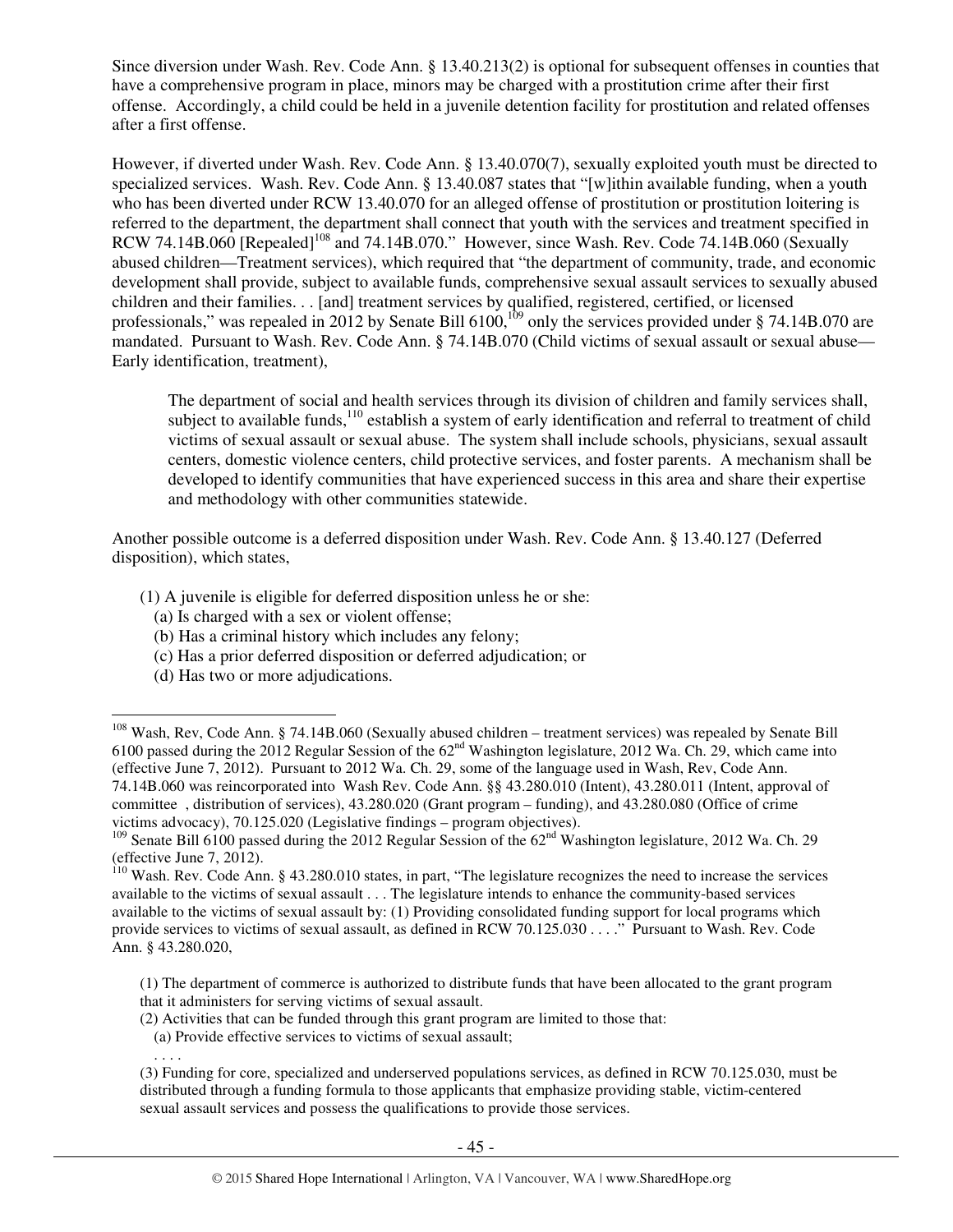If a disposition is deferred, the juvenile will be placed under community supervision pursuant to Wash. Rev. Code Ann. § 13.40.127(5).<sup>111</sup> The court may order a variety of dispositions in accordance with the sentencing standards found in Wash. Rev. Code Ann. § 13.40.0357.

*5.5 Commercial sexual exploitation is identified as a type of abuse and neglect within child protection statutes.* 

For purposes of Washington's child abuse reporting laws, Wash. Rev. Code Ann. § 26.44.020(1) (Definitions) defines "abuse or neglect" as

sexual abuse, sexual exploitation, or injury of a child by any person under circumstances which cause harm to the child's health, welfare, or safety, excluding conduct permitted under RCW 9A.16.100 [Use of force on children—policy—actions presumed unreasonable]; or the negligent treatment or maltreatment of a child by a person responsible for or providing care to the child. An abused child is a child who has been subjected to child abuse or neglect as defined in this section.

Wash. Rev. Code Ann. § 26.44.020(22) defines "sexual exploitation" as "(a) Allowing, permitting, or encouraging a child to engage in prostitution by any person; or (b) allowing, permitting, encouraging, or engaging in the obscene or pornographic photographing, filming, or depicting of a child by any person." Pursuant to Wash. Rev. Code Ann. § 26.44.030 (Reports—duty and authority to make—duty of receiving agency—duty to notify), DSHS has jurisdiction to report and investigate most reported instances of abuse or neglect, which, under these definitions, would include situations of pimp-controlled domestic minor sex trafficking.

*5.6 The definition of "caregiver" or another related term in the child welfare statutes is not a barrier to a sex trafficked child accessing the protection of child welfare.* 

The DSHS Practices and Procedures Guide defines a "caregiver" as

 $\overline{a}$ 

an adult living in the home permanently or semi-permanently and has routine responsibility for childcare. This may be the other legally responsible adult, another adult relative or a live-in partner. It may also be any other adult with regular ongoing time in the home and has routine responsibility for  $chi<sub>112</sub>$ 

- 5.6.1 Recommendation: Amend the DSHS Practices and Procedures Guide to allow child welfare protection for juvenile sex trafficking victims irrespective of the perpetrator of the abuse.
- *5.7 Crime victims' compensation is specifically available to a child victim of sex trafficking or commercial sexual exploitation of children (CSEC) without regard to ineligibility factors.*

Washington's crime victims' compensation account is established by Wash. Rev. Code Ann. § 7.68.045 (Crime victims' compensation account) and set forth in chapter 7.68 (Victims of crimes—compensation, assistance). Wash. Rev. Code Ann. § 7.68.060(6)(b) (Applications for benefits—accrual of rights) clarifies,

A person identified as the "minor" in the charge of commercial sexual abuse of a minor under RCW 9.68A.100, promoting commercial sexual abuse of a minor under RCW 9.68A.101, or promoting travel for commercial sexual abuse of a minor under RCW 9.68A.102 is considered a victim of a criminal

 $111$  Wash. Rev. Code Ann. § 13.40.127(5): "Any juvenile granted a deferral of disposition under this section shall be placed under community supervision. The court may impose any conditions of supervision that it deems appropriate including posting a probation bond…"

<sup>112</sup> Washington State Department of Social and Human Services, *Practices and Procedures Guide, Appendix A: Definitions*, http://www.dshs.wa.gov/ca/pubs/mnl\_pnpg/definitions.asp (last visited November 25, 2011).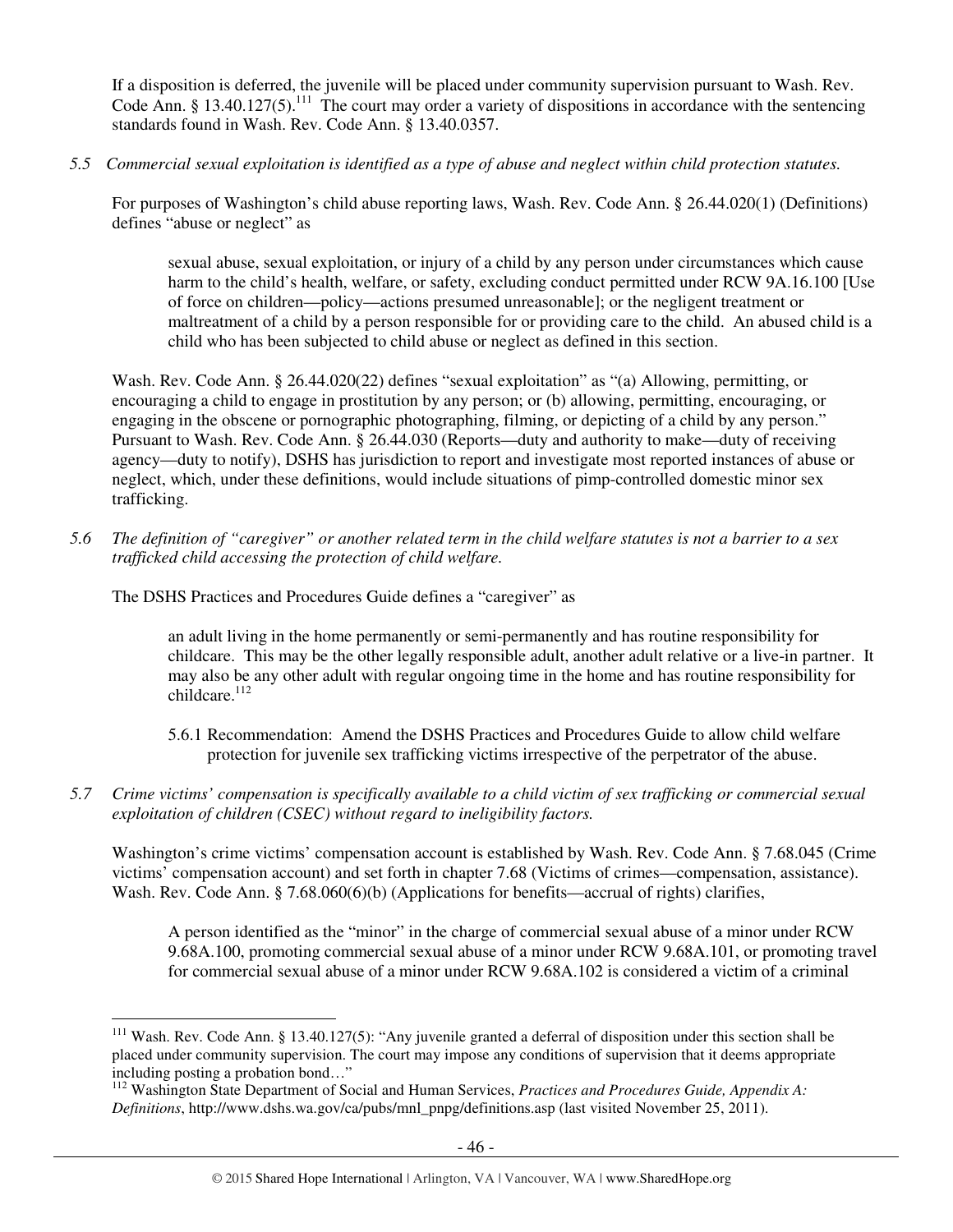$act<sup>113</sup>$  for the purpose of the right to benefits under this chapter even if the person is also charged with prostitution under RCW 9A.88.030.

This amendment is designed to prevent domestic minor sex trafficking victims from being found ineligible to receive compensation for injuries suffered as a result of being a victim of commercial sexual exploitation. Wash. Rev. Code Ann. § 7.68.060 also outlines the application procedures and time limits. The time limit to receive applications is no later than two years after the crime is reported to law enforcement "or the date the rights of beneficiaries accrued, unless the director has determined that 'good cause' exists to expand the time permitted to receive the application." Wash. Rev. Code Ann. § 7.68.060(1)(a). Wash. Rev. Code Ann.  $§ 7.68.060(1)(a)$  states, in part,

"Good cause" shall be determined by the department on a case-by-case basis and may extend the period of time in which an application can be received for up to five years after the date the criminal act was reported to a local police department or sheriff's office or the date the rights of beneficiaries accrued.

However, Wash. Rev. Code Ann. § 7.68.060(5) states,

Because victims of childhood criminal acts may repress conscious memory of such criminal acts far beyond the age of eighteen, the rights of adult victims of childhood criminal acts shall accrue at the time the victim discovers or reasonably should have discovered the elements of the crime. In making determinations as to reasonable time limits, the department shall give greatest weight to the needs of the victim.

Wash. Rev. Code Ann. § 7.68.070(1) (Benefits—right to and amount—limitations) limits the total compensation available to \$50,000.

# *5.8 Victim-friendly procedures and protections are provided in the trial process for minors under 18.*

Several victim-friendly criminal justice procedures and protections are statutorily provided for certain minor victim-witnesses, such as, when possible, secure waiting areas, the presence of "an advocate<sup>114</sup> or support person . . . prior to and during any court proceedings," the appointment of CASA and guardians ad litem,<sup>115</sup> a prohibition (with some exceptions) on releasing names and addresses of the victim-witnesses without permission, and restrictions on reputation evidence (commonly called the "rape shield law"). Wash. Rev. Code Ann. §§ 7.69A.030(2)–(4), 13.34.100(1), 9A.44.020(3). Closed circuit television testimony is also available for a child under 14 years of age if "[t]he testimony will . . . [d]escribe a violation of RCW 9A.40.100 (trafficking) or any offense identified in chapter 9.68A RCW (sexual exploitation of children)." Wash. Rev. Code Ann. § 9A.44.150(1)(a)(iii).

Under Wash. Rev. Code Ann. § 9A.44.020(3) (Testimony—Evidence—Written motion—Admissibility),

In any prosecution for the crime of rape, trafficking pursuant to RCW 9A.40.100 [Trafficking], or any of the offenses in chapter 9.68A RCW [Sexual Exploitation of Children], or for an attempt to commit, or an assault with an intent to commit any such crime evidence of the victim's past sexual behavior including but not limited to the victim's marital behavior, divorce history, or general reputation for promiscuity, nonchastity, or sexual mores contrary to community standards is not admissible if offered

 $\overline{a}$ <sup>113</sup> "Criminal act" is defined in Wash. Rev. Code Ann. § 7.68.020(5) and includes the crime of trafficking in Wash. Rev. Code Ann. § 9A.40.100.

<sup>114</sup> Wash. Rev. Code Ann. § 7.69A.020(6) defines "advocate" as "any person, including a family member not accused of a crime, who provides support to a child victim or child witness during any legal proceeding."

<sup>&</sup>lt;sup>115</sup> Wash. Rev. Code Ann. § 13.34.100(1) (Appointment of guardian ad litem) provides for the appointment of guardians ad litem in actions under Wash. Rev. ch. 13.34 (Dependency and termination of parent-child relationship), "unless a court for good cause finds the appointment unnecessary."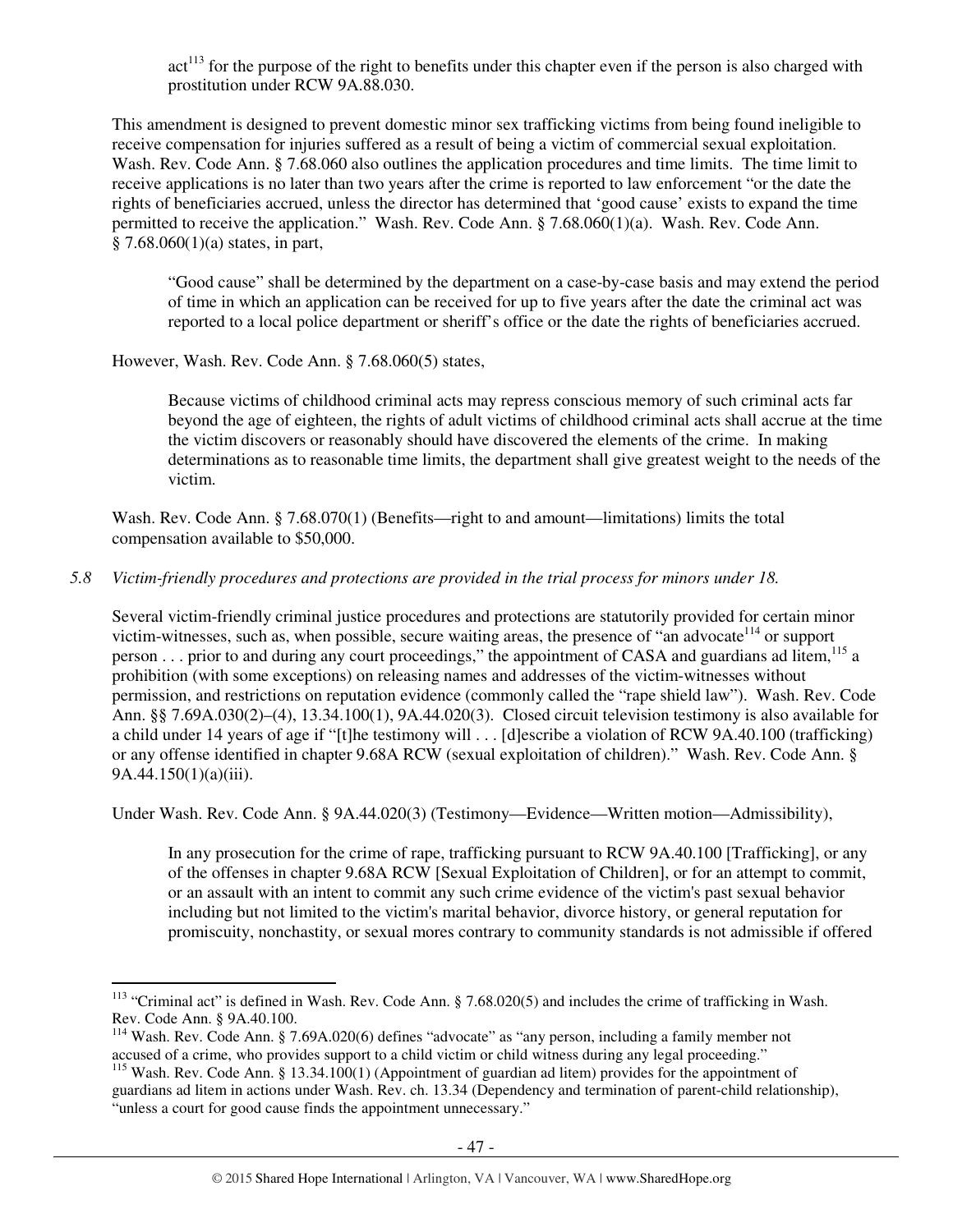to attack the credibility of the victim and is admissible on the issue of consent, except where prohibited in the underlying criminal offense . . . .

Pursuant to Wash. Rev. Code Ann. § 70.125.060 (Personal representative may accompany victim during treatment or proceedings), "If the victim of a sexual assault so desires, a personal representative $^{116}$  of the victim's choice may accompany the victim to the hospital or other health care facility, and to proceedings concerning the alleged assault, including police and prosecution interviews and court proceedings." Wash. Rev. Code Ann. § 70.125.030(9) defines "[v]ictim" as "any person who suffers physical, emotional, financial, and psychological impact as a proximate result of a sexual assault," and "[s]exual assault" is defined under Wash. Rev. Code Ann. § 70.125.030(7)(h), (i) to include, "sexual exploitation or commercial sex abuse of a minor." Wash. Rev. Code Ann. § 70.125.065 (Records of community sexual assault program and underserved populations provider not available as part of discovery – Exceptions), which provides additional protections for minor victim witnesses' communications with service providers, states

Records maintained by a community sexual assault program and underserved populations provider shall not be made available to any defense attorney as part of discovery in a sexual assault case unless:

(1) A written pretrial motion is made by the defendant to the court stating that the defendant is requesting discovery of the community sexual assault program or underserved populations provider records; (2) The written motion is accompanied by an affidavit or affidavits setting forth specifically the reasons why the defendant is requesting discovery of the community sexual assault program or underserved populations provider records;

(3) The court reviews the community sexual assault program or underserved populations provider records in camera to determine whether the community sexual assault program or underserved populations provider records are relevant and whether the probative value of the records is outweighed by the victim's privacy interest in the confidentiality of such records taking into account the further trauma that may be inflicted upon the victim by the disclosure of the records to the defendant; and

(4) The court enters an order stating whether the records or any part of the records are discoverable and setting forth the basis for the court's findings.

*5.9 Expungement or sealing of juvenile delinquency records resulting from arrests or adjudications for prostitution-related offenses committed as a result of, or in the course of, the commercial sexual exploitation of a minor is available within a reasonable time after turning 18.* 

There is no automatic sealing or expungement of juvenile records. Wash. Rev. Code Ann. § 13.50.050 (Records relating to commission of juvenile offenses) outlines the procedure and requirements for petitioning the court to seal juvenile records. A person must make a motion to the court to have his or her juvenile record sealed which, if granted, covers the juvenile court file, the social file, and other records relating to the case. Wash. Rev. Code Ann. § 13.50.050(11).

Wash. Rev. Code Ann. § 13.50.050(14)(a) explains that an order to seal means,

 $\overline{a}$ 

[T]he proceedings in the case shall be treated as if they never occurred, and the subject of the records may reply accordingly to any inquiry about the events, records of which are sealed. Any agency shall reply to any inquiry concerning confidential or sealed records that records are confidential, and no information can be given about the existence or nonexistence of records concerning an individual.<sup>117</sup>

Wash. Rev. Code Ann. § 13.50.050(17), (23) provide for destruction of certain records related to diversion only.

<sup>&</sup>lt;sup>116</sup> Wash. Rev. Code Ann. § 70.125.030(5) defines "[p]ersonal representative" as "a friend, relative, attorney, or employee or volunteer from a community sexual assault program or specialized treatment service provider."

<sup>&</sup>lt;sup>117</sup> For purposes of research and data collection, sealed juvenile records may be given to government agencies, who must maintain confidentiality of identities included. "Researchers" may also receive sealed records provided records are not used to identify juveniles. Wash. Rev. Code Ann. § 13.50.010; S.B. 5564, Sec. 9, 64th Leg., Reg. Sess. (Wash. 2015) (effective July 24, 2015).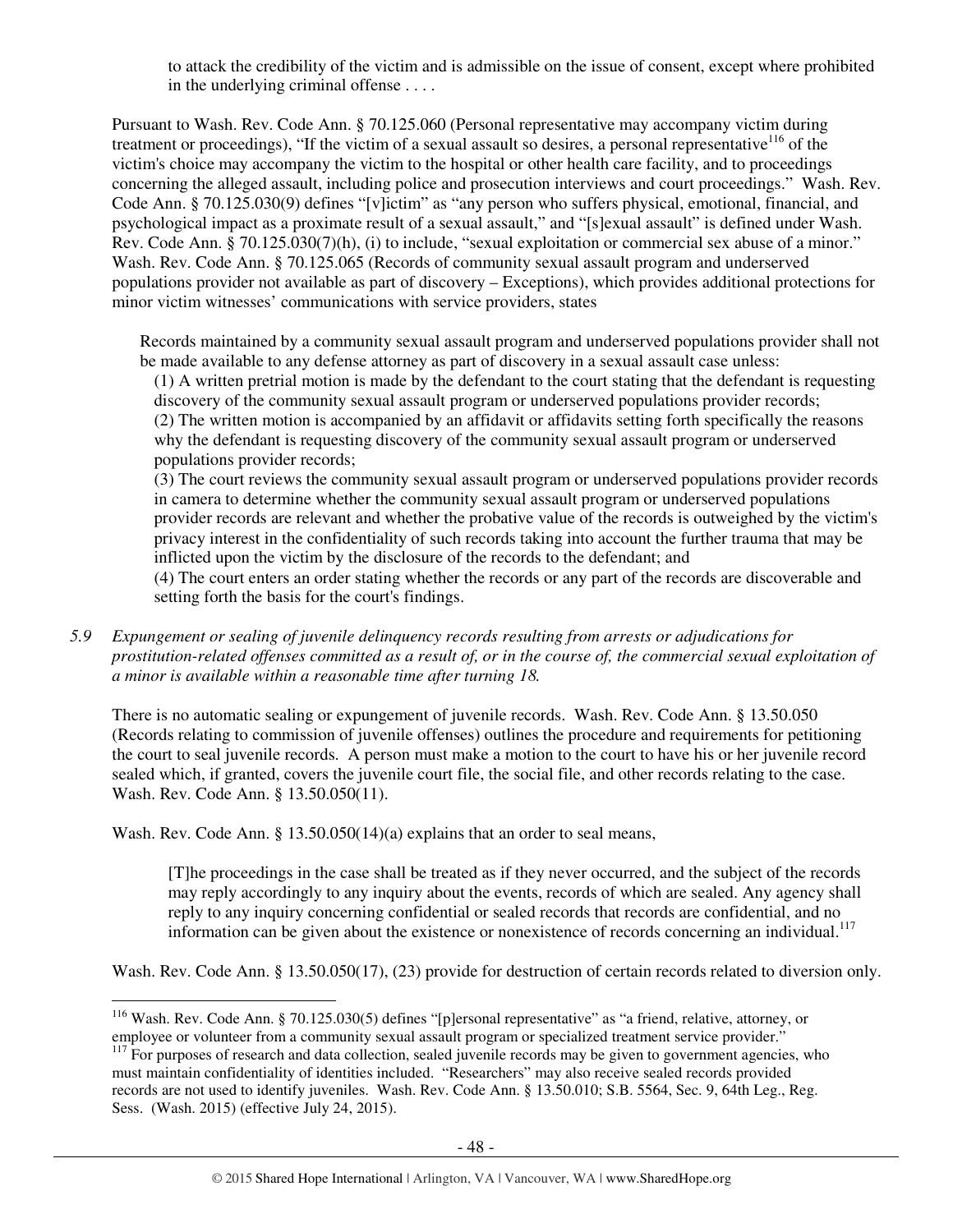Wash. Rev. Code Ann. § 13.50.050(12) more generally states,

(a) The court shall not grant any motion to seal records for class A offenses made pursuant to subsection  $(11)^{118}$  of this section that is filed on or after July 1, 1997, unless:

(i) Since the last date of release from confinement, including full-time residential treatment, if any, or entry of disposition, the person has spent five consecutive years in the community without committing any offense or crime that subsequently results in an adjudication or conviction; (ii) No proceeding is pending against the moving party seeking the conviction of a juvenile offense or a criminal offense;

(iii) No proceeding is pending seeking the formation of a diversion agreement with that person;

(iv) The person has not been convicted of a sex offense; and

(v) Full restitution has been paid.

(b) The court shall not grant any motion to seal records for class B, C, gross misdemeanor and misdemeanor offenses and diversions made under subsection (11) of this section unless:

(i) Since the date of last release from confinement, including full-time residential treatment, if any, entry of disposition, or completion of the diversion agreement, the person has spent two consecutive years in the community without being convicted of any offense or crime;

(ii) No proceeding is pending against the moving party seeking the conviction of a juvenile offense or a criminal offense;

- (iii) No proceeding is pending seeking the formation of a diversion agreement with that person;
- (iv) The person has not been convicted of a sex offense; and
- (v) Full restitution has been paid.

(c) Notwithstanding the requirements in (a) or (b) of this subsection, the court shall grant any motion to seal records of any deferred disposition vacated under RCW 13.40.127(9) prior to the effective date of this section if restitution has been paid and the person is eighteen years of age or older at the time of the motion.

5.9.1 Recommendation: Provide automatic expungement of eligible juvenile records to enable survivors of sex trafficking to fully clear any record incurred as a result of their being trafficked.

## *5.10 Victim restitution and civil remedies for victims of domestic minor sex trafficking or commercial sexual exploitation of children (CSEC) are authorized by law.*

Victims may receive restitution from the offenders, at the discretion of the court. Pursuant to Wash. Rev. Code Ann. § 9.94A.750 (Restitution),

(1) If restitution is ordered, the court shall determine the amount of restitution due at the sentencing hearing or within one hundred eighty days.

(3) Except as provided in subsection (6) of this section, restitution ordered by a court pursuant to a criminal conviction shall be based on easily ascertainable damages for injury to or loss of property, actual expenses incurred for treatment for injury to persons, and lost wages resulting from injury. Restitution shall not include reimbursement for damages for mental anguish, pain and suffering, or other intangible losses, but

. . . .

 $\overline{a}$ <sup>118</sup> Wash. Rev. Code Ann. § 13.50.050(11) states,

In any case in which an information has been filed pursuant to RCW 13.40.100 [Summons or other notification issued upon filing of information] or a complaint has been filed with the prosecutor and referred for diversion pursuant to RCW 13.40.070 [Complaints—screening—filing information diversion], the person the subject of the information or complaint may file a motion with the court to have the court vacate its order and findings, if any, and, subject to subsection (23) of this section, order the sealing of the official juvenile court file, the social file, and records of the court and of any other agency in the case.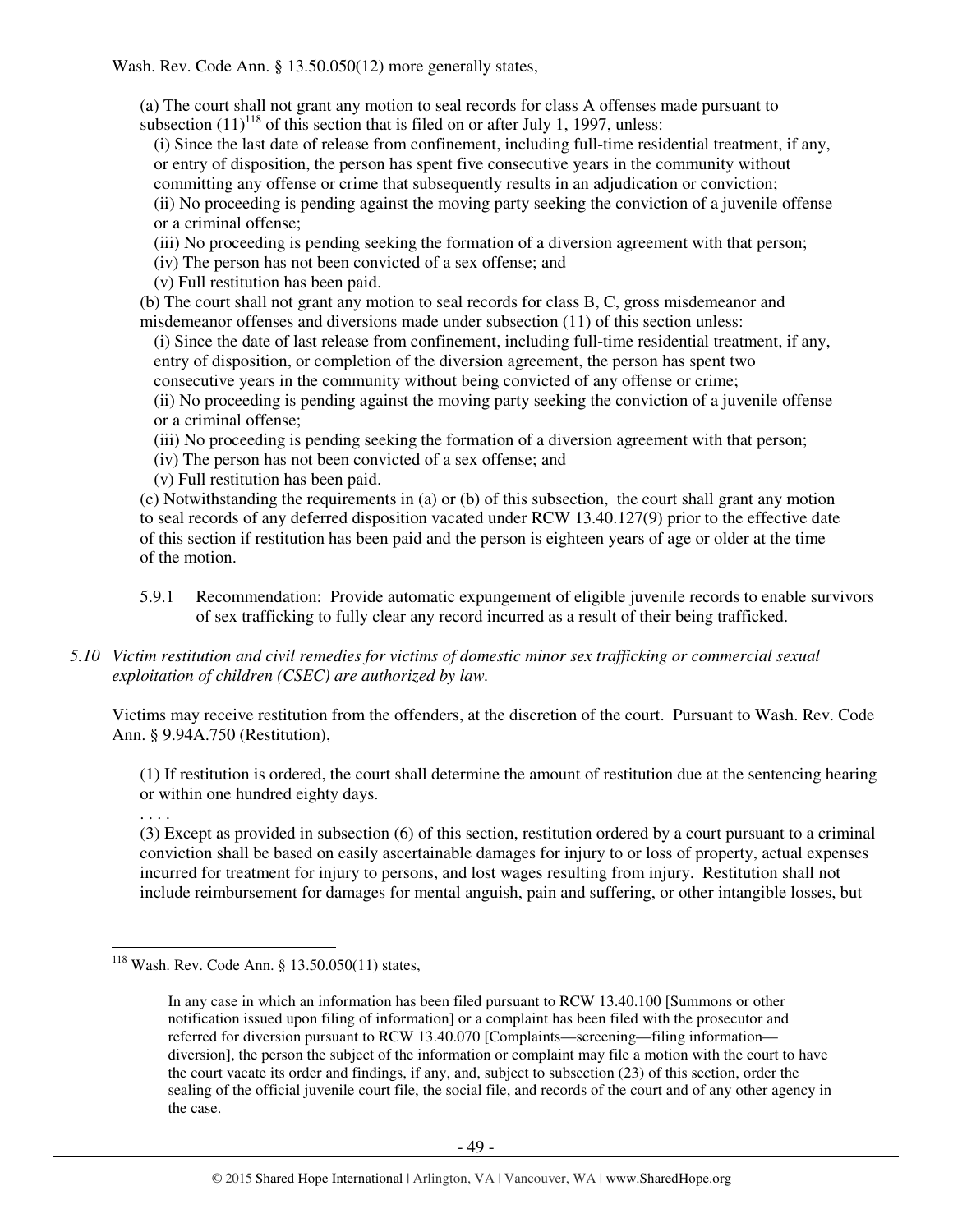may include the costs of counseling reasonably related to the offense. The amount of restitution shall not exceed double the amount of the offender's gain or the victim's loss from the commission of the offense. . . .

(5) Restitution may be ordered whenever the offender is convicted of an offense which results in injury to any person or damage to or loss of property or as provided in subsection (6) of this section. In addition, restitution may be ordered to pay for an injury, loss, or damage if the offender pleads guilty to a lesser offense or fewer offenses and agrees with the prosecutor's recommendation that the offender be required to pay restitution to a victim of an offense or offenses which are not prosecuted pursuant to a plea agreement.

Wash. Rev. Code Ann. § 9.94A.753(7) (Restitution—application dates) states,

Regardless of the provisions of subsections (1) through (6) of this section, the court shall order restitution in all cases where the victim is entitled to benefits under the crime victims' compensation act, chapter RCW 7.68 [Victims of crimes—compensation, assistance]. If the court does not order restitution and the victim of the crime has been determined to be entitled to benefits under the crime victims' compensation act, the department of labor and industries, as administrator of the crime victims' compensation program, may petition the court within one year of entry of the judgment and sentence for entry of a restitution order.

Wash. Rev. Code Ann. § 9A.82.100(1)(a) (Remedies and procedures) states,

(1)(a) A person who sustains injury to his or her person, business, or property by an act of criminal profiteering that is part of a pattern of criminal profiteering activity, or by an offense defined in RCW 9A.40.100 [Human trafficking], 9.68A.100 [Commercial sexual abuse of a minor—Penalties], 9.68A.101 [Promoting commercial sexual abuse of a minor—Penalty], or 9A.88.070 [Promoting prostitution in the first degree], or by a violation of RCW 9A.82.060 or 9A.82.080 may file an action in superior court for the recovery of damages and the costs of the suit, including reasonable investigative and attorney's fees.

. . . . (4) Following the determination of liability, orders may include, but are not limited to:

. . .

(e) Ordering the payment of all costs and expenses of the prosecution and investigation of . . . an offense defined in RCW 9A.40.100, 9.68A.100, 9.68A.101, or 9A.88.070, activity or a violation of RCW 9A.82.060 or 9A.82.080, civil and criminal, incurred by the state or county, including any costs of defense provided at public expense, as appropriate to the state general fund . . .

(f) Ordering forfeiture first as restitution to any person damaged by . . . an offense defined in RCW 9A.40.100, then to the state general fund . . . , as appropriate, to the extent not already ordered to be paid in other damages, of the following:

(i) Any property or other interest acquired or maintained in violation of RCW 9A.82.060 or 9A.82.080 to the extent of the investment of funds, and any appreciation or income attributable to the investment, from a violation of RCW 9A.82.060 or 9A.82.080.

(ii) Any property, contractual right, or claim against property used to influence any enterprise that a person has established, operated, controlled, conducted or participated in the conduct of, in violation of RCW of 9A.82.060 or 9A.82.080.

(iii) All proceeds are traceable to or derived from an offense included in . . . an offense defined in RCW 9A.40.100, 9.68A.100, 9.68A.101, or 9A.88.070, and all moneys, negotiable instruments, securities, and other things of value significantly used or intended to be used significantly to facilitate commission of the offense.

. . . .

Wash. Rev. Code Ann. § 9A.82.100(13) explains that "[p]rivate civil remedies provided under this section are supplemental and not mutually exclusive."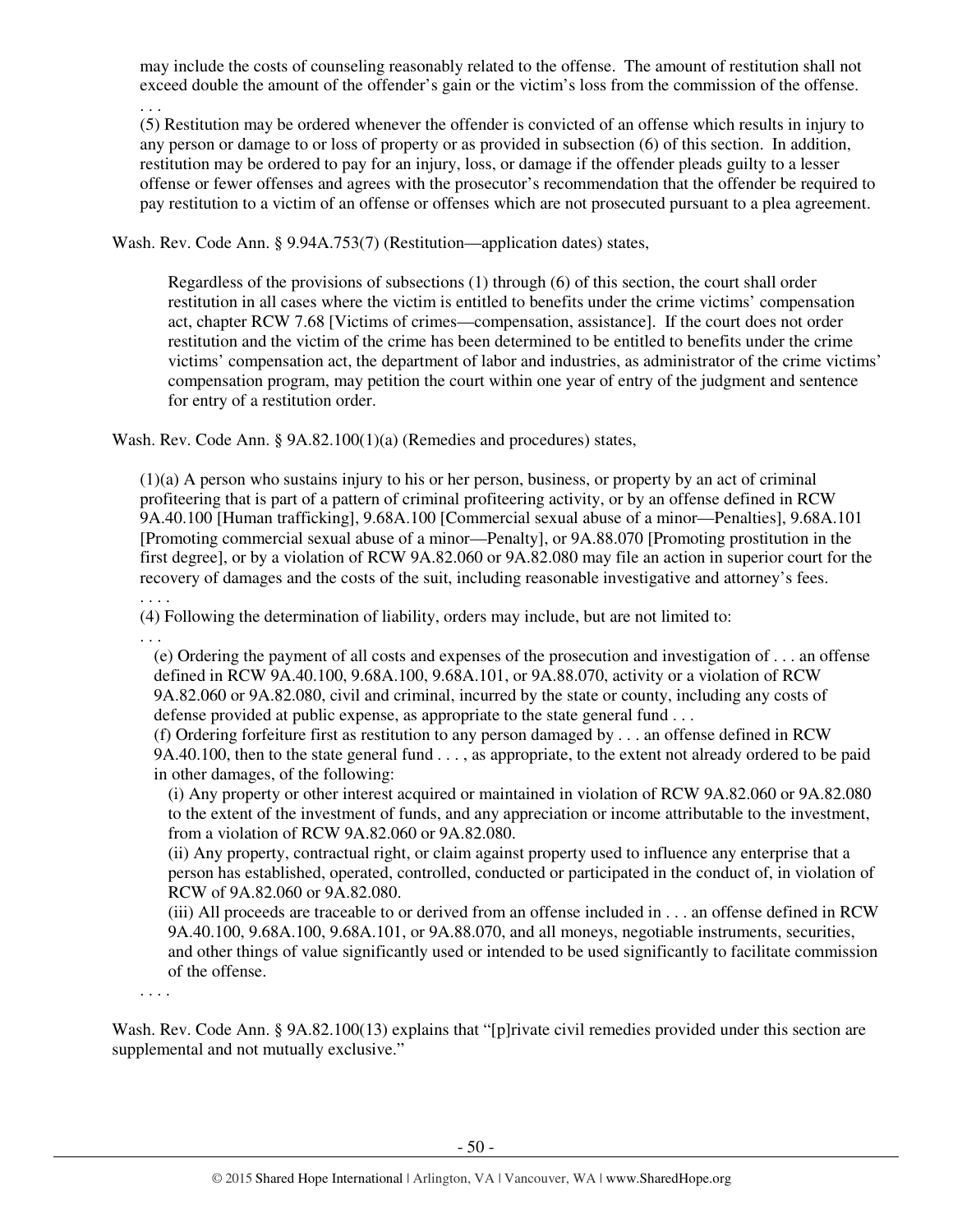Lastly, Wash. Rev. Code Ann. § 13.32A.085 provides a civil remedy for parents against an "unlicensed youth shelter or unlicensed runaway and homeless youth program" that fails to fulfill their duty to report missing children under Wash. Rev. Code Ann. §  $13.32A.082(1)(a)-(c).$ <sup>119</sup>

*5.11 Statutes of limitations for civil and criminal actions for child sex trafficking or commercial sexual exploitation of children (CSEC) offenses are eliminated or lengthened sufficiently to allow prosecutors and victims a realistic opportunity to pursue criminal action and legal remedies.* 

Statutes of limitations have not been eliminated for victims of domestic minor sex trafficking. Wash. Rev. Code Ann. § 9A.04.080 (Limitation of action) provides a 3-year statute of limitations for felony actions, unless otherwise noted in the statute.

Wash. Rev. Code Ann. § 9A.04.080(1)(c) allows a prosecution for a violation of Wash. Rev. Code Ann. §§ 9.68A.040 (Sexual exploitation of a minor), 9A.44.040 (Rape in the first degree), 9A.44.050 (Rape in the second degree), 9A.44.073 (Rape of a child in the first degree), 9A.44.076 (Rape of a child in the second degree), 9A.44.079 (Rape of a child in the third degree), 9A.44.083 (Child molestation in the first degree), 9A.44.086 (Child molestation in the second degree), ((9A.44.070, 9A.44.080)) 9A.44.089 (Child molestation in the third degree), 9A.44.100(1)(b) (Indecent liberties), ((9A.44.079, 9A.44.089, or)) 9A.64.020 (Incest), or 9.68A.040 (Sexual exploitation of a minor) to be commenced "up to the victim's thirtieth birthday", when the crime was committed against a victim under the age of 18.

Wash. Rev. Code Ann. § 4.16.340(1) (Actions based on childhood sexual abuse) states,

All claims or causes of action based on intentional conduct brought by any person for recovery of damages for injury suffered as a result of childhood sexual abuse<sup>120</sup> shall be commenced within the later of the following periods:

(a) Within three years of the act alleged to have caused the injury or condition;

(b) Within three years of the time the victim discovered or reasonably should have discovered that the injury or condition was caused by said act; or

(c) Within three years of the time the victim discovered that the act caused the injury for which the claim is brought:

PROVIDED, That the time limit for commencement of an action under this section is tolled for a child until the child reaches the age of eighteen years.

Wash. Rev. Code Ann. § 9A.82.100(7) (Remedies and procedures) states,

The initiation of civil proceedings under this section shall be commenced within three years after discovery of the pattern of criminal profiteering activity or after the pattern should reasonably have been discovered or, in the case of an offense that is defined in RCW 9A.40.100, within three years after the final disposition of any criminal charges relating to the offense, whichever is later.

5.11.1 Recommendation: Add Wash. Rev. Code Ann. § 9A.40.100 (Trafficking) to Wash. Rev. Code Ann. § 9A.04.080(1)(a) or (b) (Limitation of action), which would create either no statute of limitations or a 10 year statute of limitation for prosecution of human trafficking. Also, add commercial sexual abuse of minor offenses and trafficking with sexual motivation of minors to the definition of "childhood sexual abuse" in Wash. Rev. Code Ann. § 4.16.340 (Actions based on

<sup>119</sup> *See infra* Section 6.1(quoting Wash. Rev. Code Ann. § 13.32A.082).

<sup>&</sup>lt;sup>120</sup> Wash. Rev. Code Ann. §  $4.16.340(5)$  states,

As used in this section, "childhood sexual abuse" means any act committed by the defendant against a complainant who was less than eighteen years of age at the time of the act and which act would have been a violation of chapter 9A.44 RCW or RCW 9.68A.040 or prior laws of similar effect at the time the act was committed.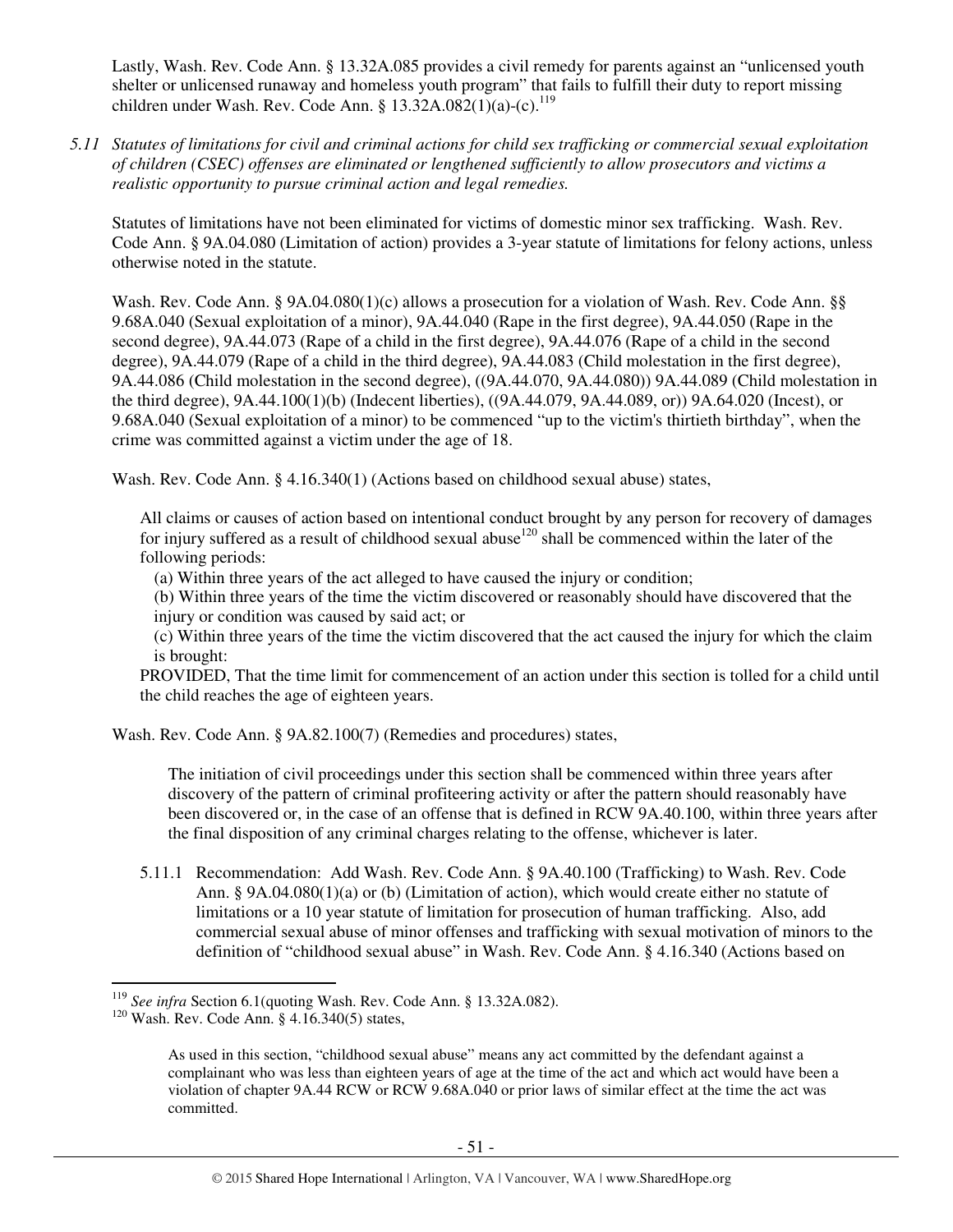childhood sexual abuse) for statute of limitations in civil actions in order to give appropriate time for the discovery of injuries suffered through domestic minor sex trafficking.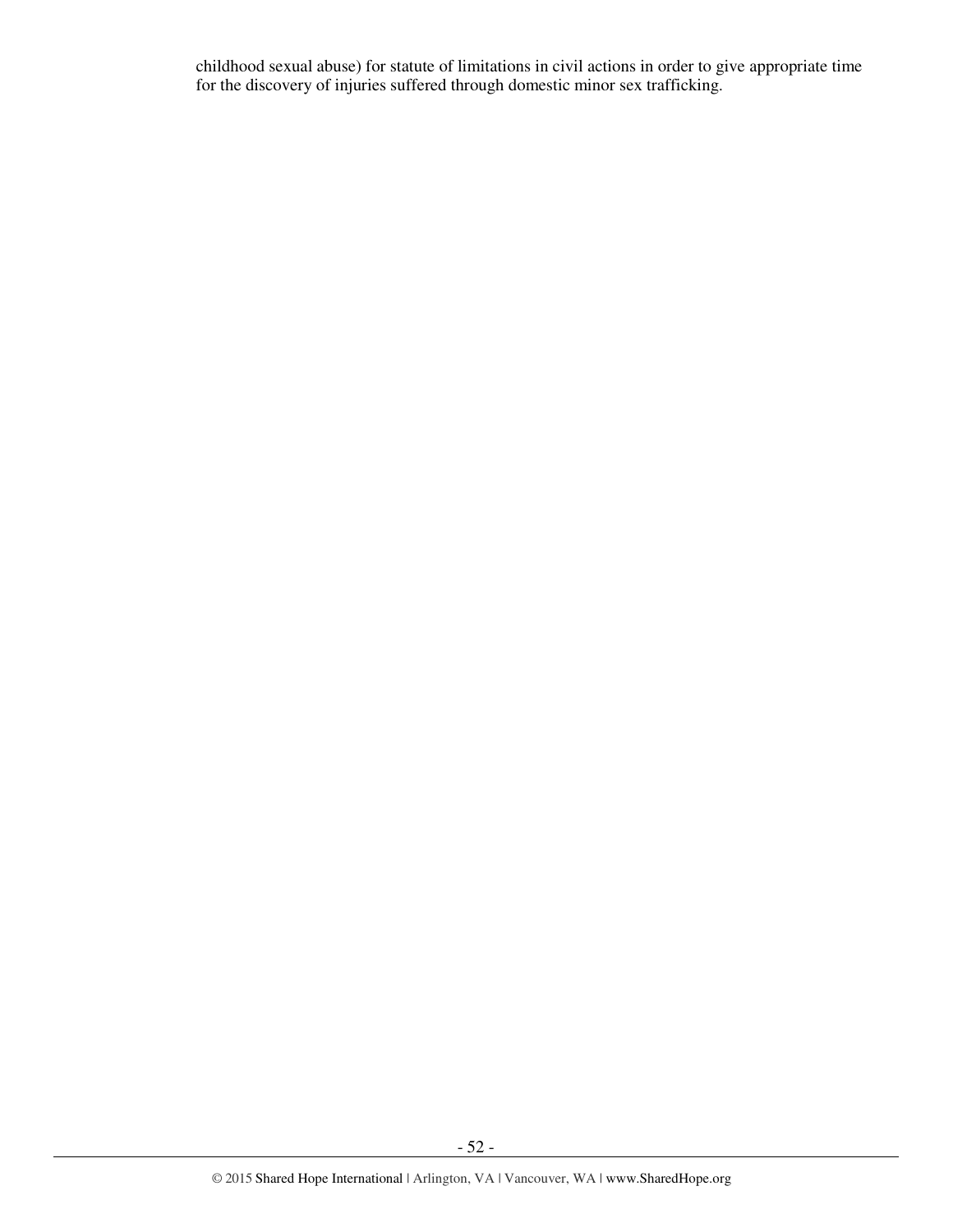#### **FRAMEWORK ISSUE 6: CRIMINAL JUSTICE TOOLS FOR INVESTIGATION AND PROSECUTIONS**

#### *Legal Components:*

- *6.1 Training on human trafficking and domestic minor sex trafficking for law enforcement is statutorily mandated or authorized.*
- *6.2 Single party consent to audio-taping is permitted in law enforcement investigations.*
- *6.3 Wiretapping is an available tool to investigate domestic minor sex trafficking.*
- *6.4 Using a law enforcement posing as a minor to investigate buying or selling of commercial sex acts is not a defense to soliciting, purchasing, or selling sex with a minor.*
- *6.5 Using the Internet or electronic communications to investigate buyers and traffickers is a permissible investigative technique.*
- *6.6 Law enforcement and child welfare agencies are mandated to promptly report missing and recovered children. \_\_\_\_\_\_\_\_\_\_\_\_\_\_\_\_\_\_\_\_\_\_\_\_\_\_\_\_\_\_\_\_\_\_\_\_\_\_\_\_\_\_\_\_\_\_\_\_\_\_\_\_\_\_\_\_\_\_\_\_\_\_\_\_\_\_\_\_\_\_\_\_\_\_\_\_\_\_\_\_\_\_\_\_\_\_\_\_\_\_\_\_\_\_*

#### *Legal Analysis:*

 $\overline{a}$ 

*6.1 Training on human trafficking and domestic minor sex trafficking for law enforcement is statutorily mandated or authorized.* 

Enacted Senate Bill 5933 requires the Office of Crime Victim Advocacy to establish a human trafficking training program to educate "criminal justice personnel" on human trafficking laws in the state.<sup>121</sup>

*6.2 Single party consent to audiotaping is permitted in law enforcement investigations.* 

Single party audiotaping is a violation of Wash. Rev. Code Ann. § 9.73.030 (Intercepting, recording, or divulging private communication—consent required—exceptions), except in certain situations of an emergency nature set out in that section and chapter 9.73 (Privacy, violating right of).

However, Wash. Rev. Code Ann. § 9.73.090(2) (Certain emergency response personnel exempted from RCW 9.73.030 through 9.73.080—standards—court authorizations—admissibility) states in part,

It shall not be unlawful for a law enforcement officer acting in the performance of the officer's official duties to intercept, record, or disclose an oral communication or conversation where the officer is a party to the communication or conversation or one of the parties to the communication or conversation has given prior consent to the interception, recording, or disclosure: PROVIDED, That prior to the interception, transmission, or recording the officer shall obtain written or telephonic authorization from a judge or magistrate, who shall approve the interception, recording, or disclosure of communications or conversations with a nonconsenting party for a reasonable and specified period of time, if there is probable cause to believe that the nonconsenting party has committed, is engaged in, or is about to commit a felony . . . .

Any recording or interception of a communication or conversation incident to a lawfully recorded or intercepted communication or conversation pursuant to this subsection shall be lawful and may be divulged.

Wash. Rev. Code Ann. § 9.73.210(1) (Intercepting, transmitting, or recording conversations concerning controlled substances or commercial sexual abuse of a minor) states,

If a police commander or officer above the rank of first line supervisor has reasonable suspicion that the safety of the consenting party is in danger, law enforcement personnel may, for the sole purpose of

<sup>121</sup> S. B. 5933, 64th Leg., Reg. Sess. (Wash. 2015) (effective July 24, 2015).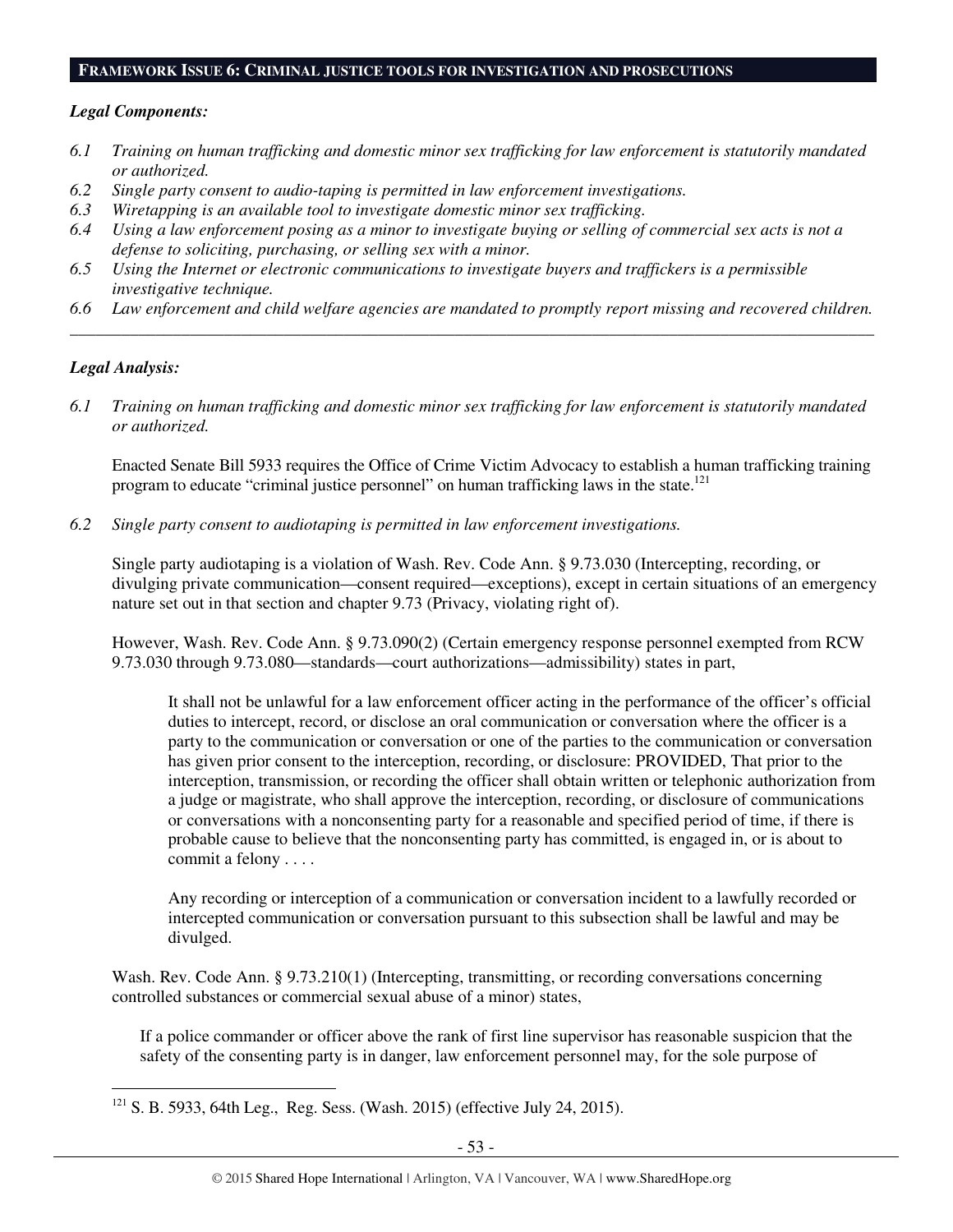protecting the safety of the consenting party, intercept, transmit, or record a private conversation or communication concerning:

. . . .

(b) Person(s) engaging in the commercial sexual abuse of a minor under RCW 9.68A.100, or promoting commercial sexual abuse of a minor under RCW 9.68A.101, or promoting travel for commercial sexual abuse of a minor under RCW 9.68A.102.

## *6.3 Wiretapping is an available tool to investigate domestic minor sex trafficking.*

Wash. Rev. Code Ann. § 9.73.050 (Admissibility of intercepted communication in evidence) restricts admissibility of evidence gained through illegal wiretapping; however, Wash. Rev. Code Ann. § 9.73.090(3) (Certain emergency response personnel exempted from RCW 9.73.030 through 9.73.080) states that "[c]ommunications or conversations authorized to be intercepted, recorded, or disclosed by this section shall not be inadmissible under RCW 9.73.050." Absent a court order, intercepted communications are illegal and evidence obtained through them is inadmissible.

Pursuant to Wash. Rev. Code Ann. § 9.73.040 (Intercepting private communication),

(1) An ex parte order for the interception of any communication or conversation listed in RCW 9.73.030 may be issued by any superior court judge in the state upon verified application of either the state attorney general or any county prosecuting attorney setting forth fully facts and circumstances upon which the application is based and stating that:

(a) There are reasonable grounds to believe that national security is endangered, that a human life is in danger, that arson is about to be committed, or that a riot is about to be committed, and (b) There are reasonable grounds to believe that evidence will be obtained essential to the protection of national security, the preservation of human life, or the prevention of arson or a riot, and (c) There are no other means readily available for obtaining such information.

- 6.3.1 Recommendation: Amend Wash. Rev. Code Ann. § 9.73.040 (Intercepting private communication) to allow for wiretapping in investigations of sex trafficking and CSEC crimes.
- *6.4 Using a law enforcement posing as a minor to investigate buying or selling of commercial sex acts is not a defense to soliciting, purchasing, or selling sex with a minor.*

Washington does not have a statute expressly allowing law enforcement decoys. Wash. Rev. Code Ann. § 9.68A.090(1) (Communication with minor for immoral purposes) states that "a person who communicates with a minor for immoral purposes, or a person who communicates with someone the person believes to be a minor for immoral purposes, is guilty of a gross misdemeanor." Under Wash. Rev. Code Ann. § 9.68A.090(2), the penalty is elevated to a Class C felony, "[I]f the person communicates with a minor or with someone the person believes to be a minor for immoral purposes, including the purchase or sale of commercial sex acts and sex trafficking, through the sending of an electronic communication."<sup>122</sup> The use of the term "believes to be a minor" appears to indicate that law enforcement may pose as a minor decoy.

*6.5 Using the Internet or electronic communications to investigate buyers and traffickers is a permissible investigative technique.* 

Wash. Rev. Code Ann. § 9.68A.090(1) (Communication with minor for immoral purposes) states that "a person who communicates with a minor for immoral purposes, or a person who communicates with someone the

 $\overline{a}$  $122$  Pursuant to Wash. Rev. Code Ann. § 9.68A.090(3), "For the purposes of this section, 'electronic communication' has the same meaning as defined in RCW 9.61.260." Wash. Rev. Code Ann. § 9.61.260(5) defines "electronic communication" as "the transmission of information by wire, radio, optical cable, electromagnetic, or other similar means. 'Electronic communication' includes, but is not limited to, electronic mail, internet-based communications, pager service, and electronic text messaging."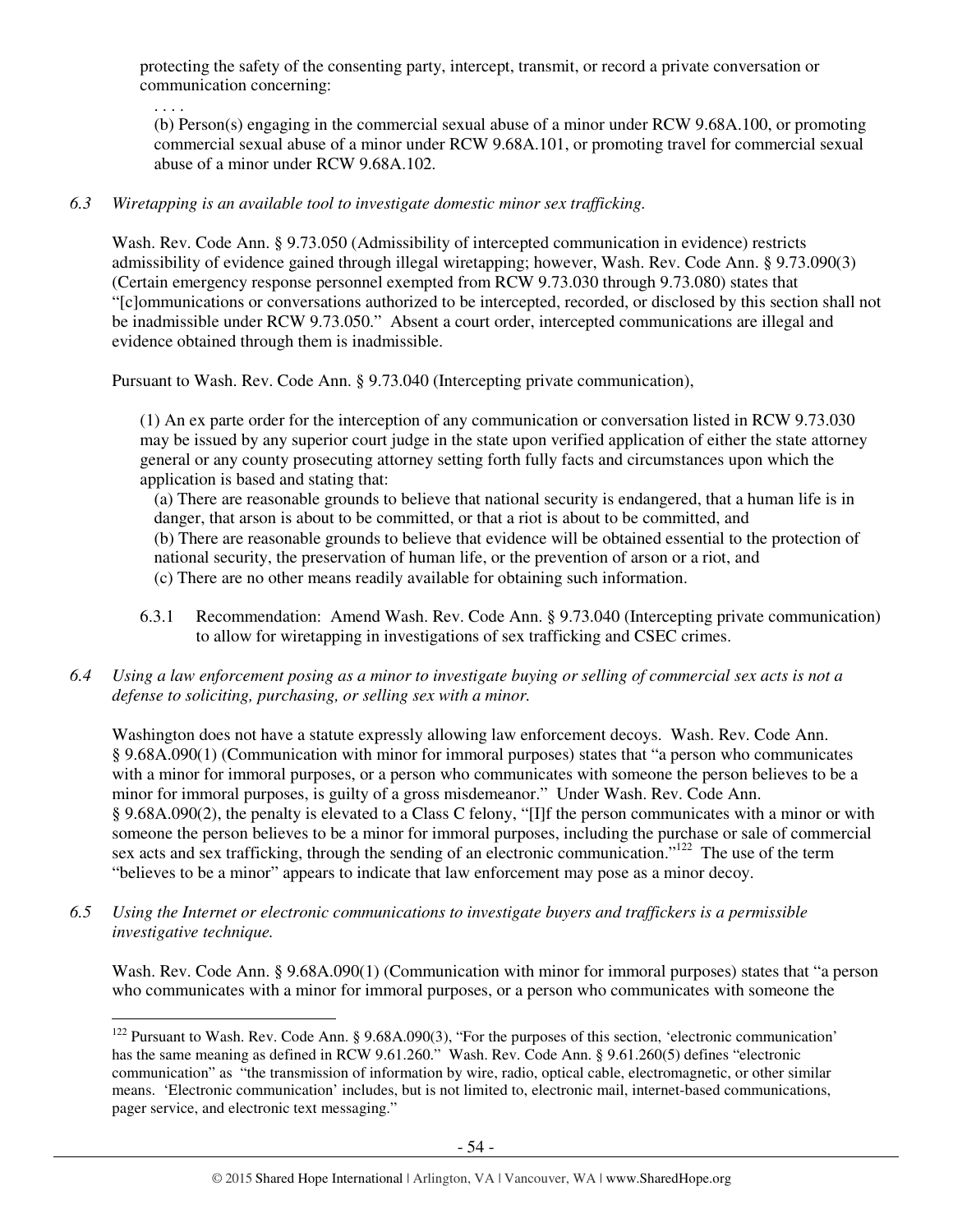person believes to be a minor for immoral purposes, is guilty of a gross misdemeanor." The penalty is heightened to a Class C felony "if the person communicates with a minor or with someone the person believes to be a minor for immoral purposes, including the purchase or sale of commercial sex acts and sex trafficking, through the sending of an electronic communication." Wash. Rev. Code Ann. § 9.68A.090(2).<sup>123</sup> The use of the term "believes to be a minor" appears to indicate that law enforcement may use Internet decoys.

Enacted Senate Bill 5215 (Wash. 2015) establishes an account to fund task forces combatting internetfacilitated crimes against children.<sup>124</sup>

## *6.6 Law enforcement and child welfare agencies are mandated to promptly report missing and recovered children.*

Wash. Rev. Code Ann. § 13.60.020 (Entry of information on missing children into missing person computer network—access) requires local law enforcement agencies to "file an official missing person report and enter biographical information into the state missing person computerized network within six hours after notification of a missing child or endangered person is received under" certain provisions of Wash. Rev. Code Ann. § 13.32A.050 (Officer taking child into custody—when authorized—maximum time of custody—transporting to crisis residential center—report on suspected abuse or neglect), "or an endangered missing person received pursuant to the state endangered missing person advisory plan".<sup>125</sup> Wash. Rev. Code Ann. § 13.60.020 further states,

The patrol shall collect such information as will enable it to retrieve immediately the following information about a missing child or endangered child: Name, date of birth, social security number, fingerprint classification, relevant physical descriptions, and known associates and locations. Access to the preceding information shall be available to appropriate law enforcement agencies, and to parents and legal guardians, when appropriate.

Wash. Rev. Code Ann. § 13.60.040 (Children receiving services from department of social and health services) directs DSHS to do the following:

[D]evelop a procedure for reporting missing children information to the missing children clearinghouse on children who are receiving departmental services in each of its administrative regions. . . . When the department has obtained information that a minor child has been located at a facility funded by the department, the department shall notify the clearinghouse and the child's legal custodian, advising the custodian of the child's whereabouts or that the child is subject to a dependency action. The department shall inform the clearinghouse when reunification occurs.

Wash. Rev. Code Ann. § 13.60.010(1) (Missing children clearinghouse—hot line—distribution of information amber alert plan) states,

The Washington state patrol shall establish a missing children and endangered person clearinghouse which shall include the maintenance and operation of a toll-free telephone hotline.<sup>126</sup> The clearinghouse shall distribute information to local law enforcement agencies, school districts, the department of social and health services, and the general public regarding missing children and endangered persons. The information shall include pictures, bulletins, training sessions, reports, and biographical materials that will

 $\overline{a}$ <sup>123</sup> Pursuant to Wash. Rev. Code Ann. § 9.68A.090(3), "For the purposes of this section, 'electronic communication' has the same meaning as defined in RCW 9.61.260." Wash. Rev. Code Ann. § 9.61.260(5) defines "electronic communication" as "the transmission of information by wire, radio, optical cable, electromagnetic, or other similar means. 'Electronic communication' includes, but is not limited to, electronic mail, internet-based communications, pager service, and electronic text messaging."

 $^{124}$  S.B. 5215, 64<sup>th</sup> Leg., Reg. Sess. (Wash. 2015) (effective July 24, 2015).

<sup>&</sup>lt;sup>125</sup> *See infra* note 126 (defining child, children and missing endangered person).

<sup>&</sup>lt;sup>126</sup> Wash. Rev. Code Ann. § 13.60.010(2) states, "(2) For the purposes of this chapter: (a) "Child" or "children," as used in this chapter, means an individual under eighteen years of age."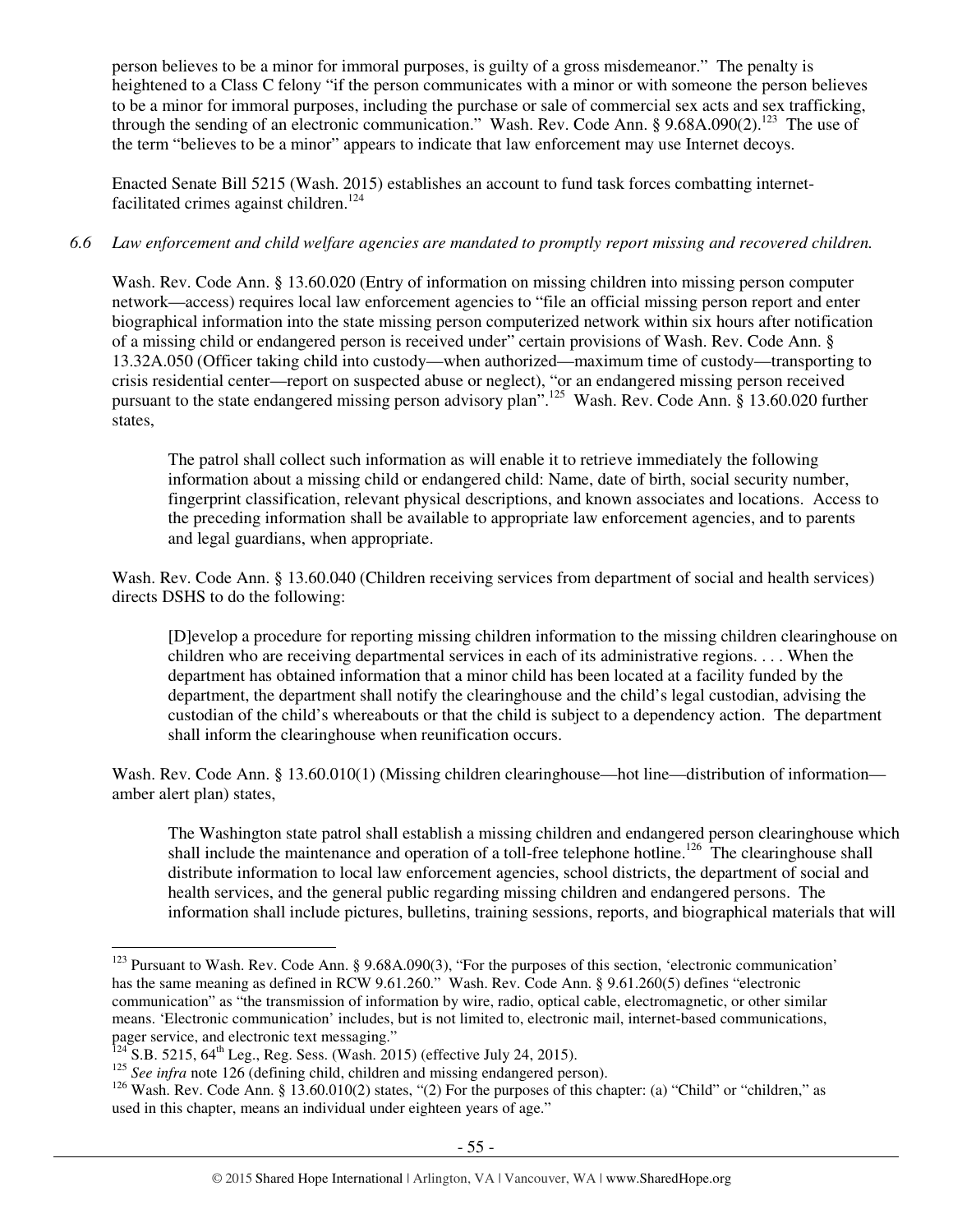assist in local law enforcement efforts to locate missing children and endangered persons. The state patrol shall also maintain a regularly updated computerized link with national and other statewide missing person systems or clearinghouses, and within existing resources, shall develop and implement a plan, commonly known as an "amber alert plan," or an "endangered missing person advisory plan," for voluntary cooperation between local, state, tribal, and other law enforcement agencies, state government agencies, radio and television stations, and cable and satellite systems, and social media pages and sites to enhance the public's ability to assist in recovering abducted children and missing endangered persons consistent with the state endangered missing person advisory plan.

In addition, Wash. Rev. Code Ann. § 13.60.050 (Endangered missing person advisory plan) states,

Within existing resources, the Washington state patrol shall develop and implement a plan, commonly known as an "endangered missing person advisory plan," for voluntary cooperation between local, state, tribal, and other law enforcement agencies, state government agencies, radio and television stations, and cable and satellite systems to enhance the public's ability to assist in recovering endangered missing persons who do not qualify for inclusion in an amber alert.

A duty to report is also created for actors other than law enforcement and child welfare agencies that house a missing child under Wash. Rev. Code Ann. § 13.32A.082. Wash. Rev. Code Ann. § 13.32A.082(1), (3), (4) states,

(1)

(a) Except as provided in (b) of this subsection, any person, unlicensed youth shelter, or runaway and homeless youth program that, without legal authorization, provides shelter to a minor and that knows at the time of providing the shelter that the minor is away from a lawfully prescribed residence or home without parental permission, shall promptly report the location of the child to the parent, the law enforcement agency of the jurisdiction in which the person lives, or the department.

(b)

(i) If a licensed overnight youth shelter, or another licensed organization with a stated mission to provide services to homeless or runaway youth and their families, shelters a child and knows at the time of providing the shelter that the child is away from a lawfully prescribed residence or home without parental permission, it must contact the youth's parent within seventy-two hours, but preferably within twenty-four hours, following the time that the youth is admitted to the shelter or other licensed organization's program. The notification must include the whereabouts of the youth, a description of the youth's physical and emotional condition, and the circumstances surrounding the youth's contact with the shelter or organization. If there are compelling reasons not to notify the parent, the shelter or organization must instead notify the department.

(ii) At least once every eight hours after learning that a youth receiving services or shelter under this section is away from home without permission, the shelter or organization staff must consult the information that the Washington state patrol makes publicly available under RCW 43.43.510(2). If the youth is publicly listed as missing, the shelter or organization must immediately notify the department of its contact with the youth listed as missing. The notification must include a description of the minor's physical and emotional condition and the circumstances surrounding the youth's contact with the shelter or organization.

(c) Reports required under this section may be made by telephone or any other reasonable means.

. . . .

(3) When the department receives a report under subsection (1) of this section, it shall make a good faith attempt to notify the parent that a report has been received and offer services designed to resolve the conflict and accomplish a reunification of the family.

(4) Nothing in this section prohibits any person, unlicensed youth shelter, or runaway and homeless youth program from immediately reporting the identity and location of any minor who is away from a lawfully prescribed residence or home without parental permission more promptly than required under this section.<sup>127</sup>

 $\overline{a}$ <sup>127</sup> Under Wash. Rev. Code Ann. § 13.32A.082(2)-(4),

<sup>(2)</sup> Unless the context clearly requires otherwise, the definitions in this subsection apply throughout this section.